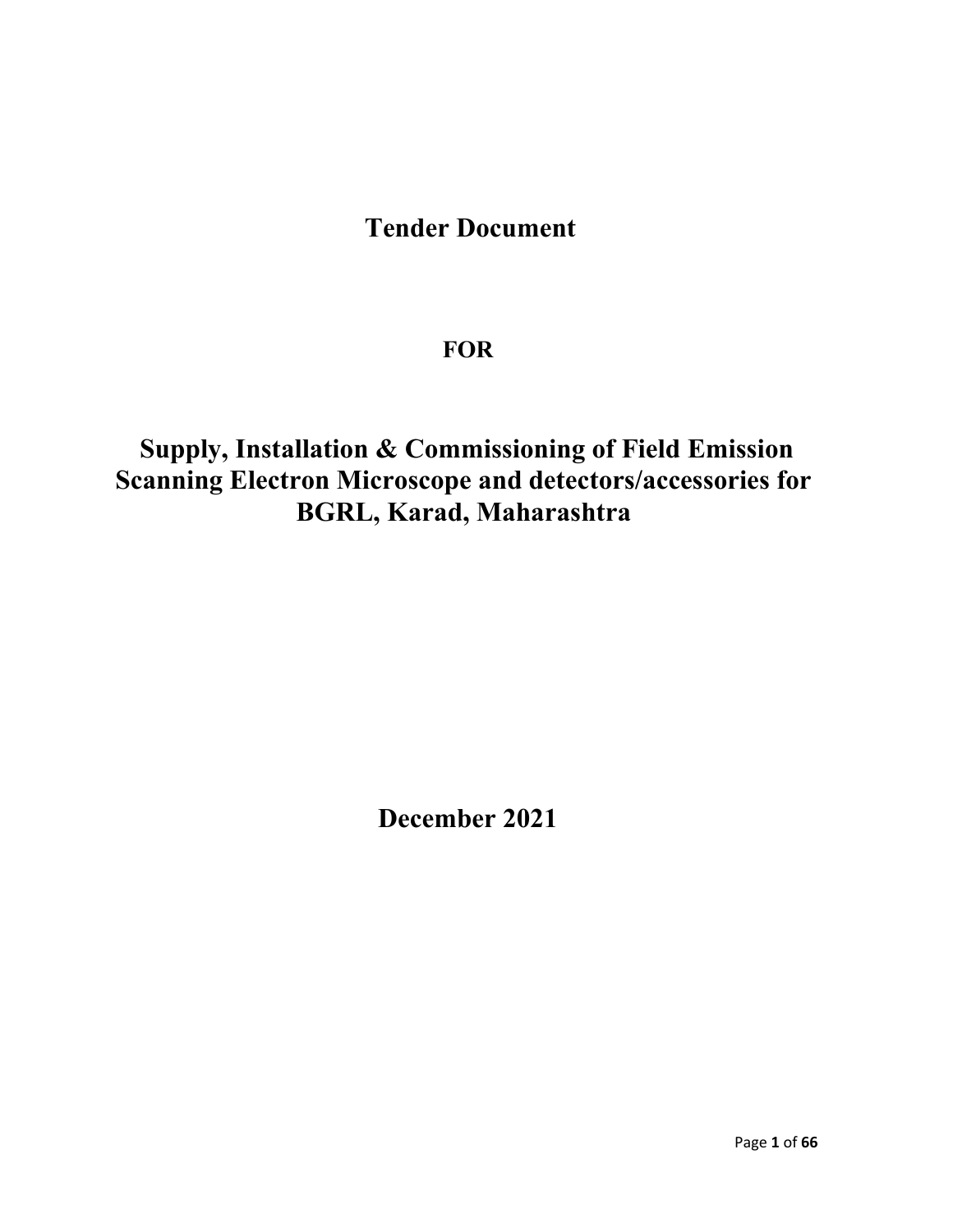## SECTION – I GENERAL INSTRUCTIONS

## 1. Introduction:

- 1.1 The Purchaser has issued this Tender Enquiry (TE) document for purchase of goods/stores/articles and related services as mentioned in Section "List of requirements / Technical specifications", which also indicates, inter alia, the required stores, delivery schedule, terms and place of delivery etc. This section "General Instructions to Bidders" (GIB) provides the relevant information as well as instructions to assist the prospective Bidders in preparation and submission of tenders.
- 1.2 Bidders shall have to agree/accept all the terms and conditions of Tender document including payment terms etc. Acceptance shall be unconditional and Bidders shall have no claim and right in future on their terms, if any.
- 1.3 Whenever there is any conflict between the provision in the "General Instructions to Bidders" with regard to specific item/para/clause under this section and that in the "RFP", the provision contained in the RFP shall have an over-riding effect and treated as final. Any special instructions as per "RFP" section will also apply for this purchase. The conditions (like qualification criteria, maintenance services, penalty charges, etc.) mentioned in "RFP" will also apply for this purchase.
- 2. Tender Language: The tender submitted by the Bidder and all subsequent correspondence and documents relating to the tender exchanged between the Bidder and the purchaser shall be written in English language.
- 3. Tender Currency: The Bidder should quote the price in US Dollar (US \$) for nonindigenous (or imported) items and in INR (₹) for indigenous (locally sourced) items.
- 4. Eligible Goods and services: All goods and related services to be supplied shall have their origin either in India or in any other country with which India has not banned the trade relations. The term "origin" used in this clause means the place where the goods are mined, grown, produced or manufactured or from where the related services are arranged and supplied.
- 5. Tender Validity: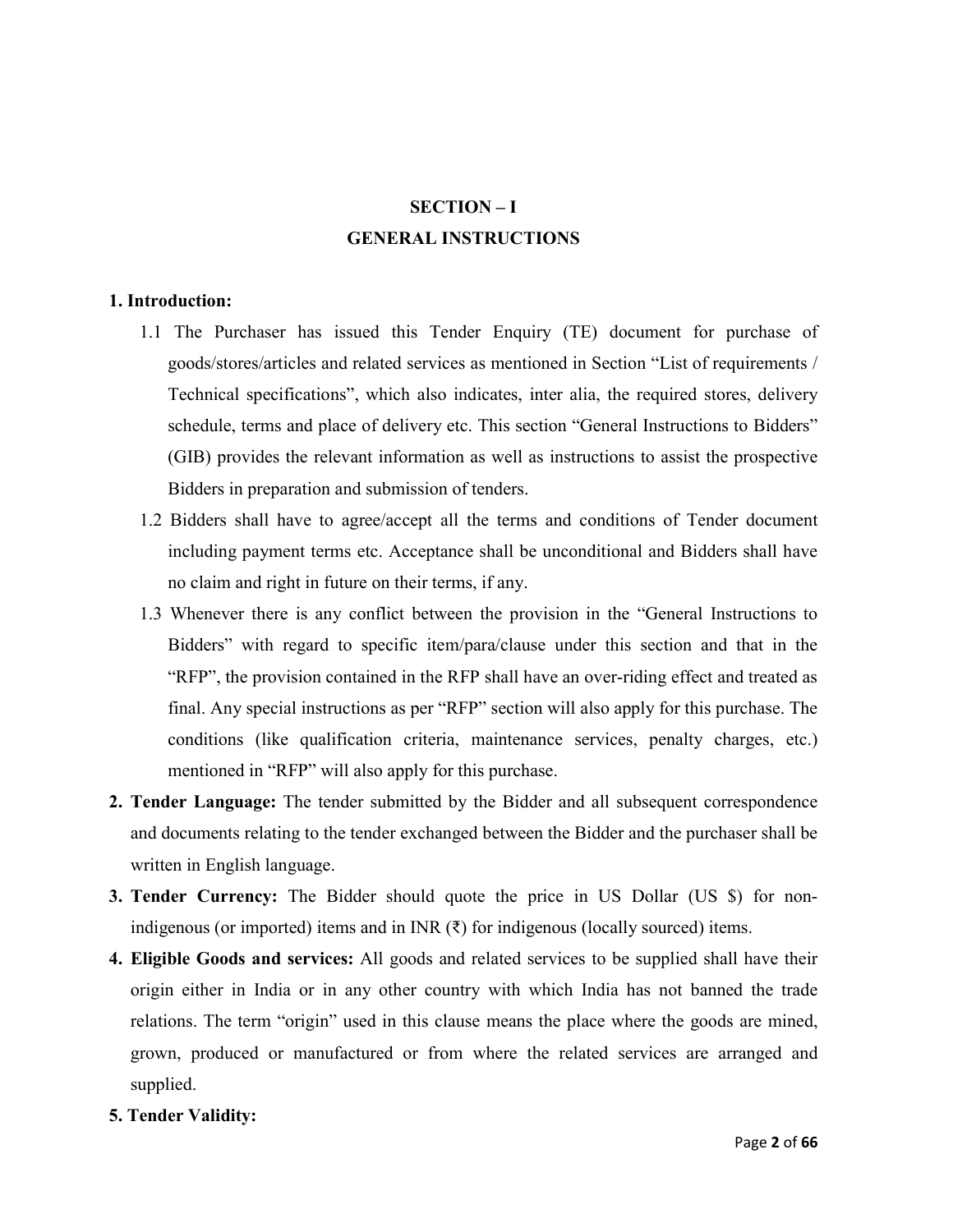- 5.1 The tenders shall remain valid for acceptance for a period of 180 days (one hundred eighty days) after the date of tender opening prescribed in the TE document.
- 5.2 Purchaser reserves the right to accept any tender and to reject any or all tenders.
- 5.3 The purchaser reserves the right to accept in part or in full any tender or reject any tender without assigning any reason or to cancel the tendering process and reject all tenders at any time prior to award of contract, without incurring any liability, whatsoever to the affected Bidder or Bidders.
- 6. Tendering Expenses: The Bidder shall bear all the costs and expenditure incurred and/or to be incurred by them in preparation, and uploading their tender including attending the pre-bid conference and/ or arranging demonstration of Services or Presentations before the Committee that may be deemed necessary by the Purchaser.
- 7. Pre-bid Meeting *(if applicable)*:
	- 7.1 Pre-bid conference shall be held as per NIT schedule so as to provide an opportunity to the participating bidders to interact with Borehole Geophysics Research Laboratory (BGRL) / NCS (MoES), Karad, Maharashtra with regard to various tender provisions/clauses, before the bids are submitted. Bidders should depute their authorized representative for pre-bid meeting. In case, due to the points/doubts raised by the prospective Bidders, the RFP needs to be modified, and then the same will be considered for modification. After pre-bid conference, tender conditions will be frozen. No change will be permissible after pre-bid meeting. Clarification needed, if any, may be sent before commencement of pre-bid meeting. No reply in this regard shall be sent to individual Bidders. Pre-Bid minutes shall b[e uploaded on e-Procurement por](http://seismo.gov.in/content/tenders)tal https://eprocure.gov.in/cppp/ and NCS website http://seismo.gov.in/content/tenders
	- 7.2. BGRL/NCS shall hold a pre-bid meeting with the prospective Bidders as per Notice Inviting Tender (NIT) details. Queries received in writing, from the Bidders, prior to the pre-bid meeting only shall be addressed. The queries can be sent to BGRL/NCS (Dr. Vishnu C.S., Scientist) through email at deepkoyna@gmail.com.
	- 7.3 Conditional tenders shall not be accepted on any ground and shall be rejected straightaway. If any clarification is required, the same should be obtained on or before pre-bid meeting. No correspondence will be entertained after pre-bid meeting.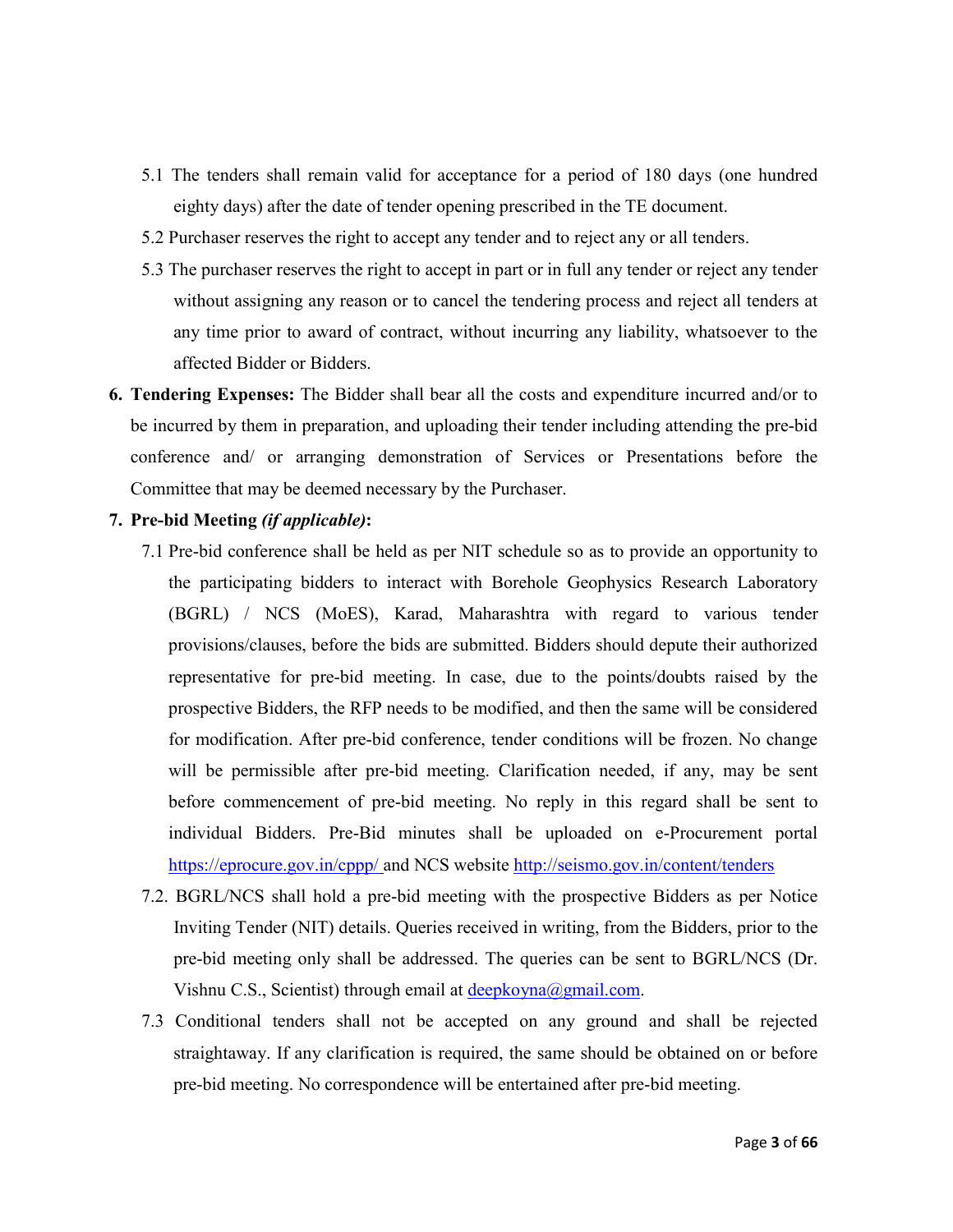- 7.4 Regular visit of website: Prospective Bidders are [advised to see e-Procurement porta](http://seismo.gov.in/content/tenders)l https://eprocure.gov.in/cppp/ or NCS website http://seismo.gov.in/content/tenders on regular basis for any change in NIT schedule, amendment / corrigendum in Tender Document including technical requirement and pre-bid minutes etc.
- 7.5 Integrity pact: As per directive of CVC all organizations including BGRL/NCS have to adopt an Integrity Pact (IP) to ensure transparency, equity and competitiveness in major public procurement having procurement value above ₹ 5.0 crore.

## 8. Document comprising the tender:

- 8.1 Tender Enquiry Document seeks quotation in two parts by following TWO Bid System. The First Part will be known as 'Technical Bid', and the Second Part will be known as 'Price Bid' (Details given below)
- 8.2 Technical Bid (Un-priced Bid): comprising of following
	- a) Checklist section (Annexure-1) properly filled and signed.
	- b) Bid security / Earnest Money Deposit (EMD) declaration (Annexure-2a) or MSME certificate. MSME certificate should be relevant to goods / services to be procured in the present tender.
	- c) Technical proposal.
	- d) Compliance statement/table.
	- e) A copy of the blank price bid as per Annexure 6. The list of deliverables (un-priced) with make  $\&$  model etc. as per **Annexure 10** should also be submitted along with the technical bid.
	- f) Documentary evidence for eligibility
	- g) Tender Acceptance Letter (Annexure-2) Duly Stamped & Signed. (Bidder has to agree to accept all the terms & conditions of the Tender Enquiry Document).
	- h) The bidder, who quotes for goods manufactured by some other manufacturer, shall furnish Manufacturer's Authorisation Form (Annexure-3)
	- i) Authorization Letter from the foreign principal for authorizing Indian Representative to sign and submit the tender document on behalf of foreign principal.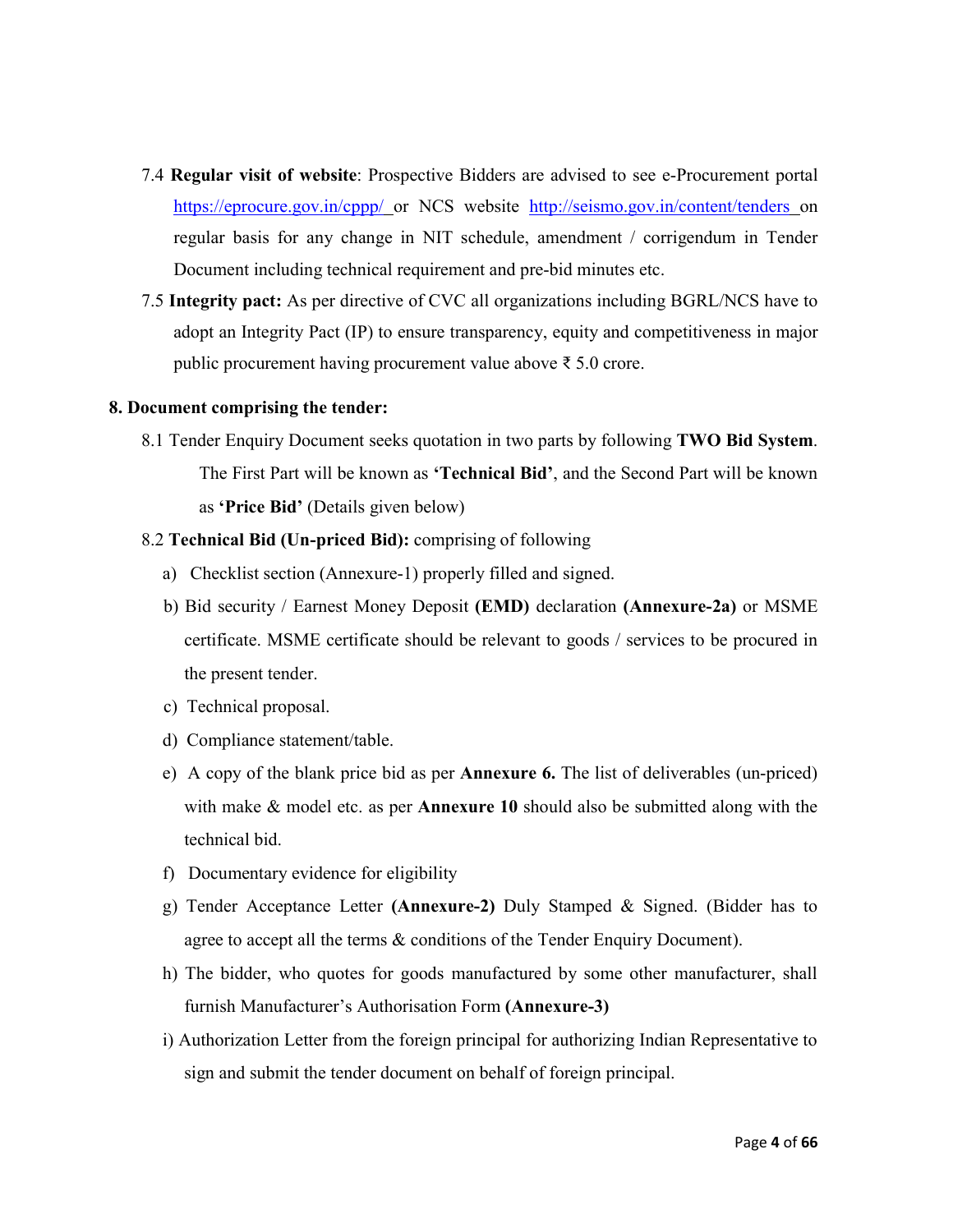j) All the above documents must be enclosed with technical bids, otherwise bids may be either ignored or not considered for technical evaluation.

## 8.3 PRICE BID:

- a) All the pages of the price bid should be numbered, indexed and duly signed and stamped by the authorized signatory.
- b) Prices should be quoted as per Price Schedule Format (Annexure-6). The domestic Bidder shall indicate on the Price Schedule specifying all components of prices shown therein including the unit prices and total tender prices of the goods, services, packing, inland transportation/freight/insurance to the sites and GST etc. against the requirement.
- c) In case any charges are not mentioned in the price bid, it will be treated as "all the charges are free of cost for that item".
- d) Indian vendor shall quote prices on F.O.R destination (sites of consignee) basis. Payment will be made in Indian Rupees only. No payment will be made in foreign currency.
- e) Foreign vendor shall quote prices on D.A.P basis. Evaluation the tender will be on D.A.P basis, however the Purchaser reserves all the right to select the order in any INCOTERM.
- f) The bidder supplying indigenous goods or already imported goods shall quote only in Indian Rupees.
- g) Unless otherwise specified, prices quoted by the bidder shall remain firm and fixed during the currency of the contract and not subject to variation on any account except statutory levies, taxes and duties etc., if any, chargeable on the goods are payable.
- h) If there is a discrepancy between the amount expressed in words and figures, the amount expressed in words shall prevail and will be treated as final.
- i) The Supplier shall bear all the Income-tax liability as per rates prevailing at the time of undertaking the job in accordance with the Income-Tax Act in force in India.
- j) Price bid shall prima-facia be rejected in case of any deviation from the technical bid of the bidder and if there is any fact concealed or hidden in price bid/technical bid.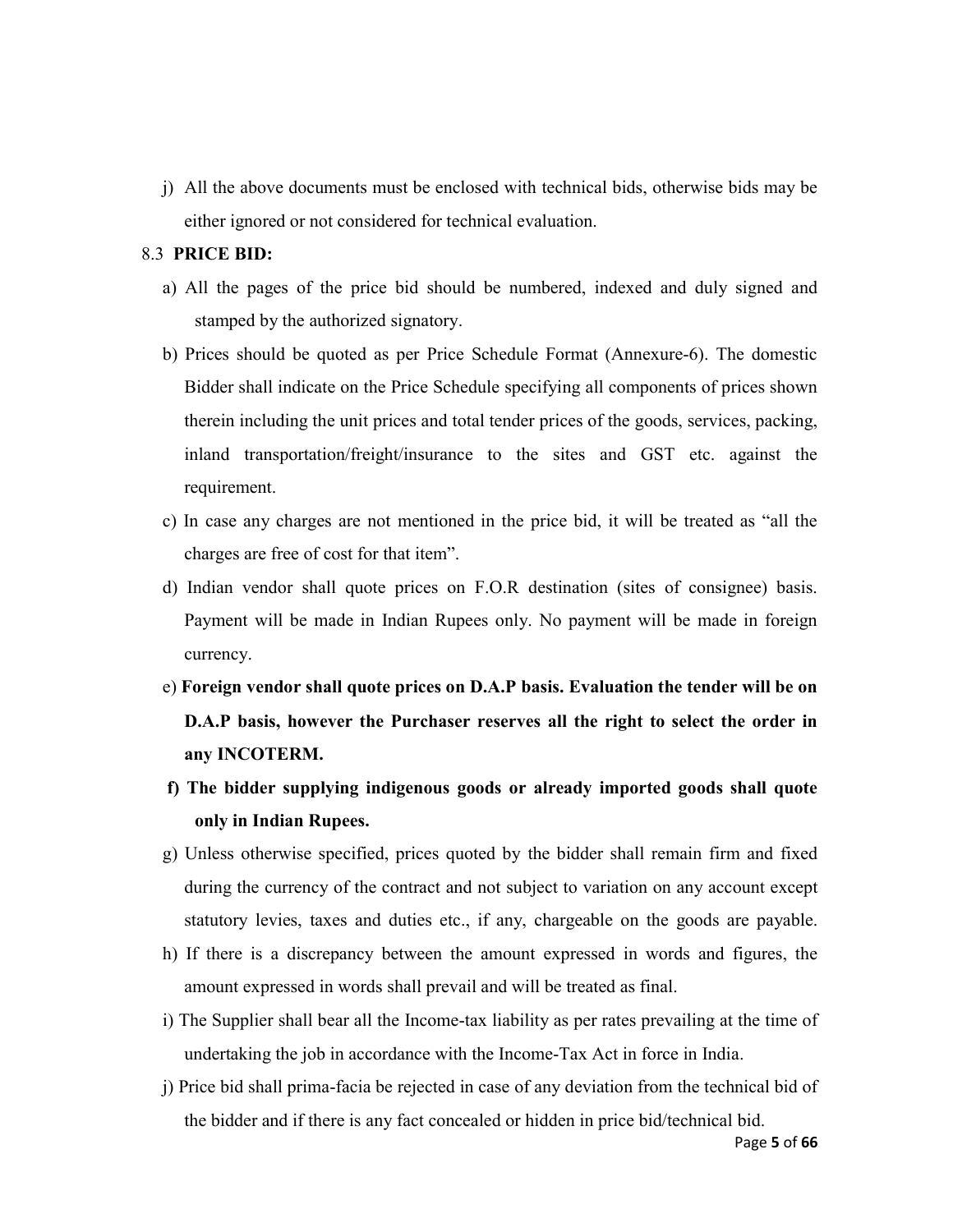k) Prices indicated on the price-schedule form shall be entered separately in the following manner:

## (i) For Goods manufactured/sourced within India:

|                  | The price of the goods quoted Ex-works including taxes already paid.                                                                                                |
|------------------|---------------------------------------------------------------------------------------------------------------------------------------------------------------------|
| $\overline{11}$  | GST and other taxes like LBT / Octroi etc. which will be payable on the goods if                                                                                    |
|                  | the contract is awarded.                                                                                                                                            |
| $\overline{iii}$ | The charges for inland transportation, insurance and other local services required<br>for delivering the goods at the desired destination as specified in the price |
|                  |                                                                                                                                                                     |
|                  | schedule form.                                                                                                                                                      |
| iv)              | The installation, commissioning and training charges including any incidental                                                                                       |
|                  | services, if any.                                                                                                                                                   |

## (ii) For Goods manufactured abroad:

|                  | The price of the goods, quoted on FCA (named Airport abroad) or FOB (named<br>port of shipment), as specified in the price schedule form. |
|------------------|-------------------------------------------------------------------------------------------------------------------------------------------|
| $\overline{ii}$  | The charges for insurance and transportation of the goods to the port / place of                                                          |
|                  | destination.                                                                                                                              |
| $\overline{iii}$ | The agency commission charges payable to Indian agent in Indian rupees, if any.                                                           |
| iv)              | The installation, commissioning and training charges including any incidental                                                             |
|                  | services, if any                                                                                                                          |

- l) The terms FOB, FCA, CIF, CIP etc shall be governed by the rules prescribed in the current edition of the Incoterms published by the International Chambers of Commerce, Paris.
- m) Where there is no mention of packing, forwarding, freight, insurance charges, taxes etc. such offer shall be rejected as incomplete.
- n) The price quoted shall remain fixed during the contract period and shall not vary on any account.
- o) All lots and items must be listed and priced separately in the Price Schedules. If a Price Schedule shows items listed but not priced, their prices shall be assumed to be included in the prices of other items. Lots or items not listed in the Price Schedule shall be assumed to be not included in the bid.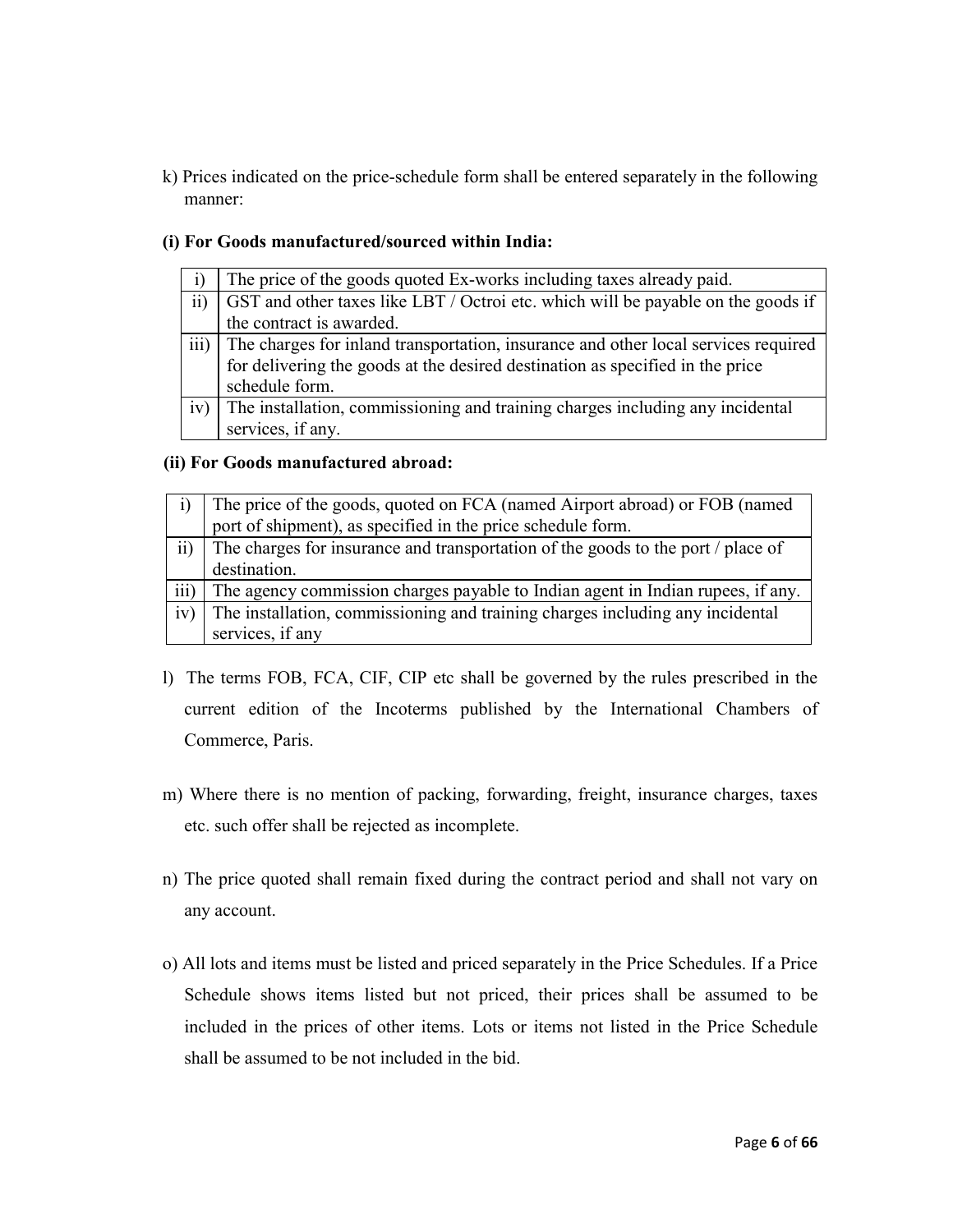## p) The quotation should be only in Indian Rupees for indigenous items. In case of foreign quote, the vendors may quote their rates in US \$.

- q) In case of INR bids the price criteria should be on Free Delivery to BGRL (NCS/MoES), Karad 415 105, District Satara, Maharashtra, India. Govt. Levies like GST, LBT / Octroi etc., if any, shall be paid at actual rates applicable on the date of delivery. Rates should be quoted accordingly giving the basic price, GST etc., if any.
- r) Customs Duty is Customs Duty is levied on all import meant for MoES/NCS/BGRL as applicable to Govt./Service/R&D Institutions in India. The suppliers are requested to quote on D.A.P. basis.

Note: All payments due under the contract shall be paid after deduction of statutory levies at source (like ESIC, IT (TDS), GST, LBT / Octroi etc.), wherever applicable.

## 8.3.1 Taxes and Duties

- a) For goods manufactured outside India, the Supplier shall be entirely responsible for all taxes, stamp duties, license fees, and other such levies imposed outside India.
- b) For goods Manufactured within India, the Supplier shall be entirely responsible for all taxes, duties, license fees, etc., incurred till its final manufacture / production.
- c) If any tax exemptions, reductions, allowances or privileges may be available to the Supplier in India, the Purchaser shall make its best efforts to enable the Supplier to benefit from any such tax savings to the maximum allowable extent.
- d) All payments due under the contract shall be paid by the Purchaser after deduction of statutory levies (at source) (like ESIC, IT, etc.) wherever applicable.
- 8.4 The Bidder shall have to agree/accept all the terms and conditions of the tender including payment etc. Acceptance shall be unconditional and bidders shall have no claim and right in future on their terms
- 9. Preparation of Tender: A bidder shall complete all the documents of its tender, duly signed and stamped. The bidder shall scan all the documents and save them in PDF format.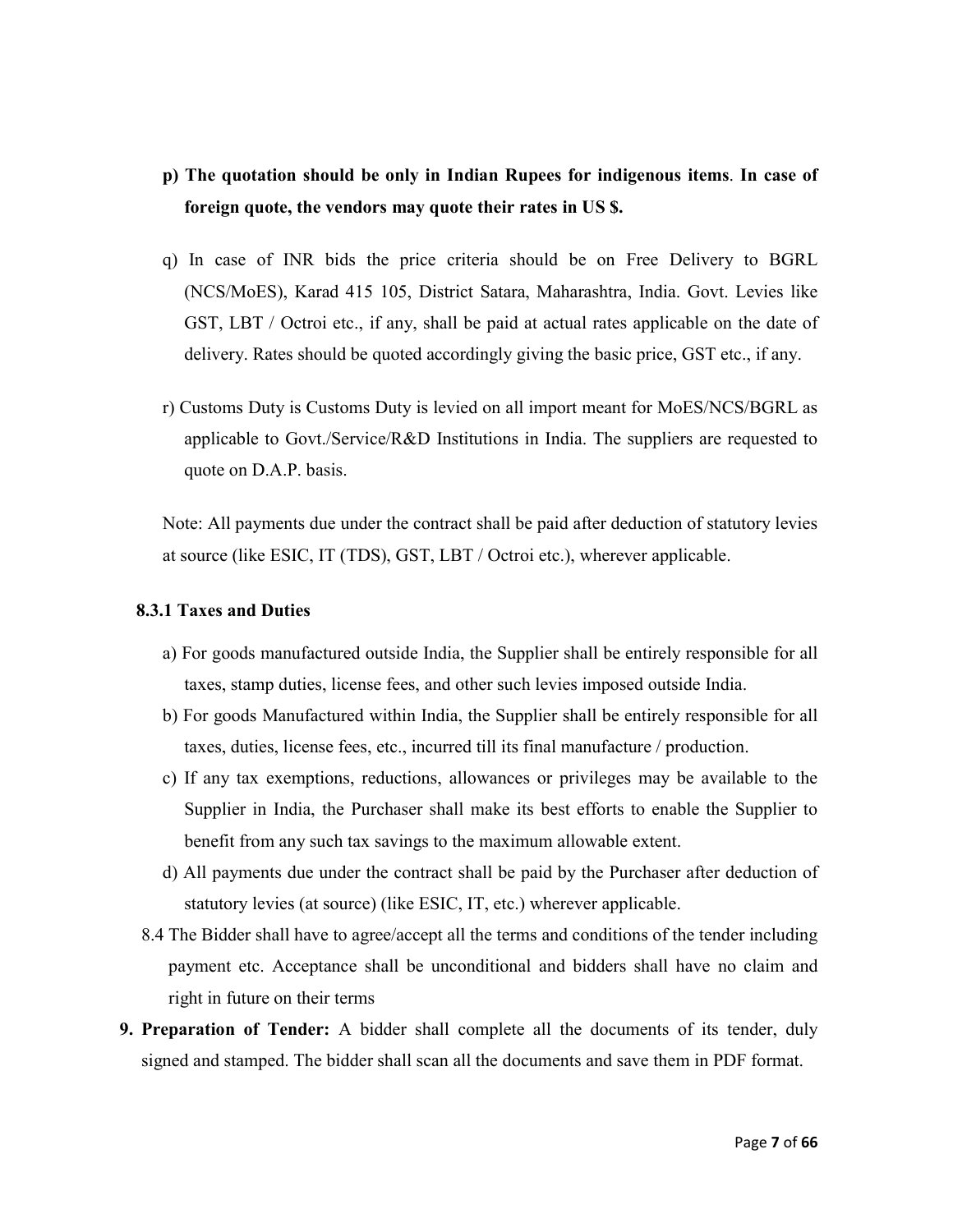- 10. Submission of Tender: The bidders shall upload the soft copy of the tenders (in PDF Format) on CPP Portal within the specified date/time of submission of the tender as mentioned in the NIT document. Uploading of tender on CPP Portal is essential and mandatory otherwise their tenders shall be rejected. Additionally, hard copy of technical bid only is to be submitted by post or by hand to Project Director, Borehole Geophysics Research Laboratory (Ministry of Earth Sciences), Karad-Vita Road, Hazarmachi, Karad 415 105, Maharashtra.
- 11. Alteration of Tender: The bidder, after submitting its tender, is permitted to alter / modify and upload its tender any number of times before the last date/time for submission of tender. The earlier tenders will get cancelled automatically and the latest uploaded tender will remain effective.
- 12 Opening of Tenders: The purchaser shall open the tenders after the specified date/time and at the place as indicated in the NIT document. In case the specified date of tender opening falls on a holiday (or subsequently declared a closed day for the purchaser), then the tenders will be opened at the appointed time and place on the next working day. The bids downloaded by this office from CPP Portal will be available for the bidders automatically. The bidders need not come to this office as they can also download the opened bids directly from the CPP Portal. In case the bidders wish to come to this office during tender opening, they must bring an Authorization Certificate from their respective firms. The process of opening of the tenders in Two Bid System is as follows.
	- 12.1 First Stage: The Technical Bids are to be opened in the first stage on/after the prescribed date and time. These Bids are scrutinized and evaluated by Technical Evaluation Committee (TEC) constituted by the competent authority with reference to parameters prescribed in the Tender Enquiry Document. The bidders whose Technical Bids are found responsive and acceptable will pass on to the second stage. The details of the bidders, whose Technical bids have been accepted, will be uploaded on the CPP Portal along with the Report of TEC. The date of opening of Financial/Price Bids will also be published.
	- 12.2 Second Stage: In the Second Stage, the Price Bids of technically qualified bids only will be opened. The Price Bids will be scrutinized by Financial Evaluation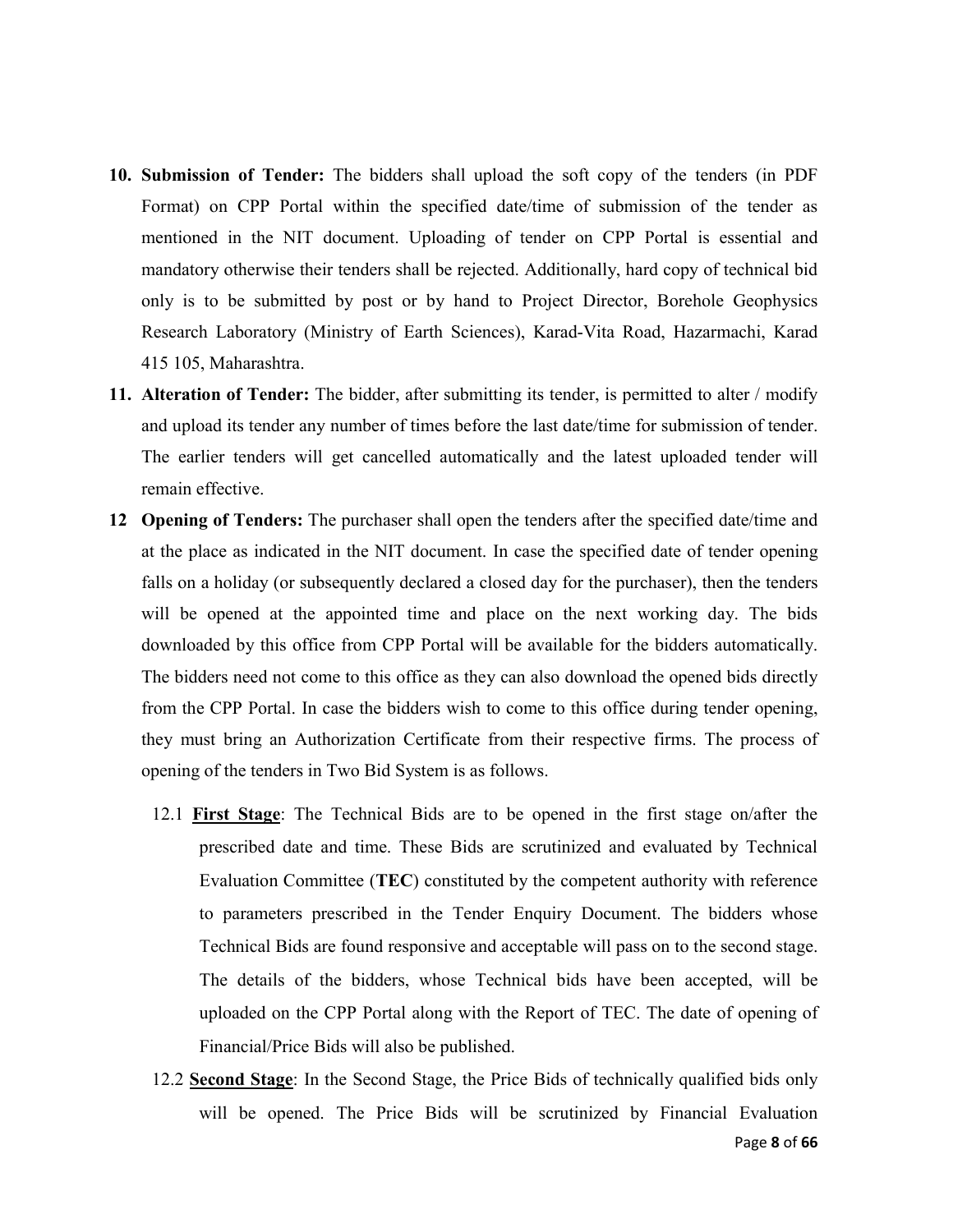Committee (FEC) constituted by the competent authority. The report of the FEC will decide the lowest bidder. This report will also be uploaded on CPP Portal. Supply Order will then be issued to the lowest bidder.

### 13. Scrutiny and Evaluation of Tenders

- 13.1Unresponsive bids: The tenders will be scrutinized to determine whether they are complete and meet the essential and important requirements, conditions etc. as prescribed in the Tender Enquiry Document. The tenders are liable to be treated as non-responsive and will be summarily ignored if following documents are not provided along with technical bids.
- a) Checklist (Annexure-1).
- b) Tender Acceptance Letter (Annexure-2) is not duly signed and stamped. (Bidder has to agree to accept all the terms & conditions of the Tender Enquiry Document)
- c) Tender Validity Period is shorter than the required period.
- d) Bid security/ EMD declaration (Annexure-2a).
- e) Bidder has not agreed to deposit the required performance security (In case of allotment of the tender).
- f) Copy of agreement of Indian agent with its foreign principal with the precise relationship between them and nature of services which would be available from Indian agent. Copy of this agreement must be attached with the tender.
- g) By any means/reason, the incomplete bid uploaded on e-procurement.gov.in shall also be treated as Unresponsive.
- h) Pre-Contract Integrity Pact (if applicable)

## 13.2 Technical Evaluation:

- a) A duly constituted Technical Evaluation Committee (TEC) will first select Bidders on the basis of eligibility criteria of this tender. The Bids conforming to the eligibility criterion will be considered for further evaluation
- b) If during the preliminary examination, the purchaser find any minor infirmity and/or irregularity and/or non-conformity in a tender, the purchaser may waive the same provided it does not constitute any material deviation and financial impact and, also,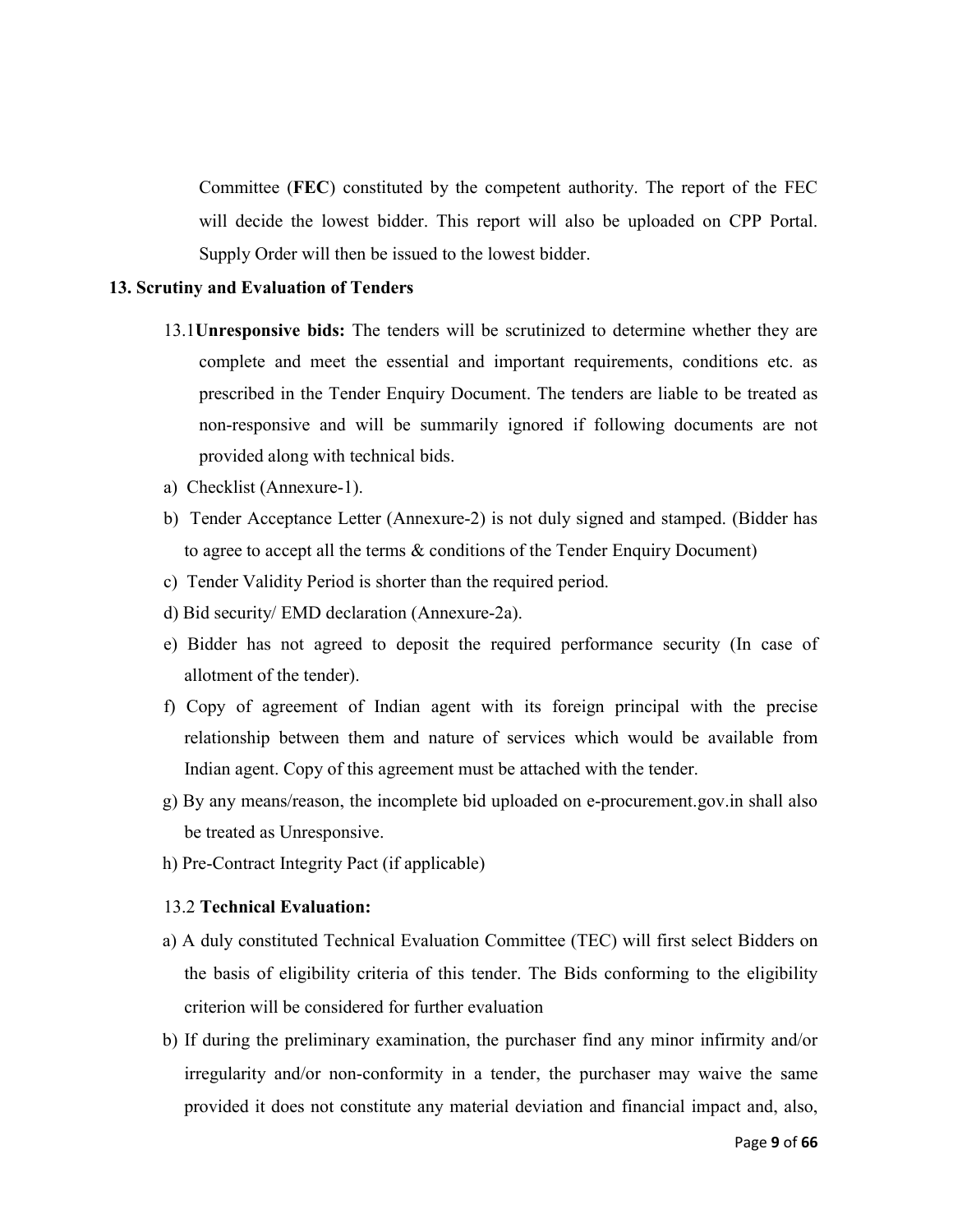does not prejudice or affect the ranking order of the Bidder. Wherever necessary, the purchaser will convey its observation on such 'minor' issues to the Bidder asking the Bidder to respond by a specified date. If the Bidder does not reply by the specified date or gives evasive reply without clarifying the point at issue in clear terms, that bid will be liable to be ignored.

- c) Technical Evaluation Committee (TEC) will shortlist Technical Bids on the basis of technical parameters, offered technical solutions/products and their features. The TEC can make any enquiry/seek clarification from the Bidders on the offered Service Solution. In such a situation, the Bidder shall extend full co-operation. The Bidders can also be asked to give technical presentation/discussion on the offered solution, in a short period notice, as such the Bidders have to be ready for the same.
- d) During the detailed Technical Presentations/Discussions, Bidder has to ensure availability of appropriate specialist, along with required documentation for interacting with Technical Evaluation Committee. If the required specialist along with proper documentation is not made available by Bidders, then such defaulting Bidders are likely to be debarred from further tender evaluation process.
- e) Compliance statement in the form of 'Complied' or 'Not Complied' shall be given against each term and specification mentioned in the tender document. The compliance statement as per Annexure -11 should contain the signature of the authorized person and the seal of the company. Any deviation should be mentioned / explained by the Bidder in Compliance Statement. The compliance statements should be supported by authentic documentation. Deviations in lower side will not be accepted.
- f) No enquiry shall be made by the Bidder(s) during the course of evaluation of the tender, after opening of bid, till final decision is conveyed to the successful Bidder(s).
- g) The names of technically short listed Bidders will be announced to only those Bidders whose bids will qualify for opening of the Price/Financial/Commercial Bids.
- 13.3 Financial Evaluation: In the second stage, the Price Bids of technically qualified bidders only shall be opened for further scrutiny and evaluation.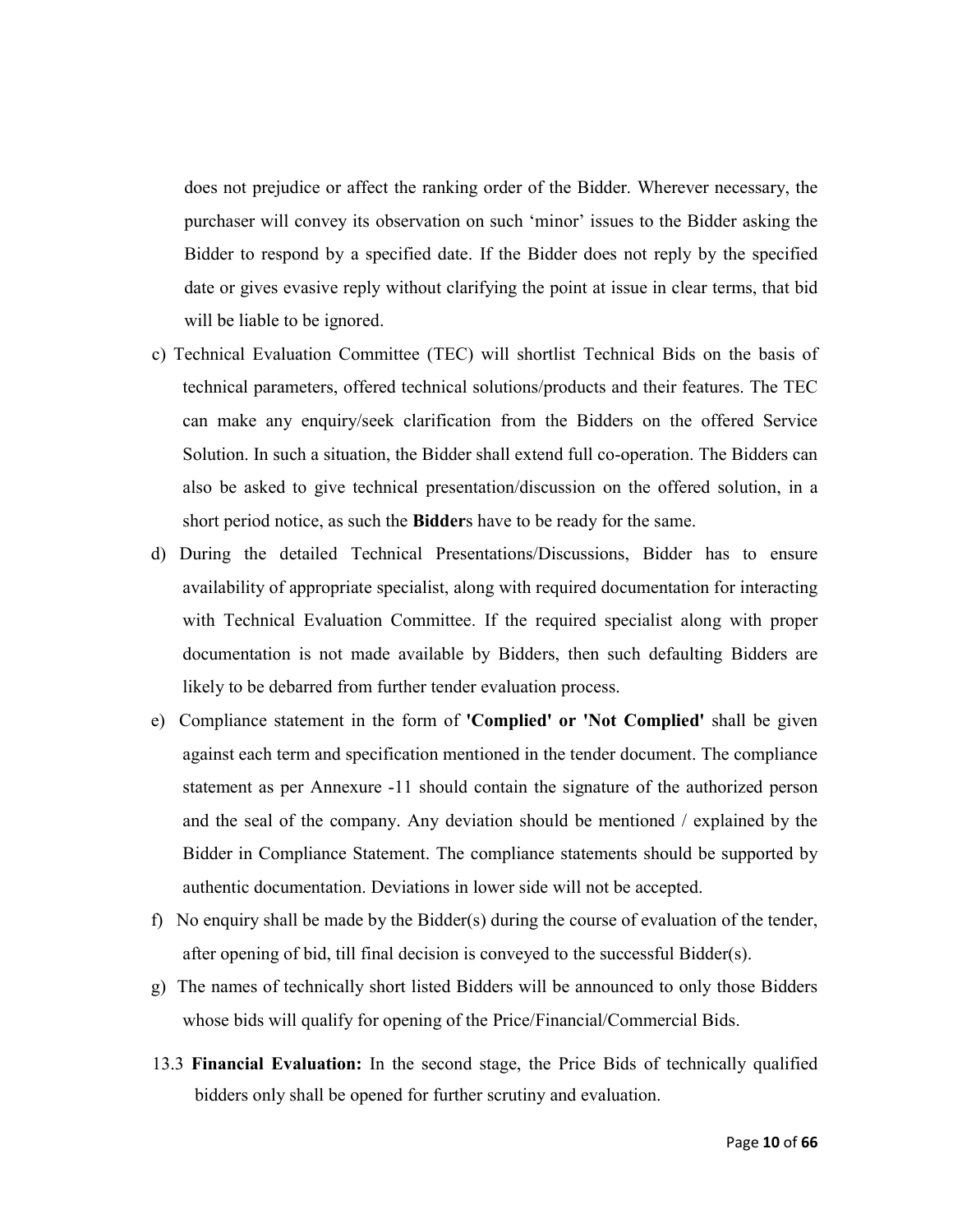- a. The Financial Bids of only those Bidders short-listed from the Technical Bids by TEC will be opened in the presence of their representatives on a specified date and time to be intimated to the respective Bidders, and the same will be evaluated by a duly constituted Finance Evaluation Committee (FEC).
- b. No enquiry shall be made by the Bidder(s) during the course of evaluation of the tender, after opening of bid, till final decision is conveyed to the successful Bidder(s). However, the Committee/its authorized representative and office of BGRL/NCS can make any enquiry/seek clarification from the Bidders, which the Bidders must furnish within the stipulated time else bid of such defaulting Bidders will be rejected.
- c. If there is a discrepancy between the unit price and total price, The Unit Price shall prevail.
- d. The ultimate/landing cost in respect of store is arrived at by considering the following elements:

## i) For Goods manufactured /sourced within India

|                  | The price of the goods quoted Ex-works including taxes already paid.                              |
|------------------|---------------------------------------------------------------------------------------------------|
| $\overline{11}$  | GST and other taxes like LBT / Octroi etc. which will be payable on the goods if                  |
|                  | the contract is awarded.                                                                          |
| $\overline{iii}$ | The charges for inland transportation, insurance and other local services required                |
|                  | for delivering the goods at the desired destination <i>i.e.</i> , field sites as specified in the |
|                  | price schedule form.                                                                              |
| iv)              | The installation, commissioning and training charges including any incidental                     |
|                  | services, if any as given in Scope of Supply (Section IV)                                         |
|                  |                                                                                                   |

## ii) For Goods manufactured abroad

|                 | The price of the goods, quoted on FCA (named Airport abroad) or FOB (named       |
|-----------------|----------------------------------------------------------------------------------|
|                 | port of shipment), as specified in the price schedule form.                      |
| $\overline{11}$ | The charges for insurance and transportation of the goods to the port / place of |
|                 | destination i.e. CIP/CIF Price.                                                  |
| iii)            | The agency commission charges payable to Indian agent in Indian rupees, if any.  |
| 1V)             | The installation, commissioning and training charges including any incidental    |
|                 | services, if any                                                                 |

e) Conversion to Single Currency To facilitate evaluation and comparison, the Purchaser will convert all bid prices expressed in the amounts in various currencies in which the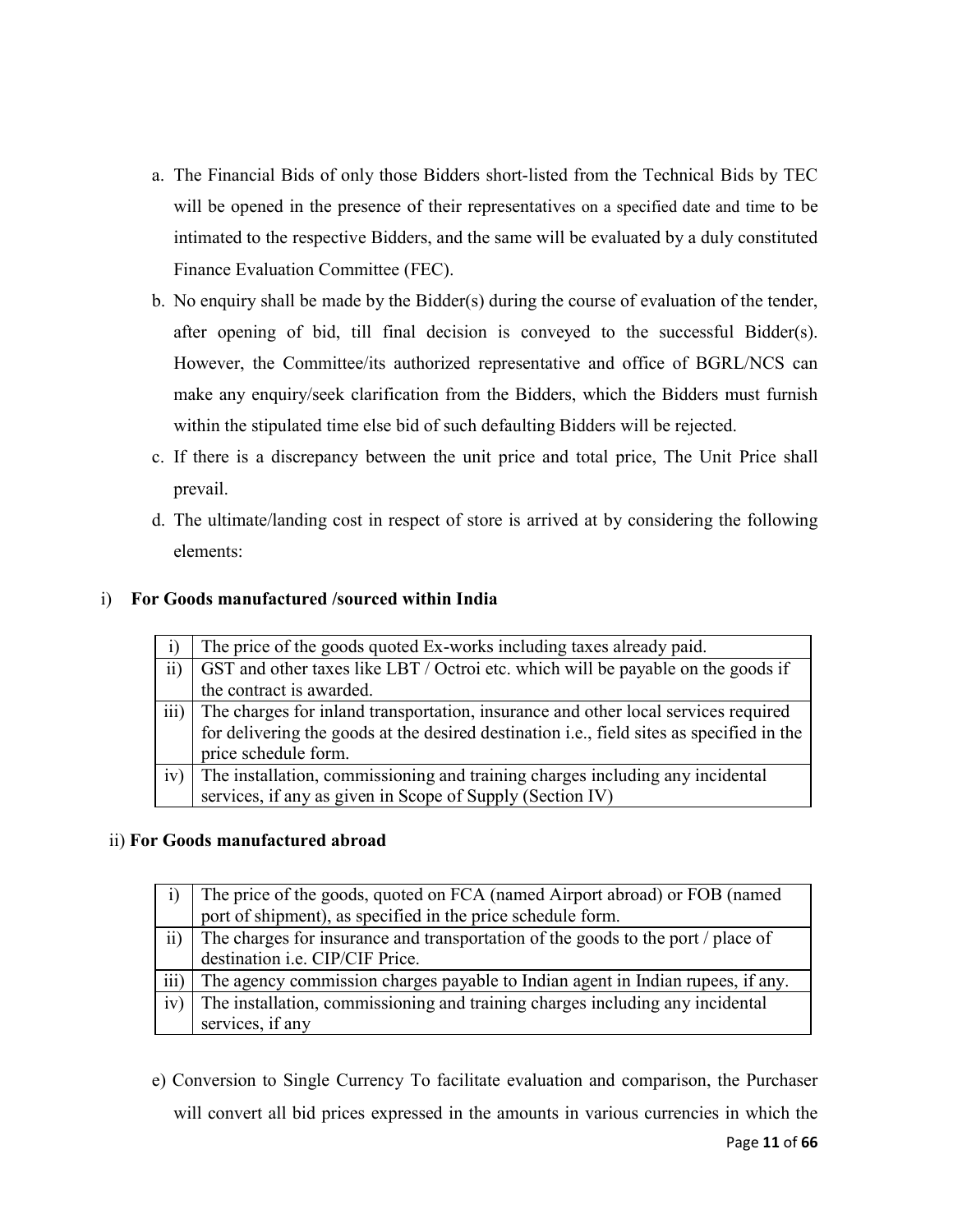bid prices are payable to Indian Rupees at the selling exchange rate established by any bank in India as notified in the Newspapers on the date of bid opening of the Price Bids. For this purpose, exchange rate notified in www.rbi.org or any other website would be used by the purchaser.

- 14. Packing and Marking: The packing for the goods to be provided by the supplier should be strong and durable enough to withstand (Without limitation) the entire journey during transit including shipment (if any), rough handling, open storage etc. without any damage or deterioration of the packed goods.
- 15. Inspection, Testing and Site Acceptance Test (SAT): The purchaser/consignee reserves the right to inspect goods before their dispatch if required in technical requirement. Goods accepted by the purchaser/consignee and/or its inspector at initial inspection and in final inspection in terms of the contract shall in no way dilute purchaser's/consignee's right to reject the same later, if found deficient in terms of the warranty clause of the contract. Purchaser will not undertake any Pre-dispatch inspection, unless mentioned, for imported stores in the suppliers country of origin and equipment will be sent to the supplier on the basis of supplier own inspection at the premises and guarantee and warranty. The equipment will be accepted subject to final inspection and test before handing over the equipment to consignee.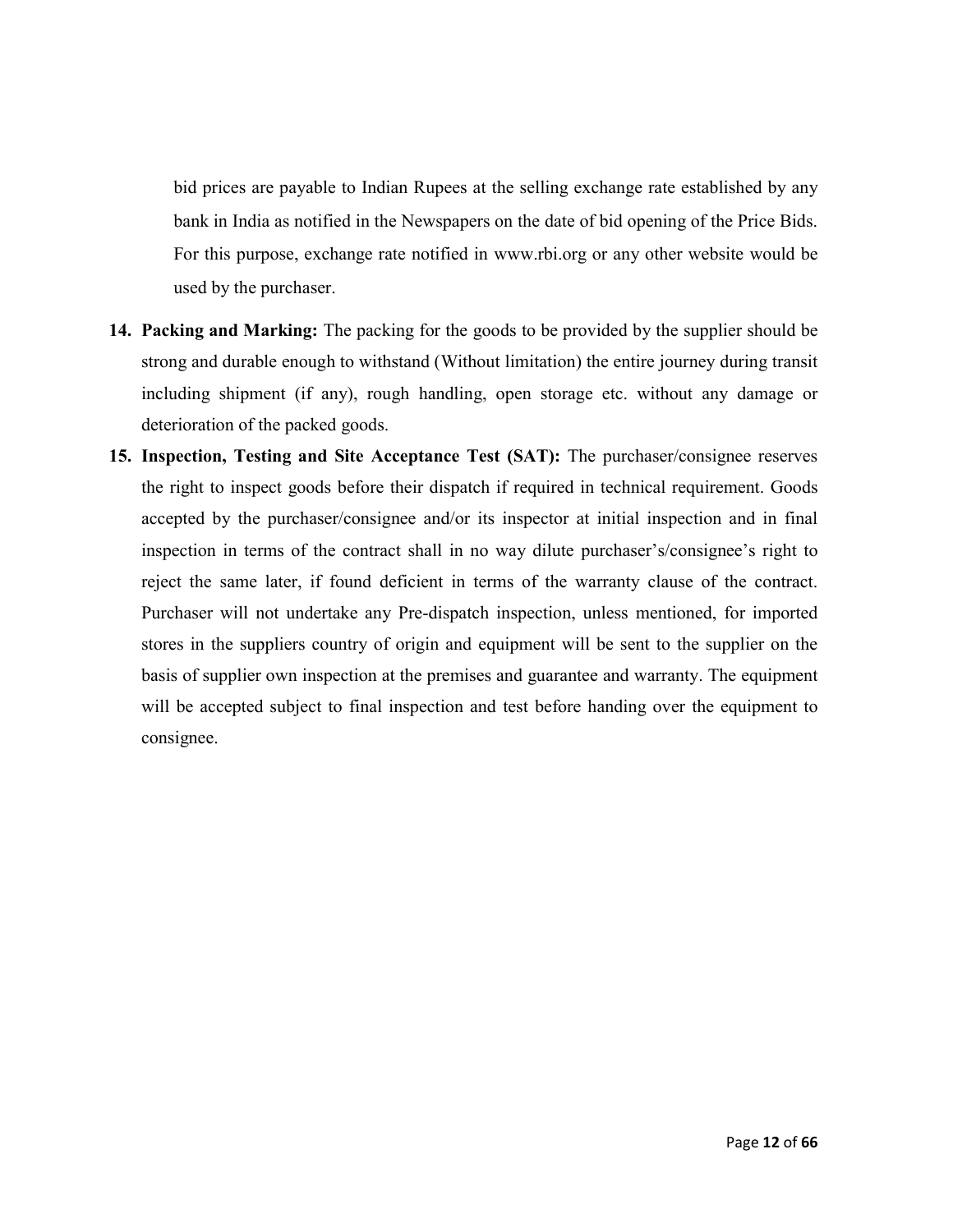## SECTION – II

## GENERAL CONDITIONS

- 16. Whenever there is any conflict between the provision in the GCT under this section and that in the section "RFP", the provision contained in the section "RFP" shall prevail and have an over-riding effect, i.e. The details given in the RFP will be treated as final.
- 17. Any Special instructions or conditions like delivery schedule, mode of delivery & sites of delivery etc., mentioned in "RFP" section will also be applicable
- 18. Eligible Bidders: The Firms in followings categories are eligible to participate in tender subject to fulfill other criteria in technical requirement section.
	- 18.1 Indian/Foreign Manufacturers of the required stores.
	- 18.2 Authorized Dealer/Supplier/Distributor of Indian manufacturer/Foreign principal. The bidder shall have to submit authorization certificate as per Annexure-3 from manufacturer that they will provide service support after sale.
	- 18.3 Indian agent on behalf of foreign principal.
	- 18.4 A copy of the valid agreement between Indian agent and the foreign principal(s) with the precise relationship between them is required to be submitted as per Annexure - 12.
- 19. Alternative Tenders: Alternative Tenders are not permitted.
- 20. Validity of Tender: The tenders shall remain valid for acceptance for a period of 180 days (One Hundred Eighty Days) for Technical Bid after the date of opening of tender as prescribed in the TE document.
- 21. Purchaser's Right to accept any tender and to reject any or all tenders: The purchaser reserves the right to accept in part or in full any tender or reject any tender without assigning any reason or to cancel the tendering process and reject all tenders at any time prior to award of contract, without incurring any liability, whatsoever to the affected bidder(s).
- 22. Earnest Money Deposit (EMD) (if applicable):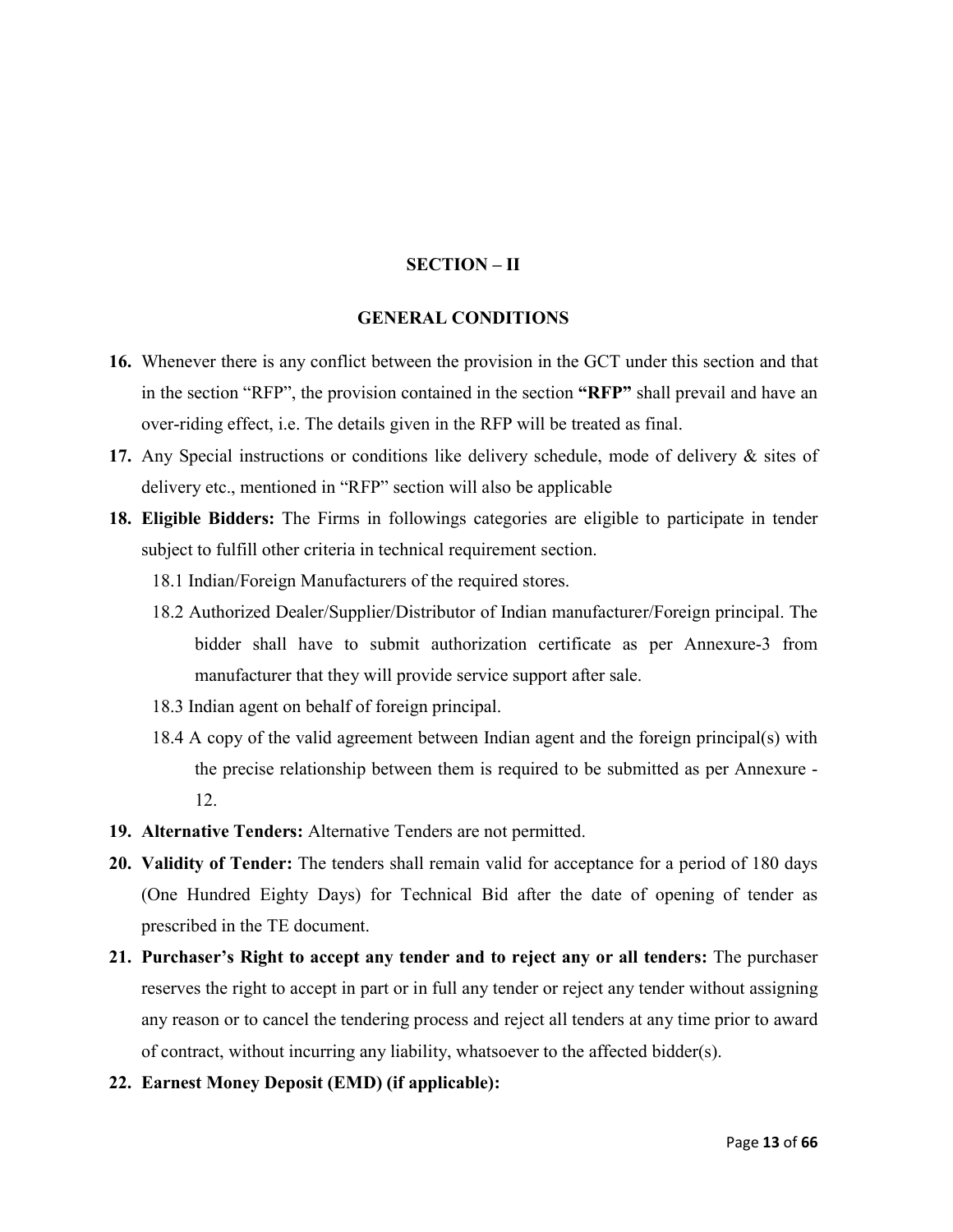- 22.1 The Bidder shall furnish along with its tender, Earnest Money for an amount as shown in the tender notice.
- 22.2 The bidders who are registered on Tender submission date with National Small Industries Corporation, New Delhi, shall be eligible for exemption from EMD. Micro and Small Enterprises specified by Ministry of Micro, Small & Medium Enterprises (MSME) are exempted from the submission of Earnest Money Deposit (EMD).
- 22.3 EMD of an amount as shown in NIT has to be submitted through FDR/Bank Guarantee of any Scheduled Commercial Bank drawn in favour of "DDO, National Centre for Seismology, New Delhi", physically on or before the last date of submission of bids; else bid will be rejected. However, the scanned copy of FDR/BG along with the Bid must be uploaded electronically on e-Procurement site.
- 22.4 The earnest money shall be valid for a period of sixty (60) days beyond the validity period of the tender.

## 23. Refund of EMD (if applicable):

- 23.1 In the case of those Bidders who fail to qualify the eligibility criteria, the Earnest Money Deposit (EMD) will be refunded without any interest accrued immediately thereafter.
- 23.2 In the case of those Bidders whose technical bids do not qualify, the EMD will be refunded without any interest accrued within one month of the acceptance of TEC's recommendations.
- 23.3 In the case of those Bidders whose technical bids have qualified but are not selected, the EMD will be refunded without any interest accrued within one month of the acceptance of Financial Evaluation Committee's (FEC) recommendations.
- 23.4 Bidder whose bid was accepted and selected, the EMD will be refunded without any interest accrued after the submission of Performance Security.
- 23.5 Application of request for refund of EMD is given at Annexure-5
- 23.6 The bidders have to submit pre receipt for obtaining their EMD in the FORM GAR 43D (Annexure-5) in duplicate with original signatures. One form should be affixed with revenue stamp.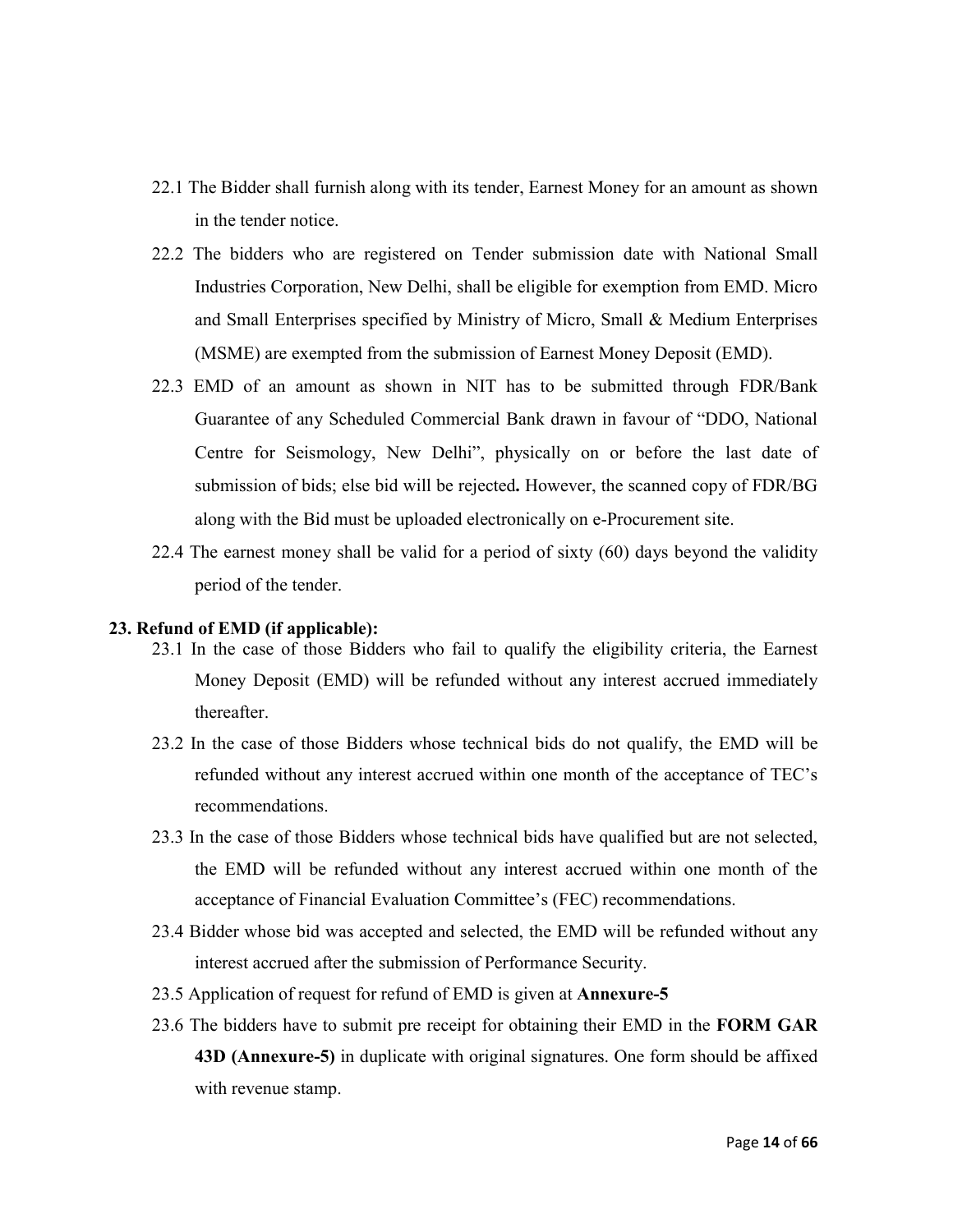23.7 The clause "Encashment/release of FDR/BG requires clearance certificate from Purchaser i.e., Director, National Centre for Seismology, New Delhi" must be mentioned in issued FDR/BG by Bank.

## 24. Forfeit of EMD (if applicable):

- 24.1 Earnest money of a Bidder will be forfeited, if the Bidder withdraws or amends its tender or impairs or derogates from the tender in any respect within the period of validity of its tender or if it comes to notice that the information/documents furnished in its tender is incorrect, false, misleading or forged without prejudice to other rights of the purchaser.
- 24.2 The successful Bidder's earnest money will be forfeited without prejudice to other rights of Purchaser if supplier fails to furnish the required performance security within the specified period mentioned TE document.
- 24.3 Firm shall have to extend the validity of EMD if extension of tender validity is agreed on the request of purchaser in exceptional cases.

### 25. Performance Security:

- 25.1 Successful Bidder shall submit performance security within thirty (30) days from date of issue of supply order/award of contract by the purchaser or within twenty one (21) days from the receipt of supply order by the supplier whichever is earlier.
- 25.2 Performance security has to be submitted by the successful bidder, irrespective of its registration with NSIC/MSME. Performance security is not relaxed to any supplier.
- 25.3 The purchaser may consider annulment/cancellation of supply order/ award of contract if performance security not received in stipulated time.
- 25.4 There is no relaxation/exemption in submitting of Performance Security.
- 25.5 The supplier shall furnish performance security to the purchaser for an amount equal to ten percent (10%) of the total value of the order, valid up to sixty (60) days beyond the warranty period or successful completion of all contractual obligation including warranty period whichever is later. The format of bank guarantee to be submitted as performance security is given in Annexure-4.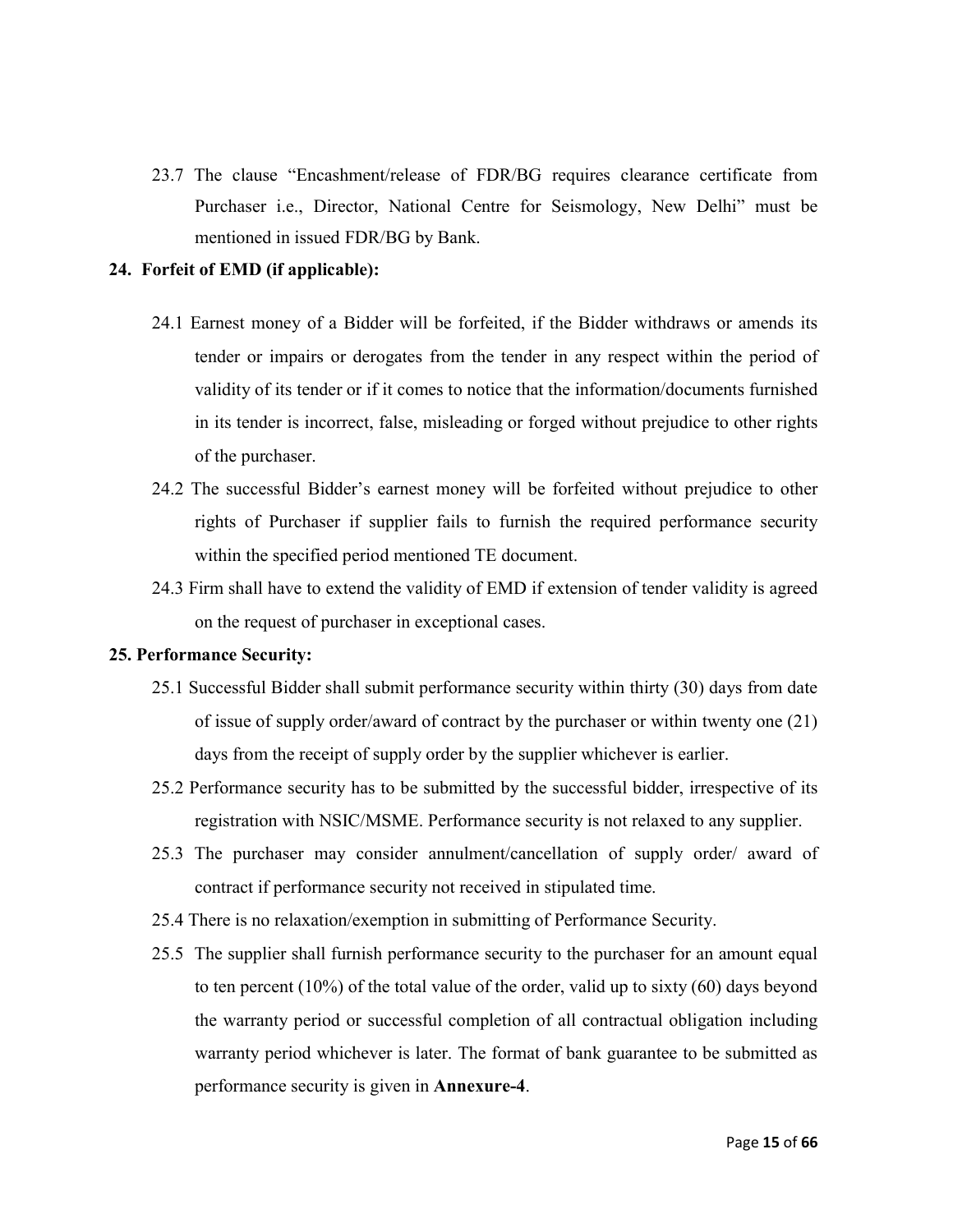- 25.6 Performance Security shall be furnished by bidder for all the components including indigenous components to be taken representatives of foreign principals/OEMs.
- 25.7 Bank Guarantee issued from the foreign banks must be authenticated by State Bank of India (SBI) or any other Nationalized Bank of India.
- 25.8 Firms, registered with NSIC/ MSME, quoting on behalf of their foreign principal shall be responsible for furnishing performance security for the entire project tenure.
- 25.9 The successful Bidder will have to deposit Performance Security within specified time limit given above, equivalent to 10% (Ten Percent) of the total value of the work order, in the form of FDR or Bank Guarantee from a Nationalized/ Scheduled Commercial Bank in favour of "DDO, National Centre for Seismology, New Delhi". If the Security Deposit is not paid within time specified, the Bidder shall be disqualified for award of contract. No interest will be payable for "Performance Security".
- 25.10 Performance Security has to be submitted irrespective of its registration NSIC etc. Performance security is not relaxed to any supplier/service provider. Submission of Performance Security is must for all suppliers/service providers.
- 25.11 It shall be in any one of the forms namely Fixed Deposit Receipt or Bank Guarantee drawn/issued by a commercial bank doing Government business in the prescribed form in favour of the purchaser. In the event of any amendment issued to the contract, the supplier shall, within twenty-one (21) days of issue of the amendment, furnish the corresponding amendment to the Performance Security (as necessary), rendering the same valid in all respects in terms of the contract, as amended. Foreign Bidder may submit in the form of Bank Guarantee. Bank Guarantee issued from the foreign banks must be authenticated by STATE BANK OF INDIA or any other Nationalized Bank of India.
- 25.12 The purchaser will release the Performance Security without any interest to the supplier/ service provider on completion of the supplier's all contractual obligations including the warranty obligations & after receipt of performance security for CAMC (if applicable).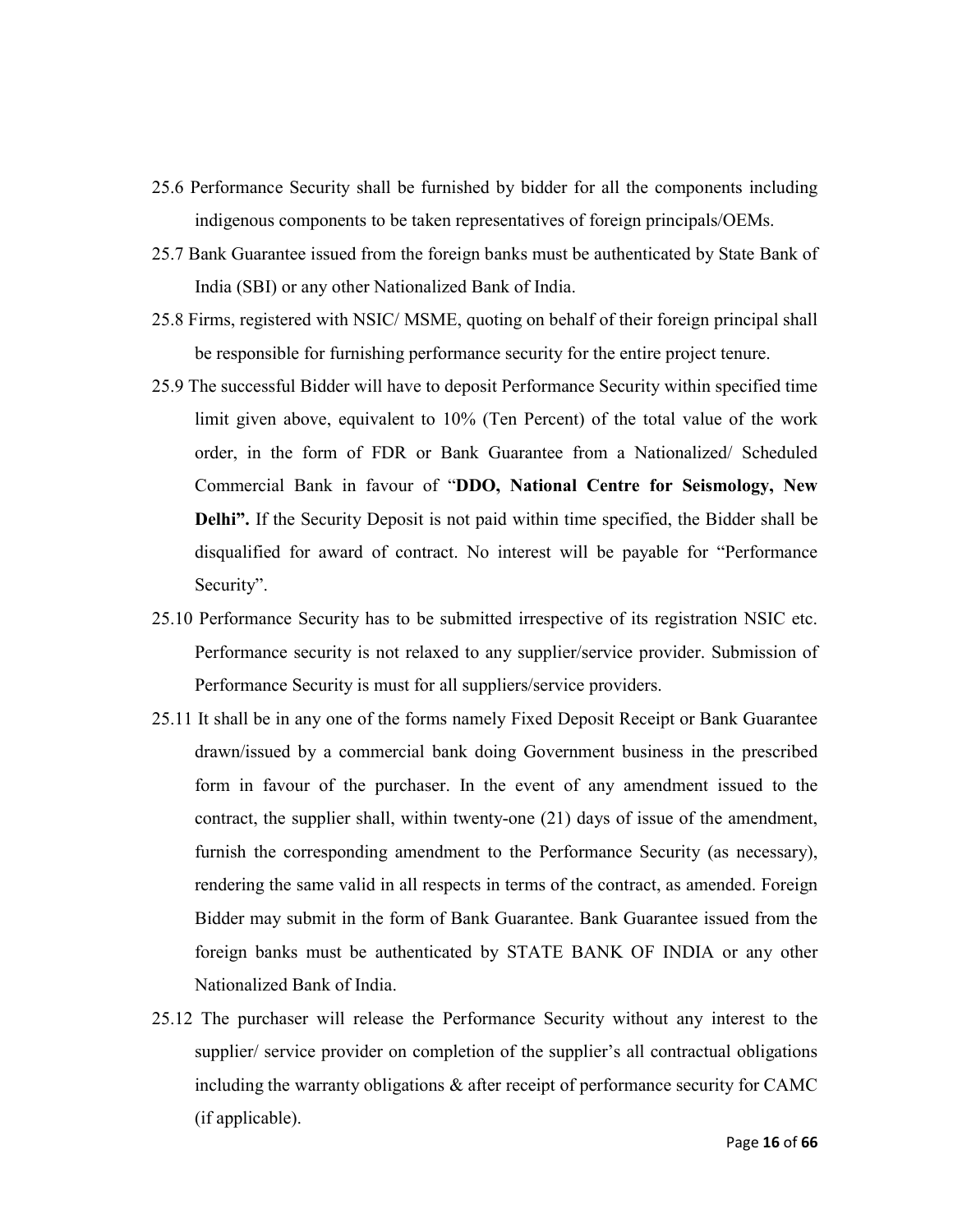- 25.13 In the event of non-providing the services, the Performance Security shall be forfeited to the extent the services are not provided. Further, if the purchaser has to get the services from any other Bidder because of failure to provide in full or part by the successful Bidder, the difference in payment may be made from such amount. Also, the amount retained towards "Performance Security" is subject to forfeiture if it is found at any point of time during the period of contract that the services offered by the supplier are not in conformity to the accepted specifications mentioned in RFP by the purchaser.
- 25.14 In case the Bidder backs out of the contract in mid stream without explicit consent of the NCS, the PBG will stand forfeited.
- 25.15 On completion of the Project, the Performance Security without any interest accrued shall be released after ascertaining that satisfactory support that has been provided during AMC period. In case, it is found that appropriate satisfactory support has not been provided by the Bidder, NCS will ensure that the prescribed penalty as per clause 25.3 for the default in service has been realized or shall be recovered from the Bidder out of already due payments.
- 26. Terms of Delivery: Goods shall be delivered by the supplier in accordance with the terms of delivery specified in the Supply Order. Suppliers should not deliver the goods without any valid delivery period. Purchaser shall not be held responsible for any thing (payment and loss of stores etc) if stores supplied without any valid delivery period as purchaser reserve the right to reject the delivery and terminate the supply order.
- 27. Delivery Schedule: As per RFP
- 28. Warranty: Warranty for a period of 36 months from the date of site acceptance of the systems at respective sites

28.1 Other condition under warranty clause of "RFP" shall also be applicable.

## 29. Penalty/Liquidity Damage:

29.1 The supplier shall deliver the goods as per the Supply Order within the time schedule specified by the purchaser in the "RFP" section. The delivery date, unless delivery is divided, on which all the items/stores/materials/services etc as per Supply Order are delivered shall be taken into account for penalty/LD purpose.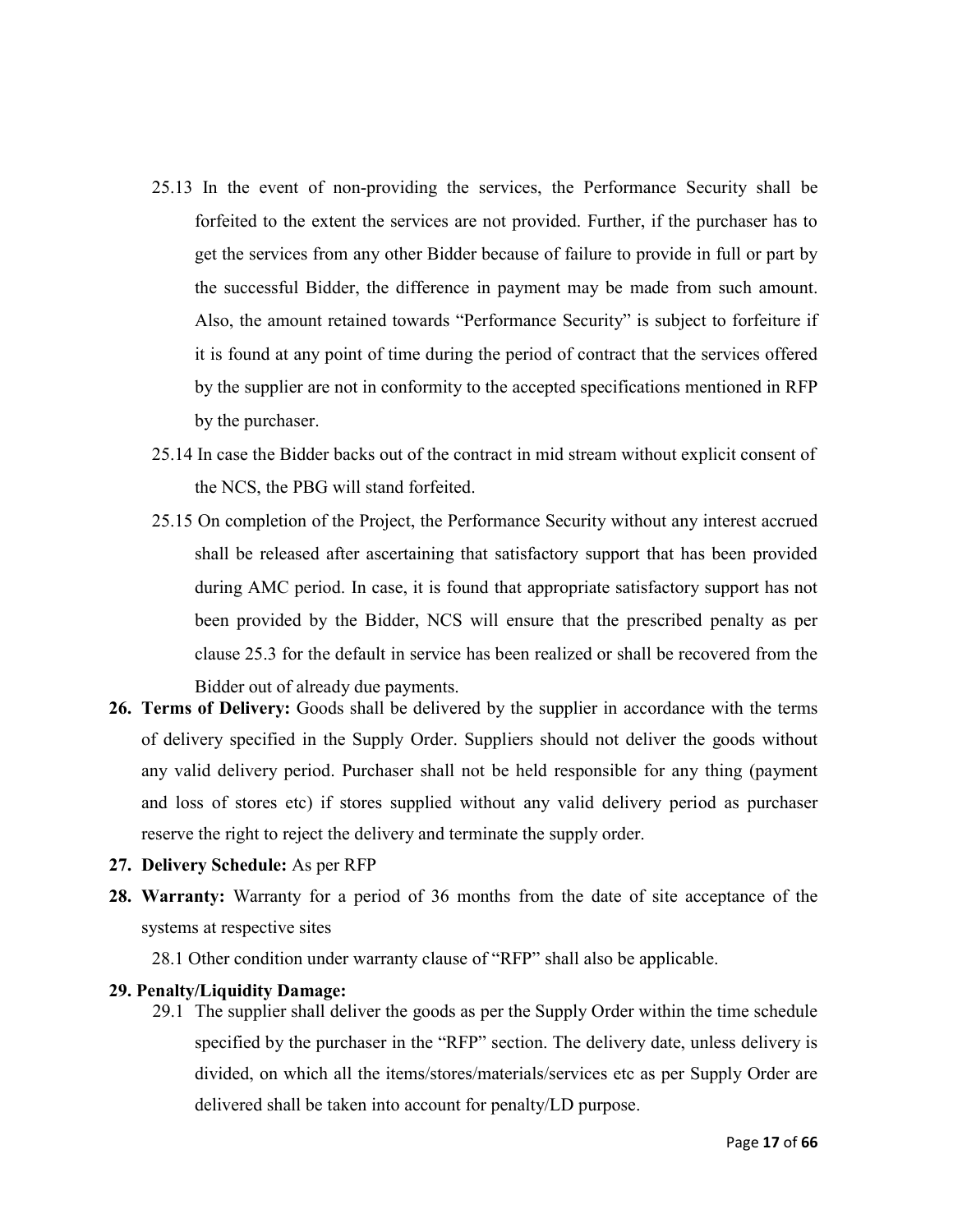- 29.2 The purchaser shall, without prejudice to other rights and remedies available to the purchaser under the contract, deduct from the contract price a sum equivalent to 1% (one percent) per week of delay or part thereof on delayed supply of goods and/or delayed services subject to a maximum of 10% of the contract price of delayed items. Once the maximum is reached purchaser may also consider followings:
	- a. Forfeiture of its performance security and
	- b. Termination of the contract for default.
- 29.3 The supplier shall not be held responsible for any delay in custom clearance by purchaser, handing over proper site by consignee and any other delay in part of consignee/purchaser if responsible. These periods shall not be counted in LD. The supplier shall not dispatch the goods after expiry of the delivery period. The supplier is required to apply to the purchaser for extension of delivery period and obtain the same before despatch. In case the supplier dispatches the goods without obtaining an extension, it would be doing so at its own risk and no claim for payment for such supply and / or any other expense related to such supply shall lie against the purchaser. The supplier shall inform to the purchaser directly in writing about these delays on part of BGRL/MoES.
- 30. Award Criteria and Tolerance Clause: The Supply Order shall be issued to the eligible responsive tender evaluated as the most economical, technically qualified and suitable to the requirements subject to the availability of funds. The purchaser reserves the right to increase or decrease the quantity of required goods up to twenty five percent  $(\pm 25\%)$  till the placement of supply order without any change in the terms  $\&$  conditions and prices quoted by the bidders.
- 31. Modification of Contract: If necessary, the purchaser may, by a written order given to the supplier at any time during the currency of the contract, amend the contract by making alterations and modifications within the general scope of contract. If the supplier doesn't agree to the adjustment made by the purchaser, the supplier shall convey its views to the purchaser within fifteen (15) days from the date of the supplier's receipt of the purchaser's amendment / modification of the contract.
- 32. Custom Duty: In case of India agent quoting on behalf of its foreign principal, the Custom Duty Exemption Certificate shall be provided by NCS on request by the firm only for the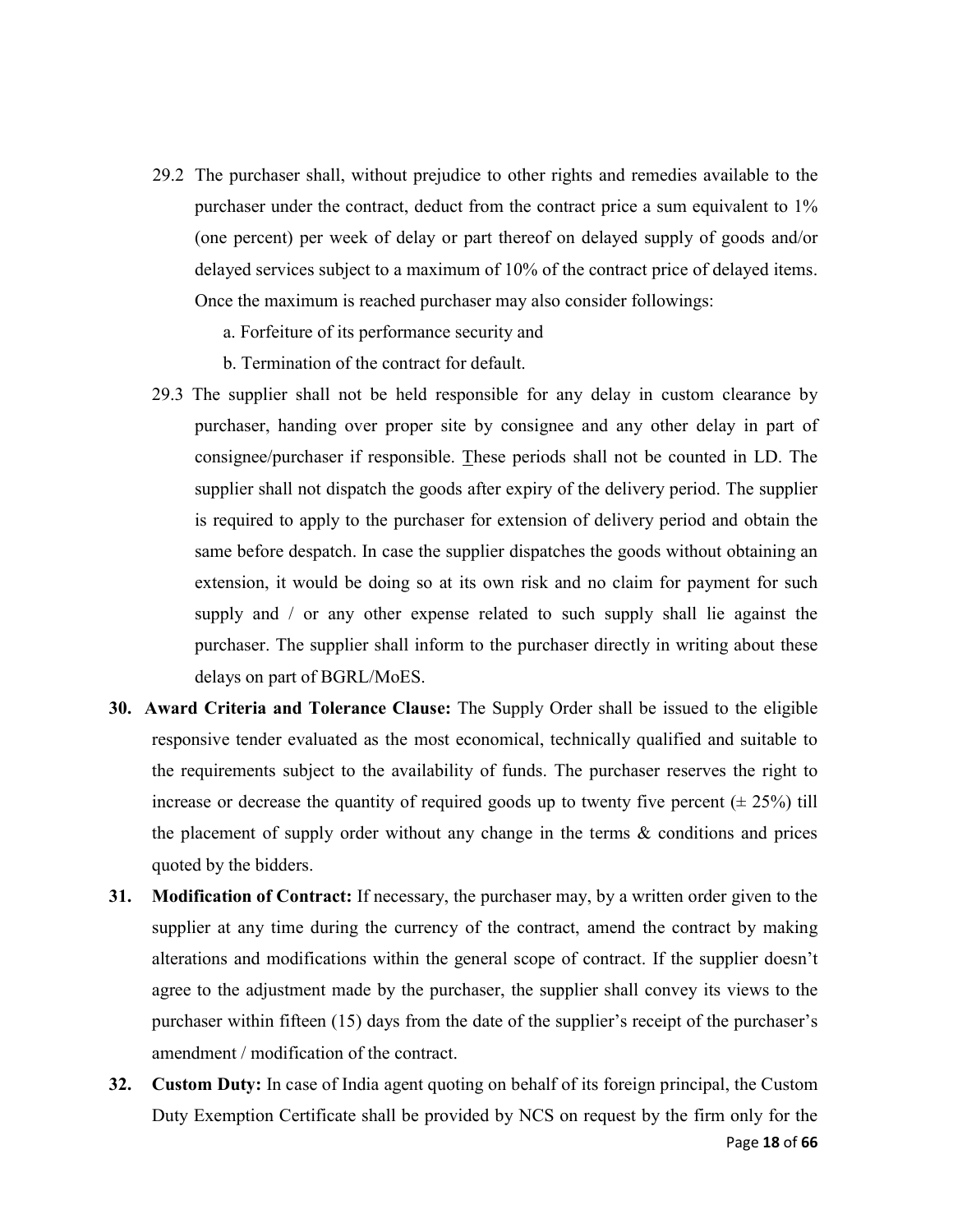imported items. If additional Custom Duty is paid by the Indian agent, the same shall be reimbursed by NCS on submission of original documents. All other charges like Landing/Clearing/Bank charges, Freight/Insurance charges on imported stores will have to be paid by the vendor.

## 33. Taxes and Duties in India:

- 33.1 Duty and Local Taxes: As per Govt. of India Rules, the applicable GST shall be paid to the successful bidder/supplier. Normally, the materials to be supplied to Govt. Departments against Govt. contracts are exempted from levy of town duty, Octroi duty, terminal tax and other levies of local bodies. However, the local Town/Municipal Body regulations, at times, provide for such exemption only on production of exemption certificate from any authorized officer. The suppliers should ensure that the stores ordered against contracts placed by this office are exempted from levy of town duty/Octroi duty, Terminal tax or other local taxes and duties. Wherever required, they should obtain the exemption certificate from the indentor /consignee concerned, to avoid payment of such local taxes or duties. The supplier shall pay the Octroi, entry tax etc. if exemption certificate not agreed by local authorities and same may be got reimbursed from purchaser on proof of payments.
- 33.2 Supply of Road Permits by the consignees: In all such cases where the requirement of Road Permit for entry of goods into a particular State is mandatory, the following provisions shall be strictly followed:
	- a. The supplier shall request the consignee for providing Road permit/ Way bill within 10 days of the receipt of the Supply order. The supplier shall furnish all the necessary information and documents in this regard to consignee within a maximum period of two weeks so that the same reaches the supplier before the dispatch of the stores. However, in cases where the Road permit/Way Bill is issued on proof of actual invoice of the material, the consignee shall arrange to provide the Road permit/Way Bill from appropriate authorities within a maximum period of 5 days from the receipt of invoice.
	- b. The supplier shall pay the local charges/taxes if exemption certificate not agreed by local authority and same will be reimbursed by purchaser on submission of receipt.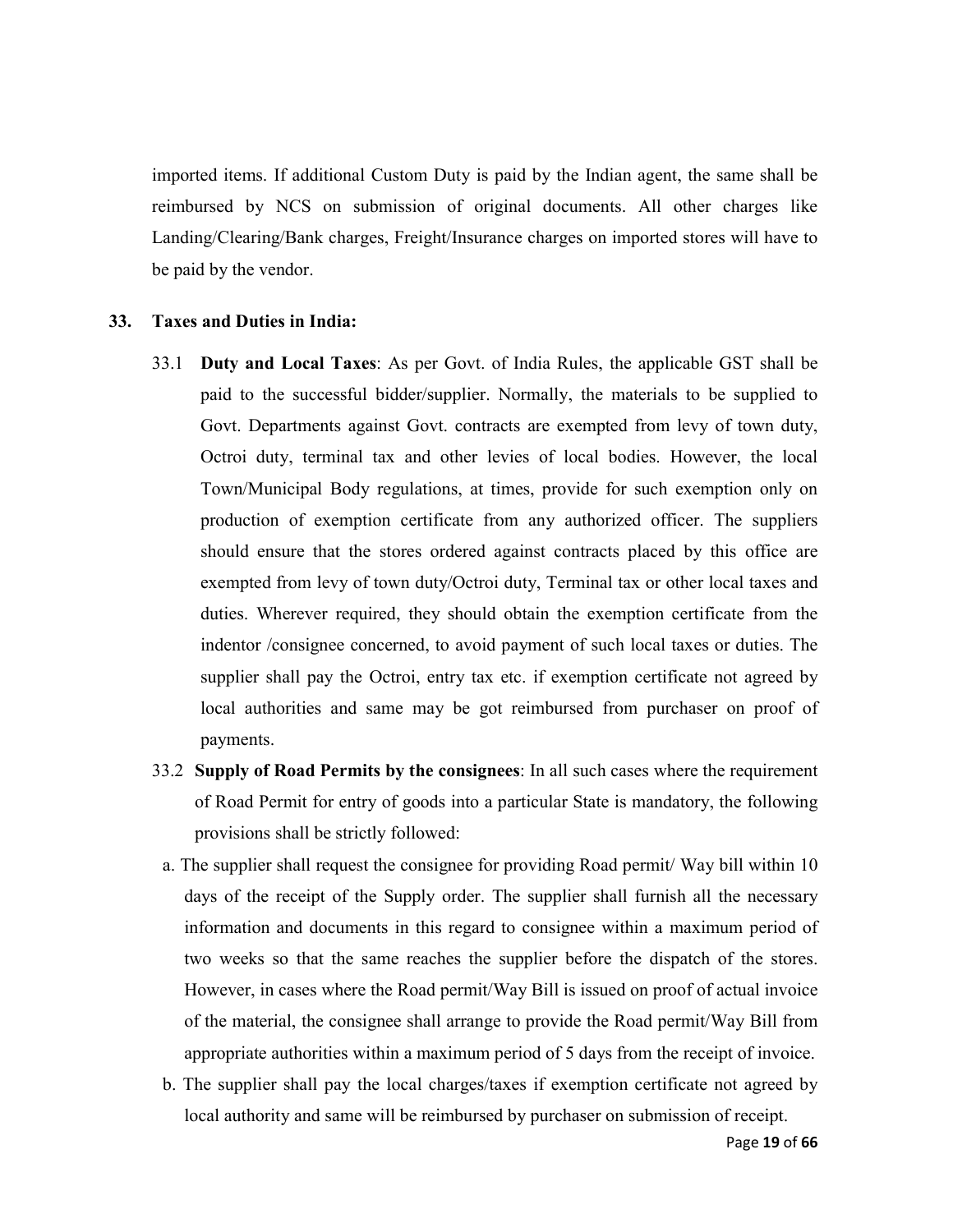- c. The supplier shall not be held responsible for any delay in supply due to nonsupply/delayed supply of Road permit.
- 33.3 Income Tax: Deduction of Income Tax at Source from the payment to the suppliers shall be done as per existing law in force. The bidders (Foreign as well as Indian) may visit the website of Income Tax Department of India for details of Tax Liabilities, Rules, and Procedures etc. The bidders shall have to provide their Permanent Income Tax Number (PAN) and TAN. Firm may also mention the applicable rates of TDS as per DTAA with India. Copy of same may also be enclosed. Foreign vendor shall have to mention the details of establishment in India if any.

## 34. Terms and Mode of Payments:

34.1 Payment Terms: Payment shall be made subject to recoveries, if any, by way of liquidated damages /penalty clause /TDS or any other charges as per the payment terms of the Supply Order if not specified elsewhere in the document.

## 34.2 Cases where installation and Commissioning not to be done by bidder

## A. In case of Domestic goods

No advance payment for domestically supplied goods. 100 % payment shall be made to domestic supplier in Indian currency on receipt of entire goods/stores at sites and acceptance by consignee. No payment shall be made for partial delivery. The following documents shall be submitted:

- a. Three copies of supplier's invoice showing contract number, goods description, quantity, unit price and total amount.
- b. Consignee Receipt Certificate in original issued by the authorized representative of the consignee
- c. Copies of delivery challan identifying contents of each package.
- d. Inspection certificate by the nominated Inspection agency, if any.
- e. Insurance Certificate
- f. Final Acceptance Report from consignee.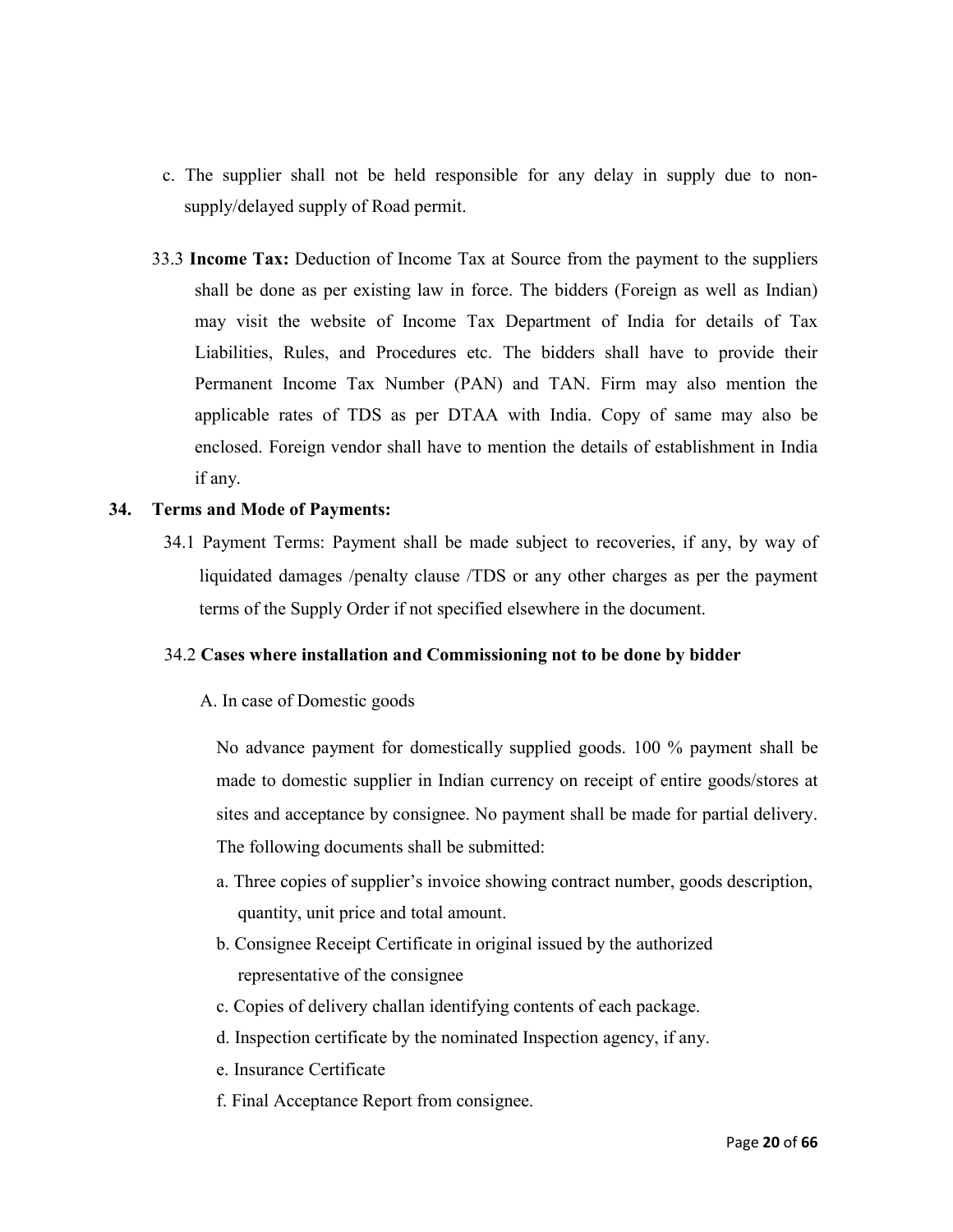## B. In case of imported goods

Ninety (90) % payment, against proof of dispatch of goods/stores as per S.O, shall be paid through irrevocable, non-transferable Letter of Credit (LC) opened in favour of the foreign supplier and upon submission of following documents:

- a. supplier's commercial invoice showing contract number, goods description, quantity, unit price and total amount
- b. Original on-board Bill of Lading/Air way billing
- c. Copies of packing list identifying contents of each package
- d. Manufacturer's/Supplier's warranty certificate
- e. Inspection certificate issued by the nominated inspection agency, if applicable as per contract
- f. Manufacturer's own factory inspection report
- g. Certificate of origin
- h. Insurance certificate
- i. Port of Loading
- j. Port of Discharge
- k. Expected date of arrival

Balance payment of 10% of net FOB price of goods would be made against 'Acceptance Certificate' to be issued by the consignees.

### 34.3 Cases where installation & Commissioning to be done by supplier: Seventy

percent (70%) of contract value of stores after proof of despatch along with Factory Quality Assurance Test certificate of the detectors and all parts and accessories to be dispatched by the OEM/foreign supplier, or receipt of goods at sites in case of domestic goods and balance 30% payment towards stores after their successful installation, commissioning and acceptance at site. Present procurement comes under this category.

34.4 100% payments towards services like Training, SAT, Installation & commissioning charges etc if any after their executions and completions.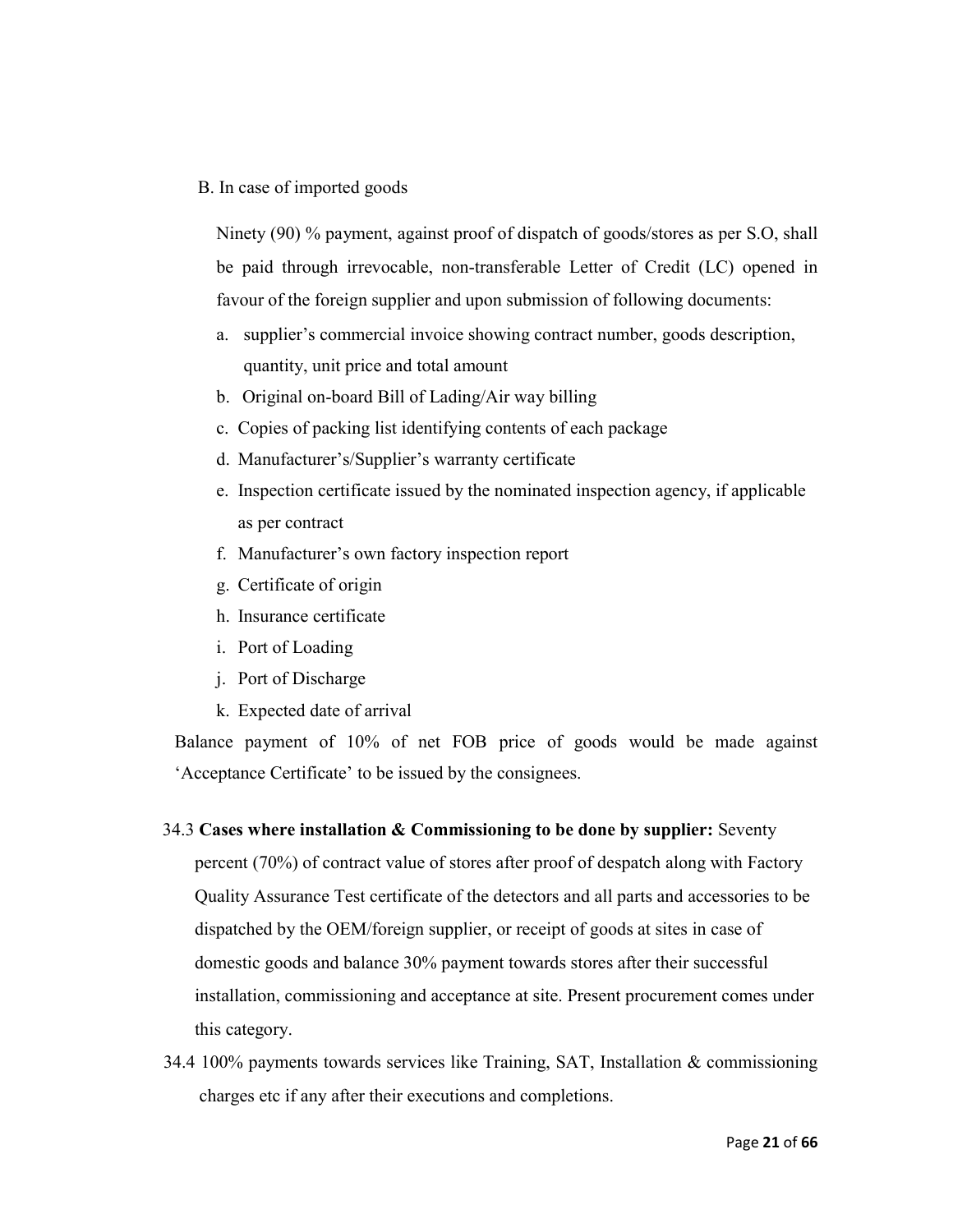- 34.5 A separate work order will be issued for the items sourced from India including civil and minor works to the authorized Indian agent of OEM. The payment for this component will be made after successful completion of works.
- 34.6 Necessary documents must be submitted for the release of payments.
- 34.7 Payment to the foreign supplier shall be made through IRREVOCABLE LC. LC shall be established for a specific period depending on delivery schedule only after receipt of unconditional acceptance supply/purchase order and performance security from the supplier. LC extension charges shall be borne by the supplier in case of extension of delivery period requested by the supplier and request agreed by the purchaser.
- 34.8 The bidder shall submit detailed particulars of his bank account in this office, like: Account Number, Bank Name, Branch Name, Address, IFSC code, MICR No. and Telephone No.; etc.

## 35. Termination of tender:

- 35.1 From the time of submission of tender up to the time of issuing of the Supply Order, if a bidder needs to contact the purchaser for any reason relating to this tender enquiry and / or its tender, it should do so only in writing.
- 35.2 In case a bidder attempts to influence the purchaser in the purchaser's decision on scrutiny, comparison  $\&$  evaluation of tenders and awarding the contract, the tender of the bidder shall be liable for rejection in addition to appropriate administrative actions being taken against that bidder, as deemed fit by the purchaser.
- 35.3 The purchaser, without prejudice to any other contractual rights and remedies available to it (the purchaser), may, by written notice of default sent to the supplier, terminate the contract in whole or in part, if the supplier fails to deliver any or all of the goods or fails to perform any other contractual obligation(s) within the time period specified in the contract, or within any extension thereof granted by the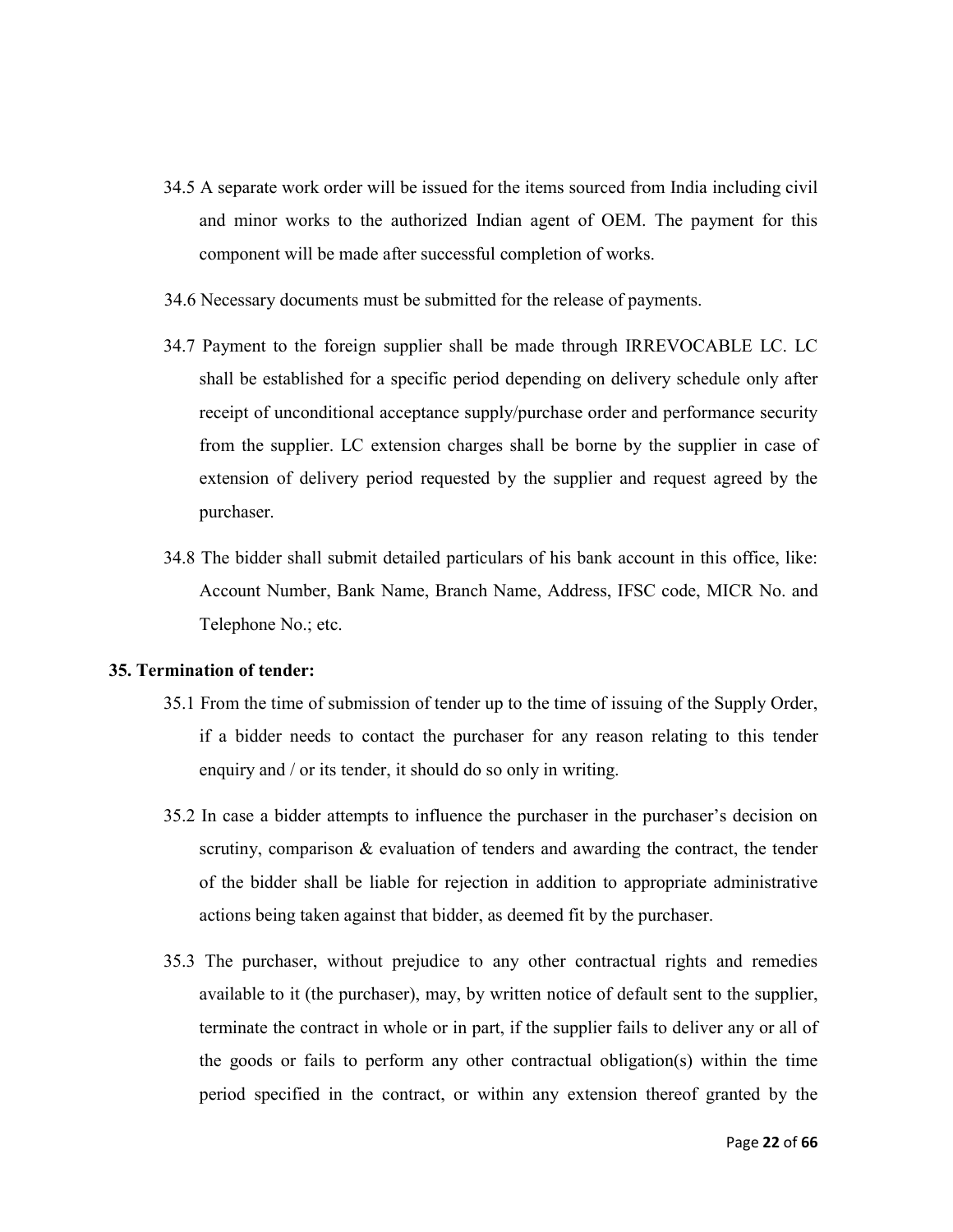purchaser. In the event of the purchaser terminates the contract in whole or in part, the purchaser may procure goods and/or services similar to those cancelled, with such terms and conditions and in such manner as it deems fit and the supplier shall be liable to the purchaser for the extra expenditure, if any, incurred by the purchaser for arranging such procurement.

35.4 If the supplier becomes bankrupt or otherwise insolvent, the purchaser reserves the right to terminate the contract at any time, by serving written notice to the supplier without any compensation, whatsoever, to the supplier, subject to further condition that such termination will not prejudice or affect the rights and remedies which have accrued and / or will accrue thereafter to the purchaser

## 36. Arbitration

- 36.1 If dispute or difference of any kind shall arise between the purchaser and the supplier in connection with or relating to the extension of contract, the parties shall make every effort to resolve the same amicably by mutual consultations.
- 36.2 If the parties fail to resolve their dispute or difference by such mutual consultation within twenty-one days of its occurrence, then, unless otherwise provided in the "RFP" section either the purchaser or the supplier may give notice to the other party of its intention to commence arbitration, as hereinafter provided the applicable arbitration procedure will be as per Indian Arbitration and Conciliation Act, 1995 and any amendments thereto. In the case of a dispute or difference arising between the Purchaser/ Consignee and all suppliers relating to any matter arising out of or connected with the contract, such dispute or difference shall be referred to the sole arbitration of an officer, appointed to be the arbitrator by the Director General of Meteorology. The award of the arbitrator shall be final and binding on the parties to the contract. Each party shall bear its own cost.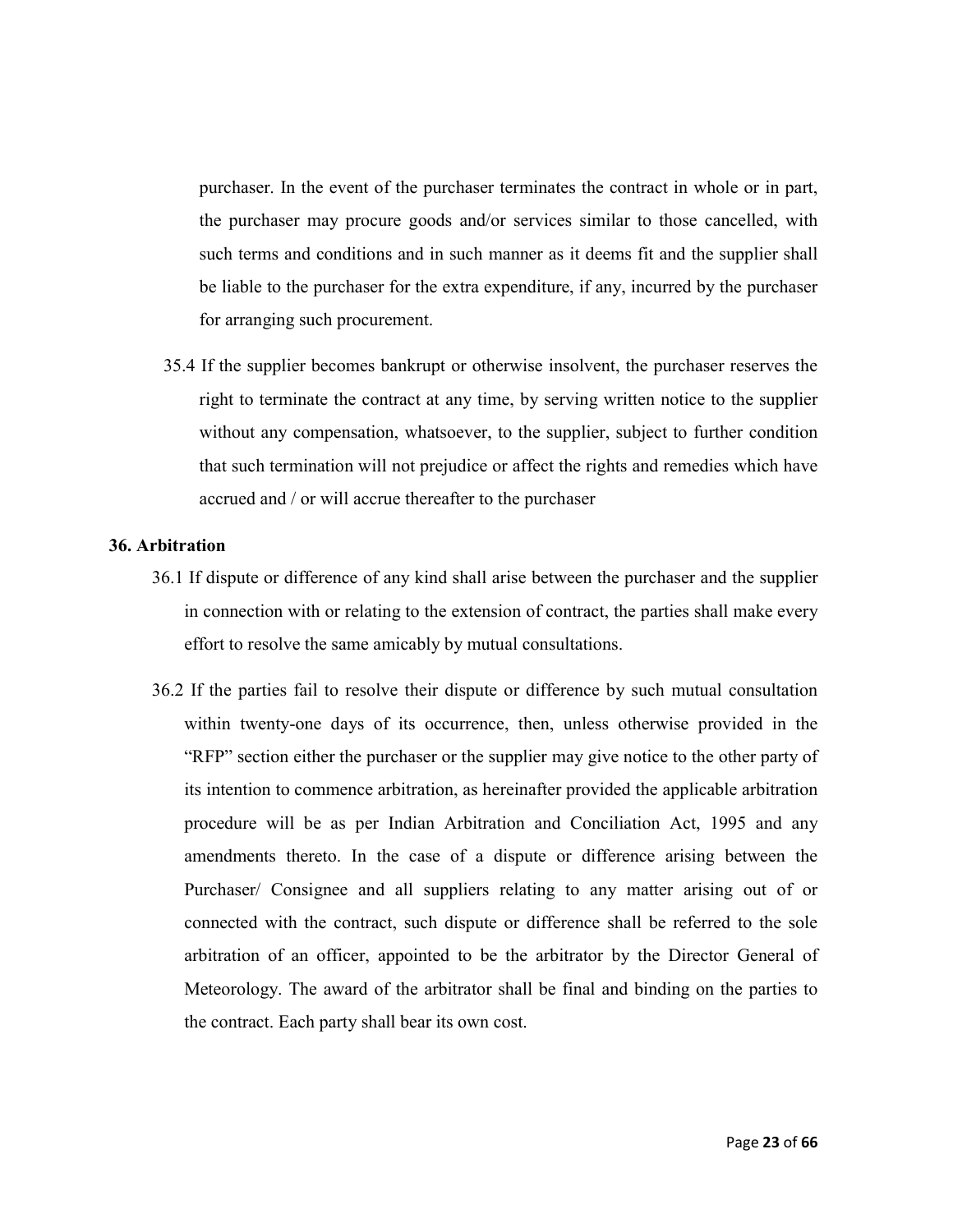- 36.3 Venue of Arbitration: The venue of arbitration shall be the place from where the contract has been issued, i.e., New Delhi. The contract shall be interpreted in accordance with the laws of India.
- 37. Force Majore: Neither BGRL/NCS nor Bidder shall be liable to the other for any delay in or failure of performance of their respective obligations under this contract caused by occurrence beyond the control of BGRL/NCS or Bidder because of fire, floods, power, acts of God, acts of public enemy, wars, insurrection, riots, strikes, lockouts, sabotage or any agencies thereof or any local authority or any compliance therewith, or any other causes contingencies or circumstances similar to the above. Either party shall promptly but not later than thirty (30) days thereafter, notify the other to the commencement and cessation of such contingency, and if such contingency continues beyond six months, both parties agree to discuss and agree upon on equitable solution for termination of this agreement, or otherwise decide the further course of action to be adopted.
- 38. Fall Clause: The bidder undertakes that it has not supplied/is not supplying similar products/systems or subsystems at a price lower than that offered in the present bid in respect of Ministry/Department of the Government of India or Public Sector Unit (PSU) and if it is found at any stage that similar products/systems or subsystems was supplied by the BIDDER, to any Ministry/Department of the Government of India or Public Sector Unit (PSU) at a lower price, then that very price, with due allowance for elapsed time, will be applicable to the present case and difference in the cost would be refunded by the BIDDER to the BUYER (National Center for Seismology) or it will adjusted from their bills, if the contract has already been concluded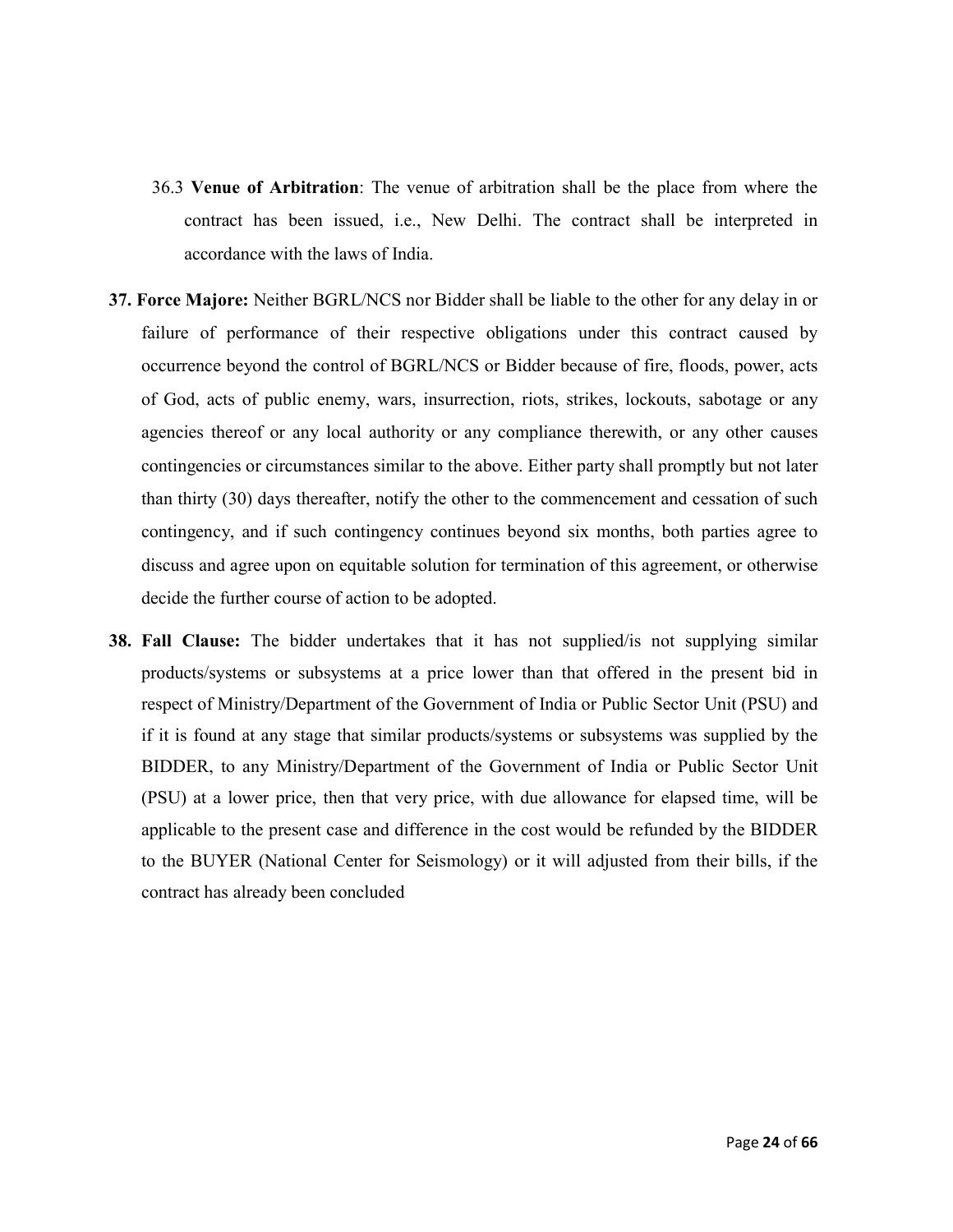## SECTION – III

# SPECIAL CONDITIONS OF TENDER (SCT)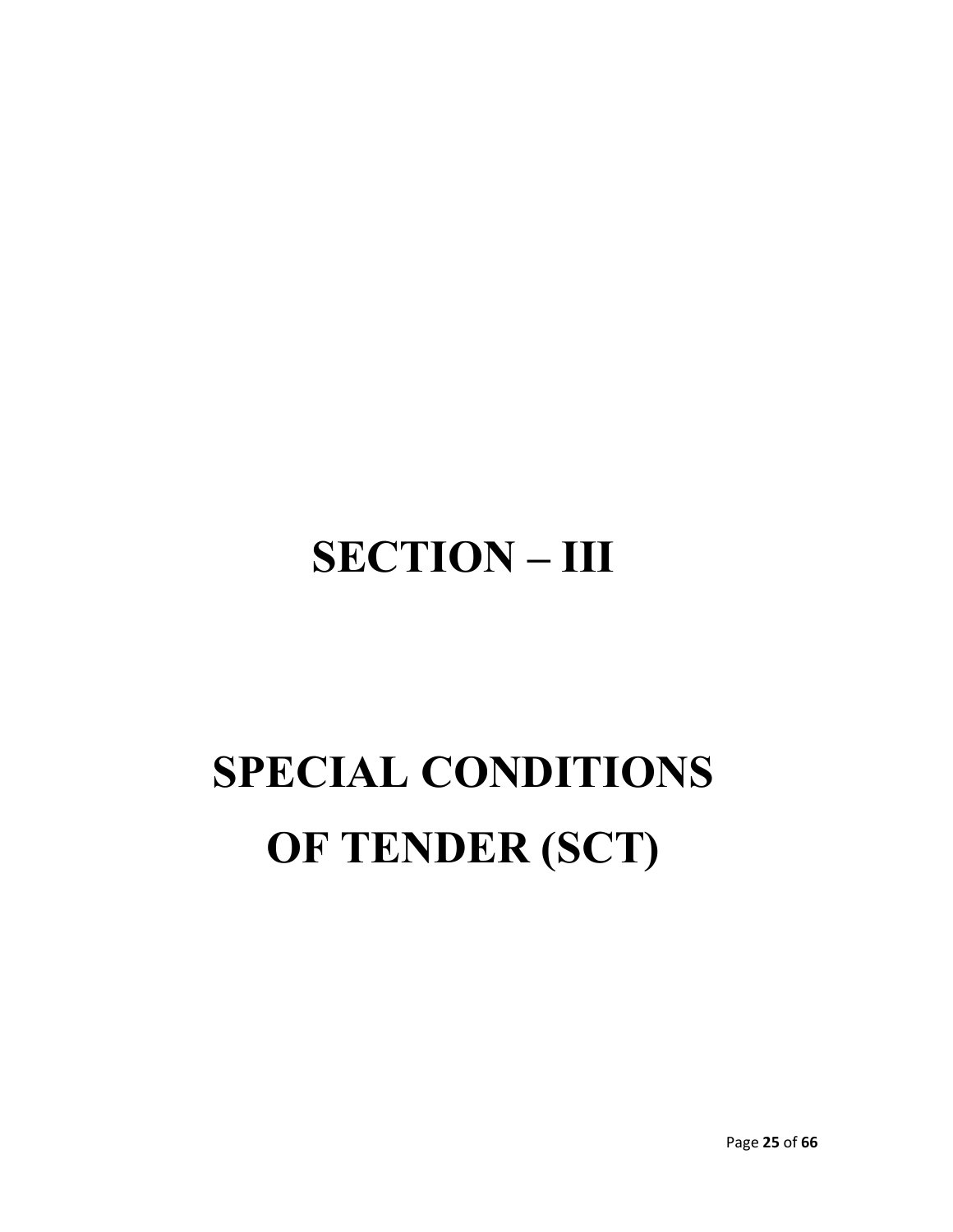#### SECTION – III

### SPECIAL CONDITIONS OF TENDER (SCT)

- 39. The Government of India lays down public procurement policies for Micro, Small and Medium Enterprises (MSMEs), from time to time, to help inclusive national economic growth by providing long-term support these enterprises and disadvantaged sections of society and to address environmental concerns.
- 40. In this tender, the participating Micro, Small and Medium Enterprises (MSMEs) quoting price within price band of L1+25% (Twenty Five percent) shall also be allowed to supply up to 50% (Fifty percent) portion of total tendered value by bringing down their price to L1 price in a situation where L1 price is quoted by a firm other than an MSME. In case there are two or more MSME firms within such price band, then this 50% (Fifty percent) quantity is to be distributed proportionately among these bidders (As decided by the competent authority of this office).
- 41. Within this 50% (Fifty Percent) quantity, a purchase preference of 4% (Four percent) i.e. 4% (Four percent) out of 50% (Fifty percent) is reserved for MSMEs owned by Scheduled Caste (SC)/Scheduled Tribe (ST) entrepreneurs (if they participate in the tender process and match the L1 price). Provided that, in event of failure of such SC/ST MSME to participate in tender process or meet tender requirements and L1 price, four per cent sub-target shall be met from other MSME. The MSMEs would be treated as owned by SC/ ST entrepreneurs. The final distribution of the supply order shall be decided by the competent authority of this office.
- 42. Where any Aggregator has been appointed by the Ministry of MSME, themselves quote on behalf of some MSME units, such offers will be considered as offers from MSME units and all such facilities would be extended to these also.
- 43. This Policy is meant for procurement of only goods produced and services rendered by MSMEs and not for any trading activities by them. An MSME Unit will not get any purchase preference over another MSME Unit. The Purchaser has issued this Tender Enquiry(TE)document for purchase of goods/stores/articles and related services as mentioned in Section "List of requirements / Technical specifications", which also indicates, inter alia, the required stores, delivery schedule, terms and place of delivery etc. This section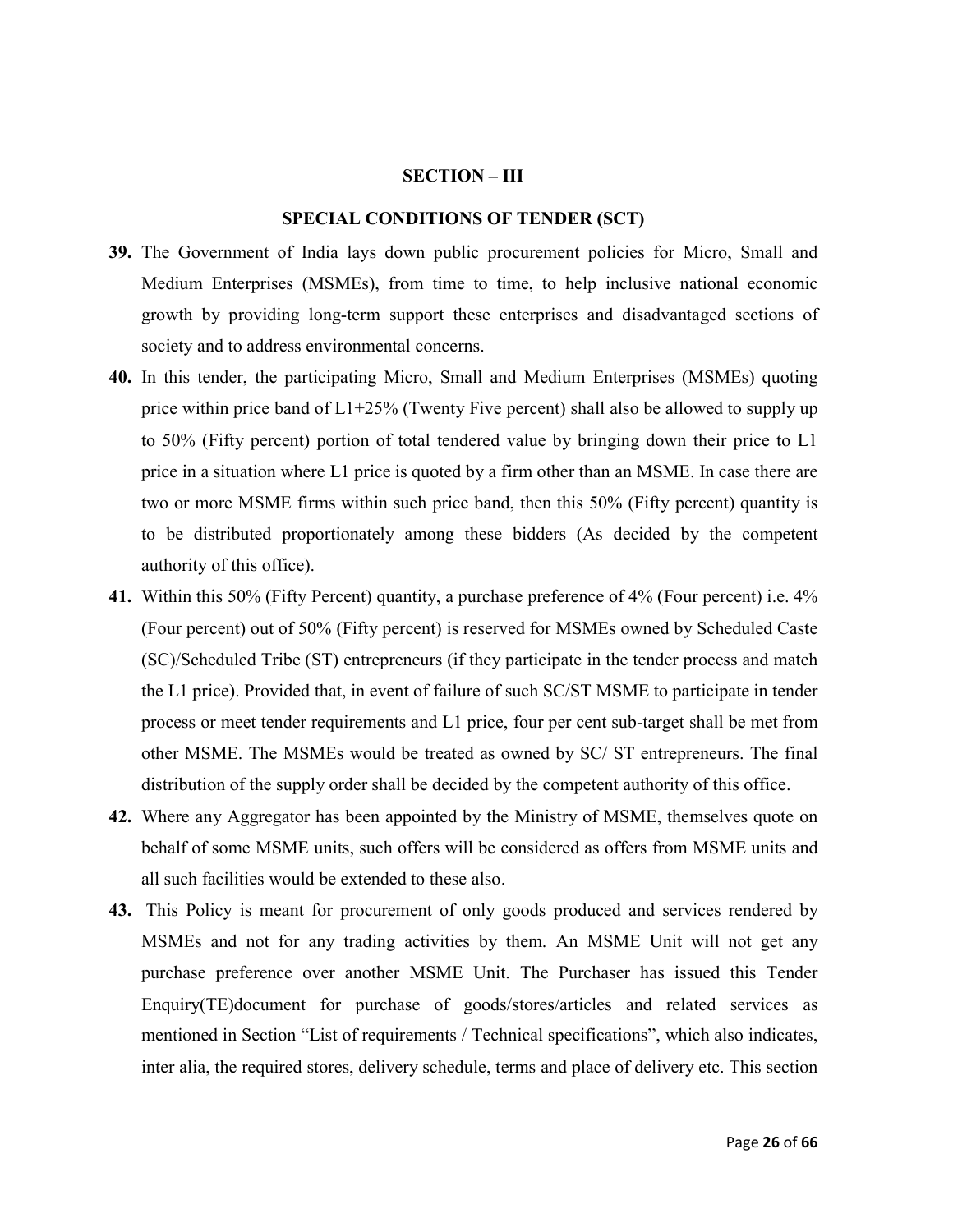"General Instructions to Bidders" (GIB) provides the relevant information as well as instructions to assist the prospective Bidders in preparation and submission of tenders.

44. MoES/NCS is following and abides with the Public Procurement (Preference to Make in India), Order 2017, DIPP, MoCI Order No. P-46021/2/2017-B.E.II dated 15th June 2017 and subsequent amendments to the order. Accordingly preference will be given to the Make in India products while evaluating the bids, however, it is the sole responsibility of the bidder(s) to specify the product quoted by them is of Make in India product along with respective documentary evidence as stipulated in the aforesaid order in the technical bid itself.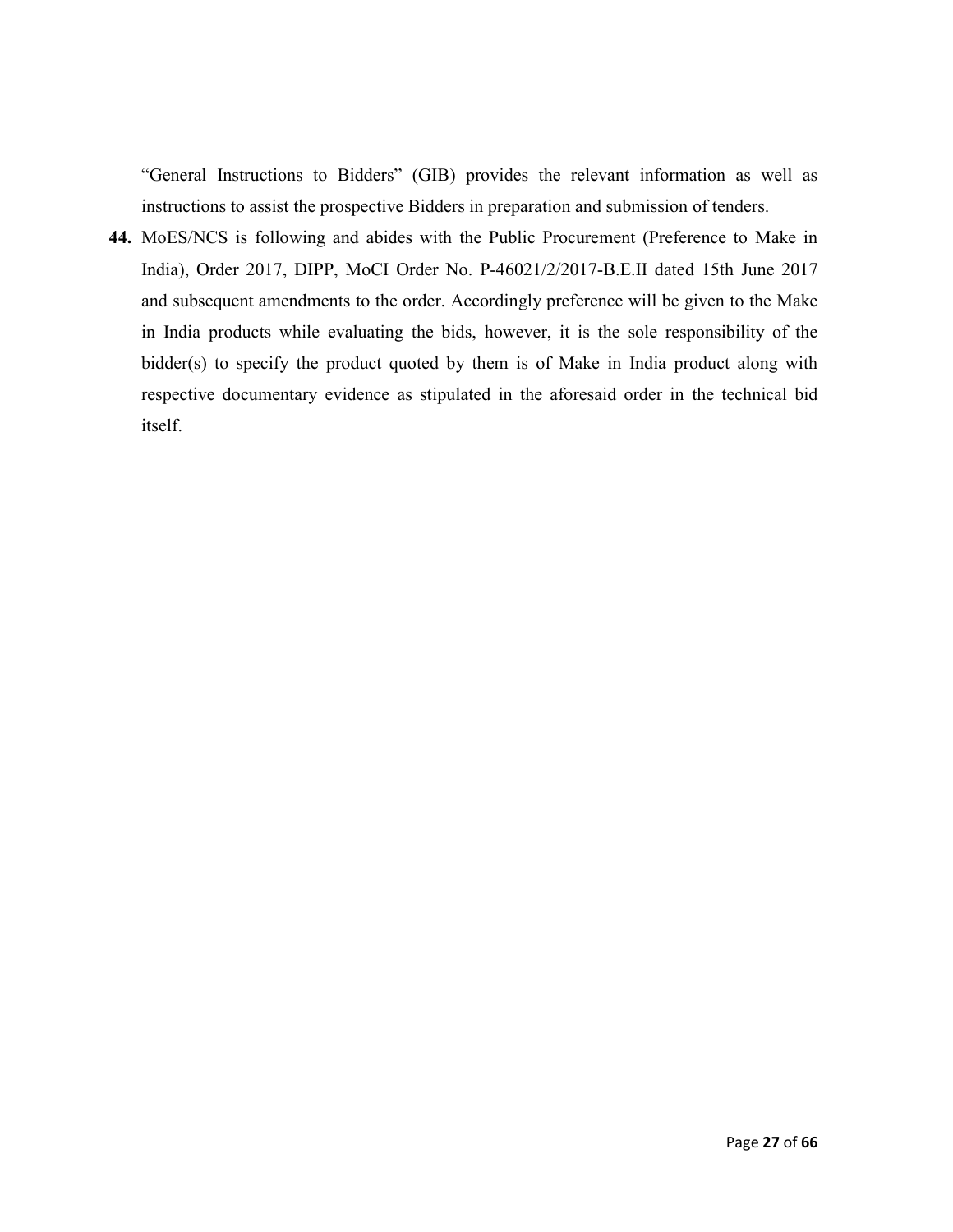## Section IV

## Request for Proposal (RFP)

Supply, Installation & Commissioning of Field Emission Scanning Electron Microscope and detectors/accessories for BGRL, Karad, Maharashtra

> Borehole Geophysics Research Laboratory (National Centre for Seismology) Karad 415 105, Maharashtra, India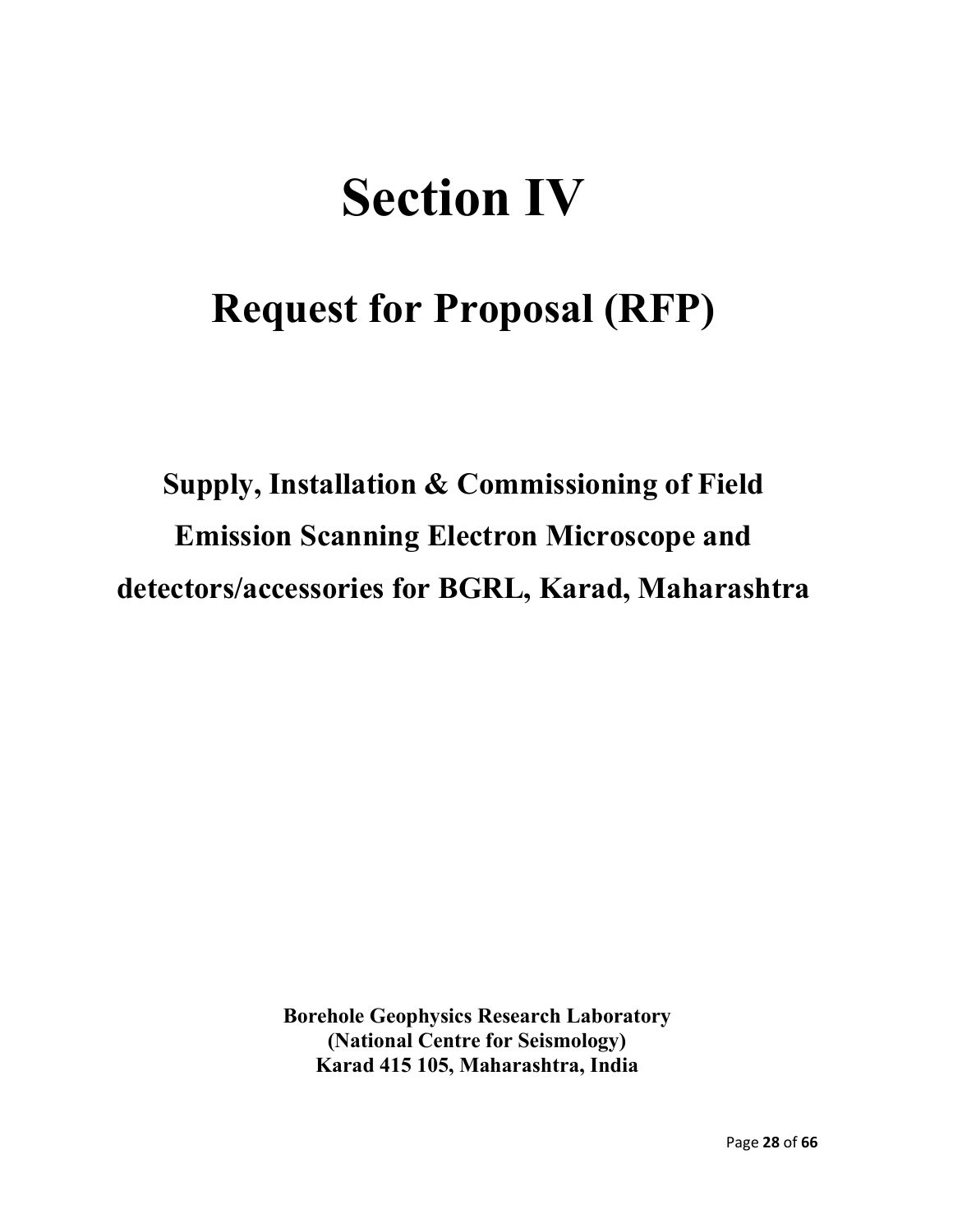## *REQUEST FOR PROPOSAL (RFP)*

*DOCUMENT /* ताव नवेदन दतावेज

**FOR** 

## Supply, Installation & Commissioning of Field Emission Scanning Electron Microscope and detectors/accessories for BGRL, Karad, Maharashtra

December 2021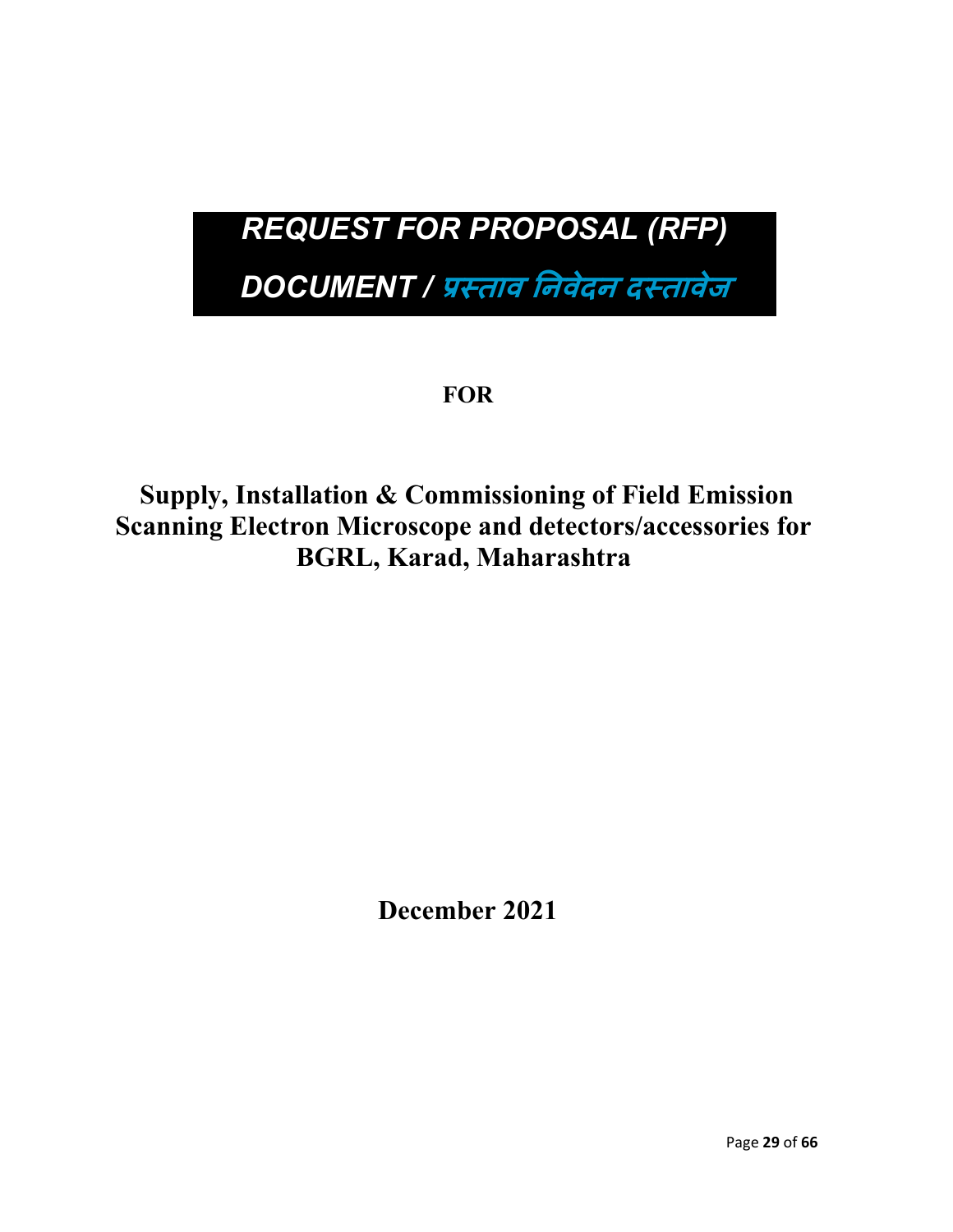## Request for Proposal Document

Supply, Installation & Commissioning of Field Emission Scanning Electron Microscope and detectors/accessories for BGRL, Karad, Maharashtra

December 2021

Project Implementing Agency

NATIONAL CENTER FOR SEISMOLOGY BOREHOLE GEOPHYSICS RESEARCH LABORATORY MINISTRY OF EARTH SCIENCES, GOVERNMENT OF INDIA KARAD 415 105, MAHARASHTRA, INDIA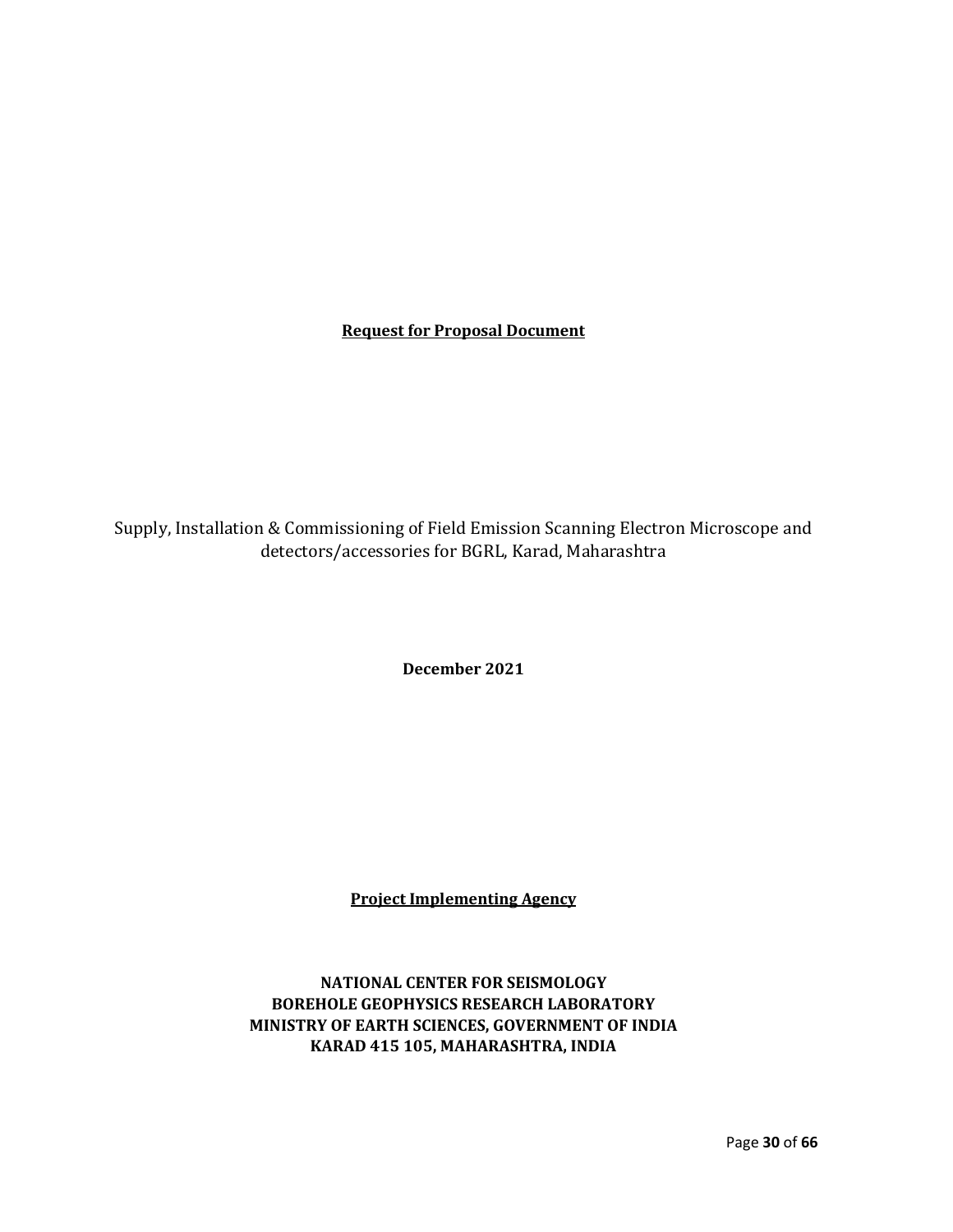## 1. Introduction

Borehole Geophysics Research Laboratory (BGRL), Ministry of Earth Sciences, Govt. of India is carrying out integrated geological and geophysical studies on the genesis of earthquakes. The geological studies include detailed petrological and microstructural investigations on rock core samples recovered from scientific drilling to identify the seismic signatures in the granitic and basaltic rock formations. To facilitate such studies, a petrology and microstructure laboratory is under development at BGRL. Knowledge about parameters like grain size, grain shape, mutual arrangement of minerals, etc., in turn helps to study seismic signatures via changes in parameter behaviour at fault/ damaged zones. Moreover, fluid rock interaction is to be studied with thin sections from different depth to know the role of fluid in the rock weakening and subsequent fracturing.

A comprehensive microstructural investigation is possible only at higher magnification. Since a polarising microscope is limited in magnification and in delineating mineral properties, it is proposed to procure a field emission scanning electron microscope (FE-SEM) for detailed investigations. A FE-SEM with various detectors shall help to identify orientation/pattern and nature of microcracks, grain to grain relation etc., which might have developed during seismic events. Besides, deformation features evolved during seismicity may be studied substantially. These shall throw light to the microstructural control of strength and deformation in the fault zone rocks. Considerable mineralogical and elemental information can also be obtained. Appropriate detectors will make it possible to identify different mineral phases in a rock via mineral/elemental mapping. Along with the main equipment, it is also proposed to procure the accessories required for sample preparation and associated jobs.

The present proposal is to purchase FE-SEM as a part of developing laboratory facilities in BGRL campus at Hazarmachi, Karad.

## 2. Scope of present tender enquiry

a) Supply of following equipment:

| Sl. No | Name of the equipment                                                                                                                                                                                                                                                                                                                      | Quantity |
|--------|--------------------------------------------------------------------------------------------------------------------------------------------------------------------------------------------------------------------------------------------------------------------------------------------------------------------------------------------|----------|
| 1.     | Field Emission Scanning Electron Microscope with<br>following detectors<br>a. Secondary Electron (SE)<br>b. Back Scattered Electron (BSE)<br>c. Cathodoluminescence (CL)<br>d. Energy dispersive spectroscopy (EDS)<br>e. Electron backscatter diffraction (EBSD)<br>f. Accessories and spares for proper functioning of<br>the laboratory | One      |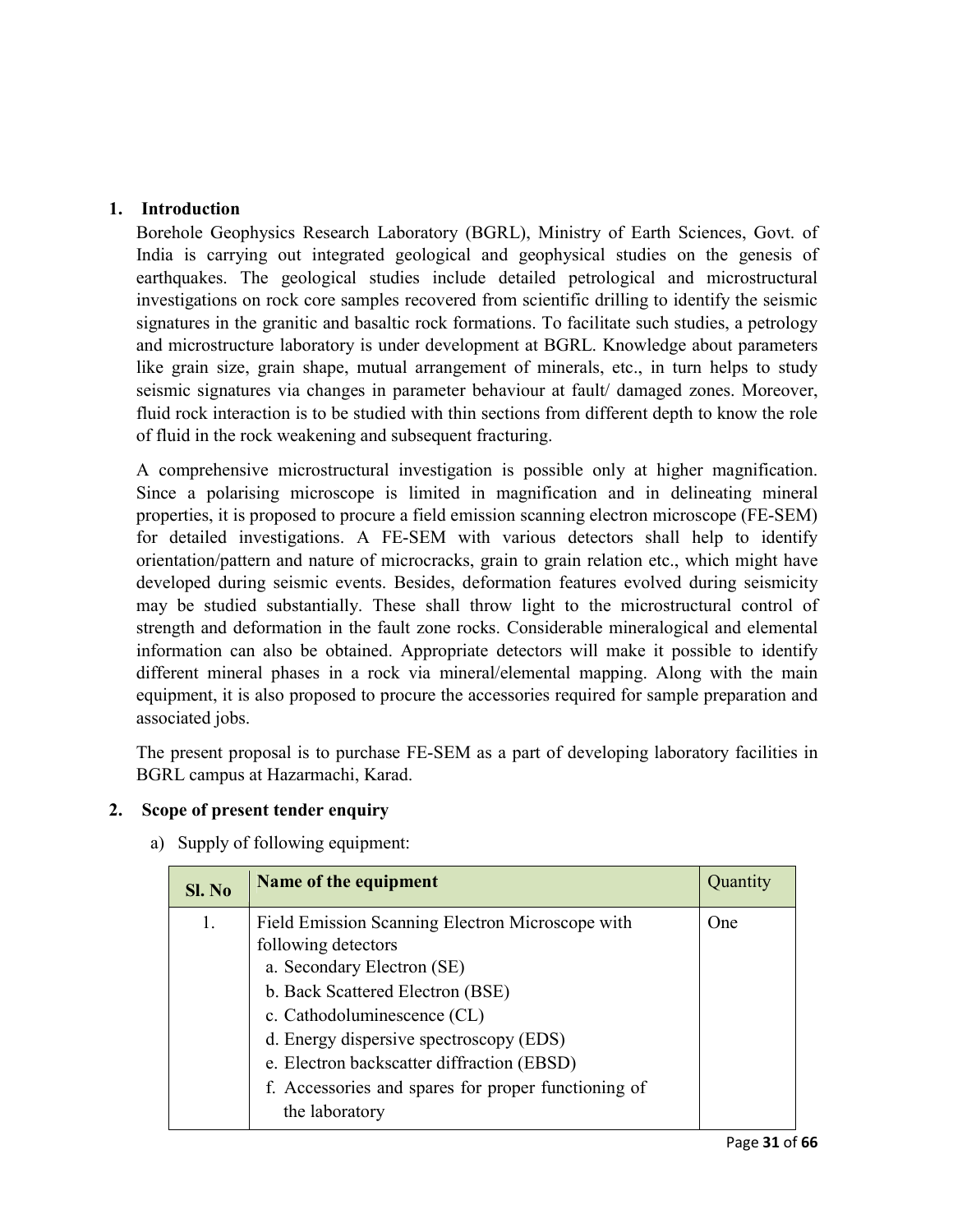- b) Installation and commissioning of Field Emission Scanning Electron Microscope with all the above attachments and accessories at BGRL Campus, Hazarmachi, Karad.
- c) Training in operation and maintenance of the whole system at BGRL Campus, Hazarmachi.
- d) Three years comprehensive warranty and five annual maintenance contract (AMC) for the items mentioned at (a) above.
- e) The bidder shall take all necessary actions related to the supply, transportation of equipments to the sites, installation, configuration and integration of the complete hardware and software modules to meet the requirements as per RFP on turn-key basis.

## 3. Technical Specifications

Field Emission Scanning Electron Microscope (FE-SEM) should be user friendly system for high resolution imaging of rock/geologic thin sections. This should be one of the latest models and should be documented through a support letter from the Principals / OEM (to mention the launch date and also availability of spares for the next 10 years).

The following are the minimum technical specifications and user requirements for the FE-SEM.

| SI.<br>No.     | <b>Features</b>         | <b>Specifications</b>                                                                                                                                                                                                                                                                                                                                                                                                                                                                                            |  |
|----------------|-------------------------|------------------------------------------------------------------------------------------------------------------------------------------------------------------------------------------------------------------------------------------------------------------------------------------------------------------------------------------------------------------------------------------------------------------------------------------------------------------------------------------------------------------|--|
| 1.             | Resolution              | 1.3 nm at 1 kV or better and 0.7 nm at 15/20 kV                                                                                                                                                                                                                                                                                                                                                                                                                                                                  |  |
| 2.             | Magnification           | X 10 to X10,00,000                                                                                                                                                                                                                                                                                                                                                                                                                                                                                               |  |
| 3 <sub>1</sub> | Acceleration<br>Voltage | 0.1 or less to 30 kV or higher. All voltage settings should be<br>controlled with software.                                                                                                                                                                                                                                                                                                                                                                                                                      |  |
| 4.             | Chamber                 | Large chamber with at least 7 accessory ports. Chamber design<br>should allow quick changing of the specimens. Chamber should<br>be provided with CCD camera or suitable device to view the<br>sample $\&$ stage inside the chamber without interfering with<br>detectors. CCD camera should be able to display both colour<br>image with visible light and monochrome images with IR light<br>source. The microscope should be able to support a WDS port<br>for field installations without any modifications. |  |
| 5.             | Stage                   | 5 axes motorised eucentric stage. Movements equivalent to or<br>better than below<br>$X = 100$ mm or more<br>$Y = 100$ mm or more<br>$Z = 50$ mm or more<br>Tilt range = $-3^\circ$ to $+70^\circ$<br>$R = 360^\circ$                                                                                                                                                                                                                                                                                            |  |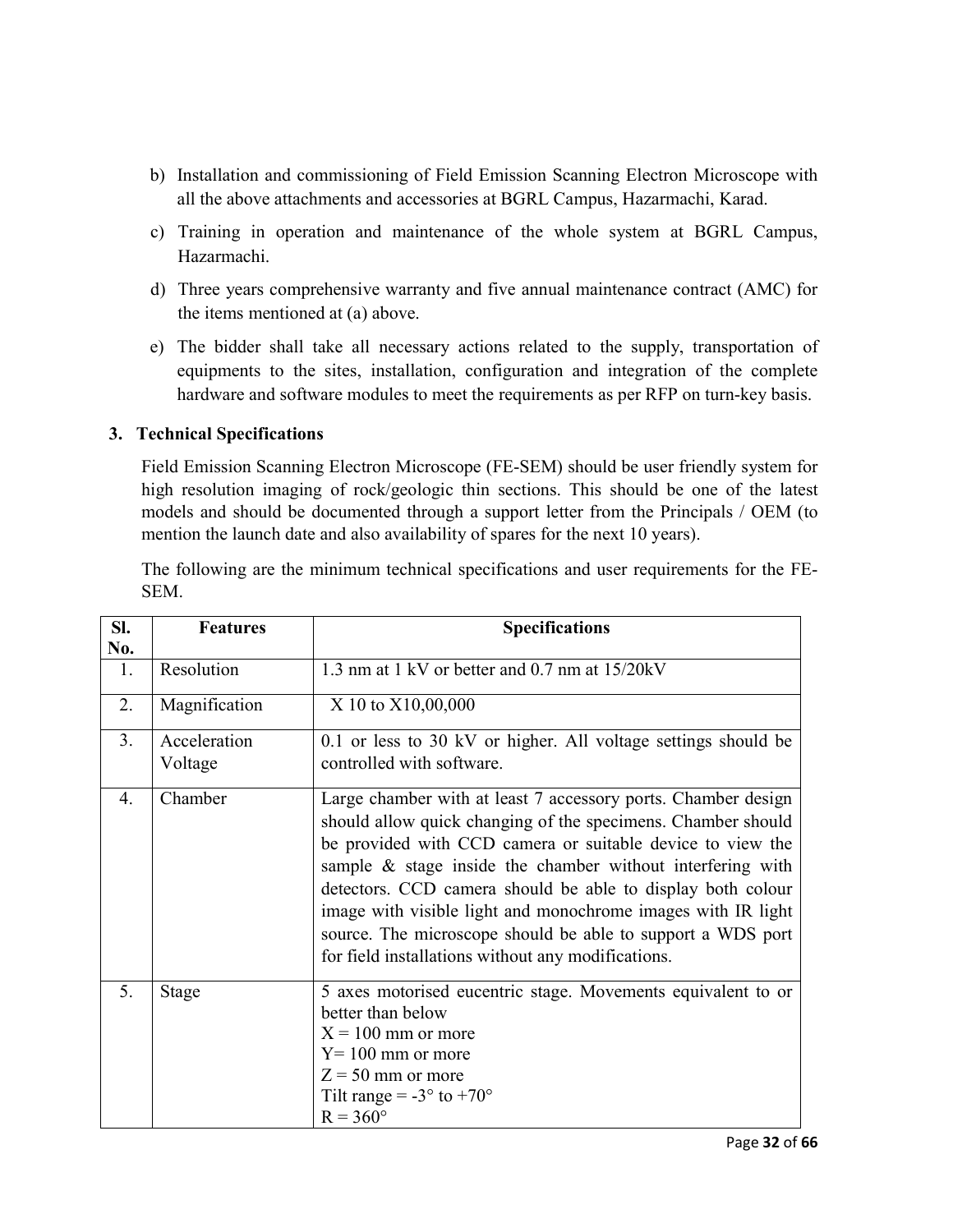|     |                        | Stage movement should be able to control via. both software<br>and manually (with joystick).                                                                                                                                                                                                                                                                                                                                                                                                                                                                                                                                                                                                                                                                                                                                                                                                                                                                                          |  |  |
|-----|------------------------|---------------------------------------------------------------------------------------------------------------------------------------------------------------------------------------------------------------------------------------------------------------------------------------------------------------------------------------------------------------------------------------------------------------------------------------------------------------------------------------------------------------------------------------------------------------------------------------------------------------------------------------------------------------------------------------------------------------------------------------------------------------------------------------------------------------------------------------------------------------------------------------------------------------------------------------------------------------------------------------|--|--|
| 6.  | Probe current          | Up to 200 nA or more. Stability better than 1 % covering 1hr,<br>6hrs, 12hrs, 24hrs of continuous operation. Probe current<br>detector must be included for probe current measurement.                                                                                                                                                                                                                                                                                                                                                                                                                                                                                                                                                                                                                                                                                                                                                                                                |  |  |
| 7.  | Detectors              | a) Secondary electron (SE) detector<br>b) High resolution back scattered electron (BSE) detector<br>c) For low detection of SE and BSE through the lens detector<br>with user controllable energy filter for collection of<br>topographic (SE) contrast or atomic number (BSE) contrast.<br>d) Cathodoluminescence (CL) detector<br>e) Cl detector should be based on mixed pixel photon counter<br>technology. Wavelength range of 320-900 nm. CL detector<br>should work in combination with other detectors, should<br>have external control panel extension for controlling signals.<br>f) Energy-dispersive (EDS) detector<br>g) Electron backscatter diffraction (EBSD)<br>h) A through-lens detector with adjustable energy reflection<br>filter desirable for mixed (SE+BSE) contrast. Also stage<br>voltage biasing or in-column deceleration for good<br>resolution. With Energy filtering range up to 1500V.<br>i) Compatibility with Wavelength-dispersive (WDS) detector |  |  |
| 8.  | Electron gun           | Schottky field emission electron gun. The emitter should be<br>covered under warranty. The warranty period would include any<br>extended warranty purchased.                                                                                                                                                                                                                                                                                                                                                                                                                                                                                                                                                                                                                                                                                                                                                                                                                          |  |  |
| 9.  | User interface         | Keyboard, mouse, control panel with multifunction for the<br>control and adjustment of SEM parameters.                                                                                                                                                                                                                                                                                                                                                                                                                                                                                                                                                                                                                                                                                                                                                                                                                                                                                |  |  |
| 10. | <b>Electron Optics</b> | The Condenser lens system should consist of dual condenser<br>lens to allow changes in beam current continuously.                                                                                                                                                                                                                                                                                                                                                                                                                                                                                                                                                                                                                                                                                                                                                                                                                                                                     |  |  |
|     |                        | The Objective lens should consist of both Electrostatic and<br>Electromagnetic Lenses with beam acceleration and deceleration<br>within the lens to reduce aberration and improve probe<br>diameter.                                                                                                                                                                                                                                                                                                                                                                                                                                                                                                                                                                                                                                                                                                                                                                                  |  |  |
|     |                        | There must not be any Objective Lens electromagnetic leakage<br>flux below the lens allowing imaging of magnetic or<br>paramagnetic samples at short Working Distance and preventing<br>pattern distortion while carrying out EBSD analysis. There<br>should be a dedicated lens setting for ultra-long depth of focus<br>for the wide area EBSD analysis using beam scan.                                                                                                                                                                                                                                                                                                                                                                                                                                                                                                                                                                                                            |  |  |
|     |                        | The system should have beam deceleration or stage biasing<br>technology for High resolution analysis.                                                                                                                                                                                                                                                                                                                                                                                                                                                                                                                                                                                                                                                                                                                                                                                                                                                                                 |  |  |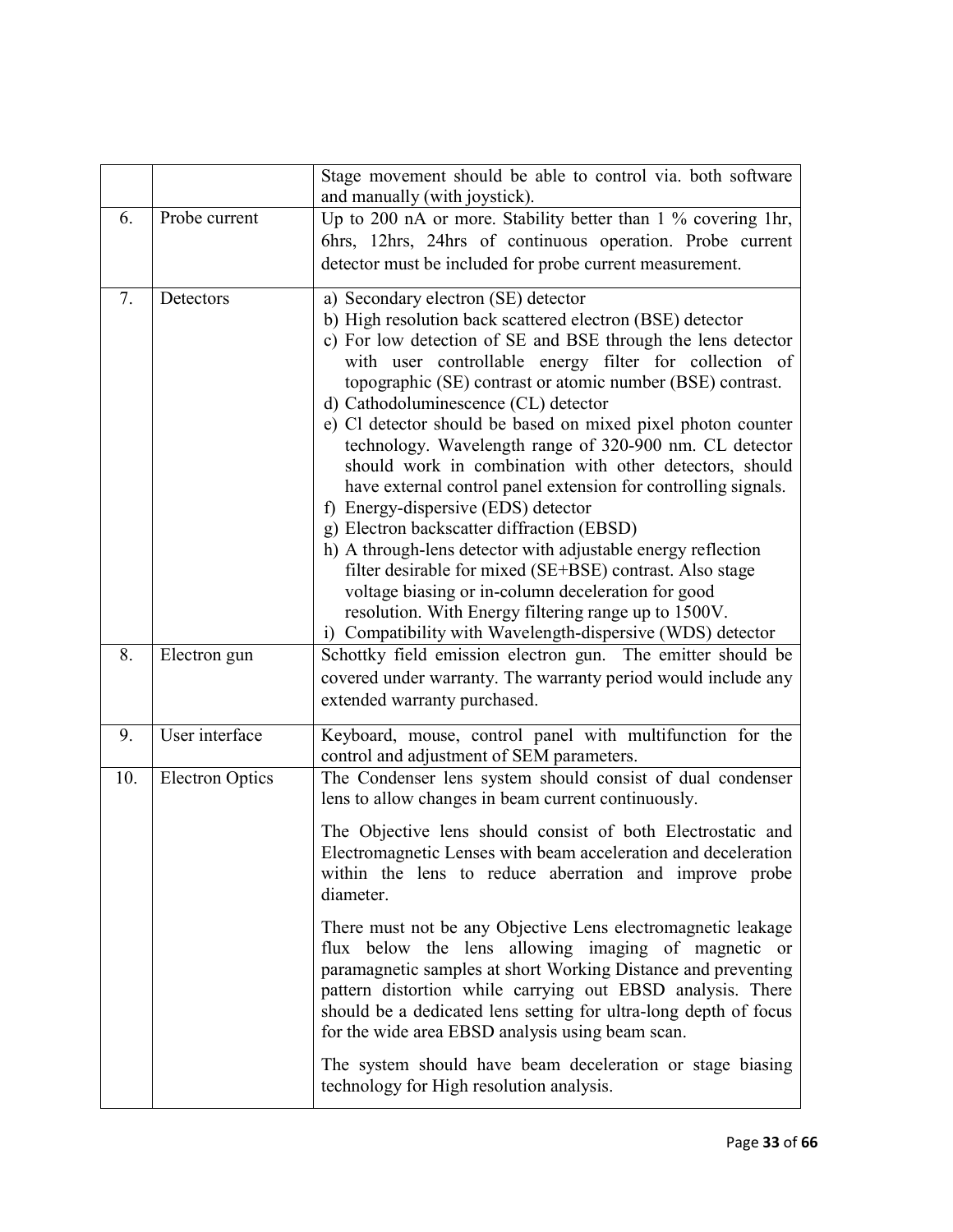| 11. | Display/computer         | 24" high end TFT flat screen or better monitors for SEM,<br>capable to store images in various formats like jpeg, tif, bmp,<br>etc. Image store resolution of 5120 x 3840 or better.<br>Should be high end computer/workstation with not less than 16<br>GB RAM, 2 GB graphics card and 2TB hard drive and Intel i7<br>processor to handle large image, volumes of data along with<br>image processing software. Provision for USB and CD/DVD<br>record.<br>Provide colour Laser Printer with photocopy/scanning facility<br>with minimum speed of 20 pages per minute and 600 DPI.                                                                                                                             |  |
|-----|--------------------------|-----------------------------------------------------------------------------------------------------------------------------------------------------------------------------------------------------------------------------------------------------------------------------------------------------------------------------------------------------------------------------------------------------------------------------------------------------------------------------------------------------------------------------------------------------------------------------------------------------------------------------------------------------------------------------------------------------------------|--|
| 12. | Vacuum system            | Fully automated controlled vacuum system. Suitable vacuum<br>system having ion pump, turbo pump and rotary pump (should<br>be of reputed brands). Pump down time should be less than 5<br>min. FESEM should be equipped a suitable vacuum system to<br>avoid contamination.                                                                                                                                                                                                                                                                                                                                                                                                                                     |  |
| 13. | Essential<br>Accessories | a) CCD colour camera (to view inside chamber), also see point<br>b) Chiller and Compressor from the column OEM required for<br>operation of the FE-SEM.<br>c) Interface between FESEM, EDS, WDS and EBSD<br>d) Sputter unit (gold) and carbon unit separately<br>e) 5 number of single stubs and 5 number of multiple sample<br>holders                                                                                                                                                                                                                                                                                                                                                                         |  |
| 14. | Calibration<br>standards | Standard samples to check system calibration <i>i.e.</i> , magnification<br>should be supplied along with the system.<br>1) Magnification standard (Mesh Sample),<br>Single-element EDS/WDS and multi-element standards<br>2)<br>covering 56 elements with Faraday cup<br>3) Resolution standards - Gold on Carbon standard for<br>SEM,<br>4) Separate Faraday cup for probe current measurement                                                                                                                                                                                                                                                                                                                |  |
| 15. | <b>EDS</b>               | LN2 free EDS system. $40mm^2 \pm 10mm^2$ 127eV resolution for<br>Mn, 50 eV for carbon and 60 eV for fluorine or better capable of<br>identifying elements from Boron to Uranium, should do the<br>functions like qualitative, quantitative and elemental mapping.<br>EDS should be capable of line scan, selected area analysis and<br>multipoint analysis. EDS need to be integrated with FESEM.<br>The detector should be as per ISO norms.<br>EDS server $\&$ analysis software should have capability to do<br>Qualitative & Quantitative Analysis, Peak and Auto ID routine,<br>Spectral Match Analysis, Database management and reporting,<br>Elemental Mapping, Point Analysis, Line Scanning, Real time |  |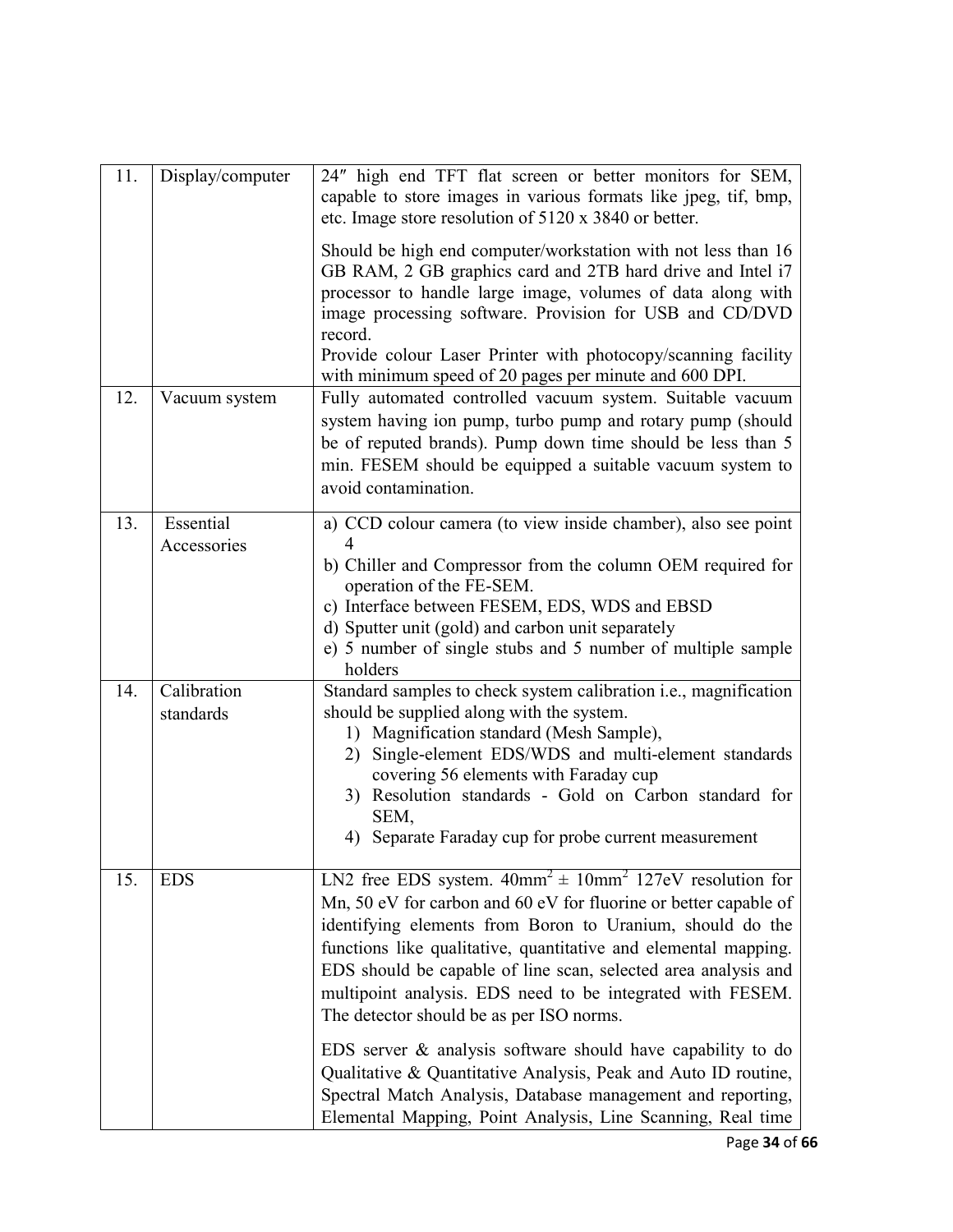|     |             | Phase mapping, Phase to Element and Element to Phase maps<br>with specimen drift correction. Pile up correction and<br>background noise reduction, simultaneous imaging and analysis<br>should be possible.                                                                                                                                                                                                                                                                                                                                                                                                                                                                                                                                                                                                                                                                                                                                                                                                                 |  |  |
|-----|-------------|-----------------------------------------------------------------------------------------------------------------------------------------------------------------------------------------------------------------------------------------------------------------------------------------------------------------------------------------------------------------------------------------------------------------------------------------------------------------------------------------------------------------------------------------------------------------------------------------------------------------------------------------------------------------------------------------------------------------------------------------------------------------------------------------------------------------------------------------------------------------------------------------------------------------------------------------------------------------------------------------------------------------------------|--|--|
|     |             | All these capabilities should be applicable for polished flat<br>specimens, fractured samples and nanostructured particulate<br>systems.                                                                                                                                                                                                                                                                                                                                                                                                                                                                                                                                                                                                                                                                                                                                                                                                                                                                                    |  |  |
|     |             | User interactive qualitative and standard less/ standards based<br>quantification with K, L, M, N line database. Real time<br>elemental mapping with auto elemental identification,<br>quantification based on ZAF, PhiZAF.                                                                                                                                                                                                                                                                                                                                                                                                                                                                                                                                                                                                                                                                                                                                                                                                 |  |  |
|     |             | Should have quantification algorithm for uneven surfaces and<br>under tilted conditions                                                                                                                                                                                                                                                                                                                                                                                                                                                                                                                                                                                                                                                                                                                                                                                                                                                                                                                                     |  |  |
| 16. | <b>EBSD</b> | 1. The EBSD system should include Hardware consisting of<br>EBSD camera/detector and control electronics and software for<br>acquisition and indexing of electron backscatter diffraction<br>patterns and phase mapping with SEM beam and stage control<br>with interface, pre-tilt sample holders, Calibration samples,<br>Operation manuals should be included                                                                                                                                                                                                                                                                                                                                                                                                                                                                                                                                                                                                                                                            |  |  |
|     |             | 2. CMOS based EBSD camera with at least 1244 x 1024 pixels<br>resolution and indexing speeds of 4500 pps (or better)<br>3. The EBSD system Angular resolution should be less than 0.1<br>deg.<br>4. The EBSD camera should have tapered nose design to<br>prevent shadowing to other detectors of FESEMs. The EBSD<br>should have motorised insertion and retraction<br>camera<br>mechanism. The position accuracy is to be 0.1 mm.<br>5. The system software should include following features<br>Latest Data Acquisition Software working on WINDOWS 64bit<br>platform,<br>System software with latest indexing algorithms.<br>a) Auto tilt correction<br>b) Phase Reflector File Creation Software<br>c) Pole Figure Software – texture analysis<br>d) Mapping Software – post processing for grain size, Grain<br>Boundary characteristics, etc<br>e) Large area Mapping<br>f) ODF Software – texture analysis<br>g) Imaging and Beam Control Software<br>h) Stage Control Software<br>i) Phase Identification Software |  |  |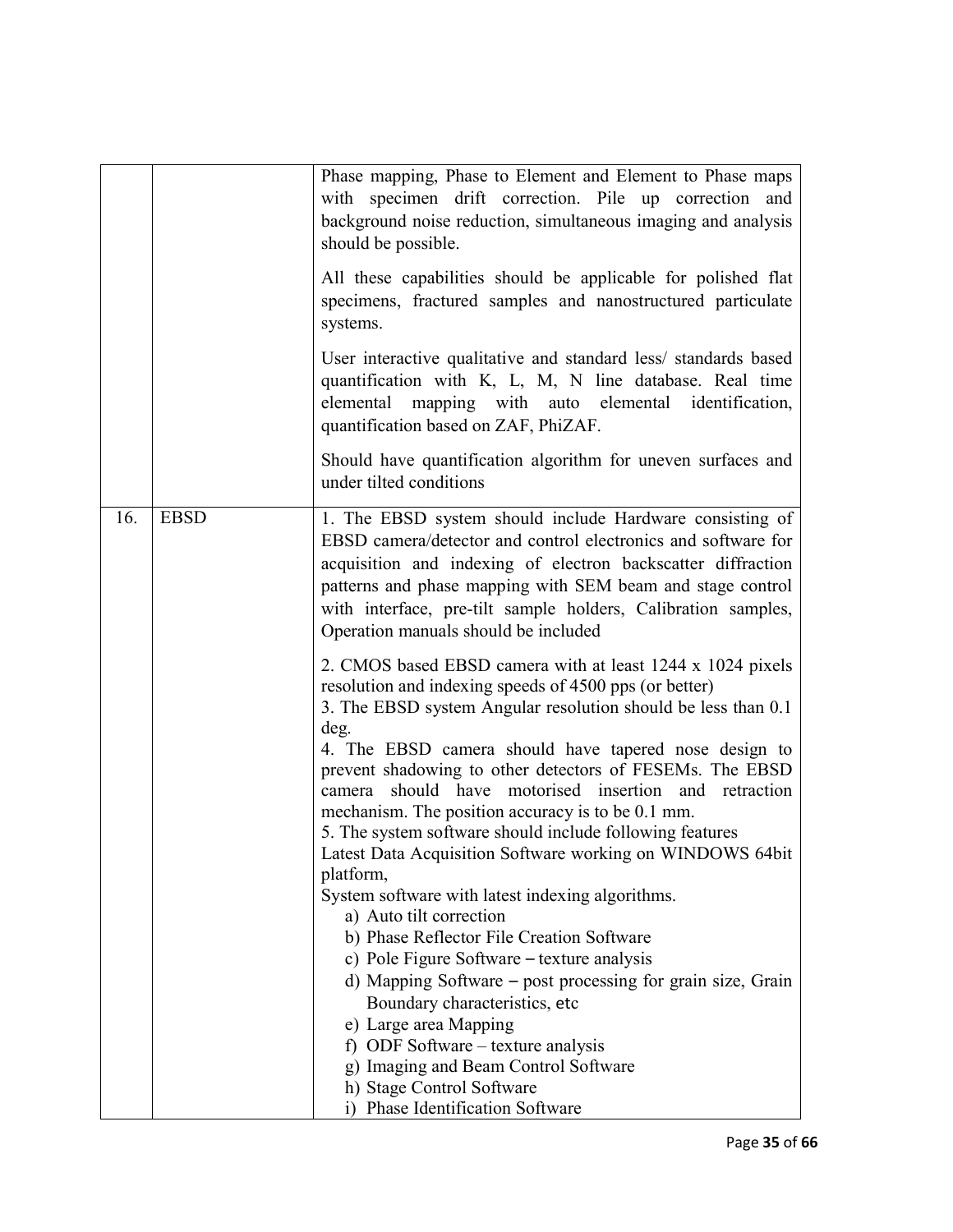|     | j) ICSD Data Base<br>1 additional off line licence                   |                                                                                                                                                                                                                                                                                                                                                                                                                                                                                                                                                                                                                                                                                                                                     |  |
|-----|----------------------------------------------------------------------|-------------------------------------------------------------------------------------------------------------------------------------------------------------------------------------------------------------------------------------------------------------------------------------------------------------------------------------------------------------------------------------------------------------------------------------------------------------------------------------------------------------------------------------------------------------------------------------------------------------------------------------------------------------------------------------------------------------------------------------|--|
| 18. | Spares and<br>consumables                                            | 10 nos. Carbon rod/thread & Carbon tapes (20m).<br>a)<br>essential<br>b) Provide<br>recommended<br>consumables<br>for<br>uninterrupted operation of the equipment for five years.<br>c) 50 numbers of specimen stubs.<br>d) 2 electrostatic tweezers suitable for handling stub.<br>e) Other specimen handling tools, sample preparation<br>materials and general tools for the maintenance of<br>FESEM should be provided.                                                                                                                                                                                                                                                                                                         |  |
| 19. | Vibratory Polisher                                                   | A good quality vibratory polisher that should remove minor<br>deformation remaining after mechanical preparation revealing a<br>stress-free. Also, oscillate horizontally; maximizing the length<br>of time the specimen touches the polishing cloth. Supplier<br>should provide collidal silica to chemo-mechanically polish a<br>rock specimen to a surface finish suitable for electron-<br>backscatter diffraction (EBSD). Specimens should naturally<br>rotate around the polishing bowl allowing users to set-up the<br>system and walk away. The instrument along with the following<br>accessories should be supplied.<br>a) 3 numbers of specimen holders - 2 inches (50mm) length<br>b) Colloidal Silica, 64oz (2 litres) |  |
| 20. | $\&$<br>Warranty<br>Training                                         | c) 10 numbers of MicroCloth, 12in (305mm) diameter<br>a) 3 year comprehensive warranty. Warranty should start from<br>the date of completion of installation.<br>b) Full on-site training must be given to BGRL/MoES for the<br>smooth operation of FESEM and, for data acquisition,<br>processing and interpretation.<br>c) One week initial training during installation and at least 10<br>days of advanced training after 4 months of installation of<br>machine at the customer site. All the training should be part<br>of the supply and installation.                                                                                                                                                                       |  |
| 21. | <b>UPS</b>                                                           | Branded 15 KVA or better with at least 1 hour back-up time and<br>3 year warranty on UPS and batteries.                                                                                                                                                                                                                                                                                                                                                                                                                                                                                                                                                                                                                             |  |
| 22. | Sputter unit                                                         | Good quality sputter units (gold and carbon separately) from<br>column OEM supplier with turbo molecular/ rotary pump and<br>with necessary vacuum gauges.                                                                                                                                                                                                                                                                                                                                                                                                                                                                                                                                                                          |  |
| 23. | Required<br>documents<br>along<br>technical<br>with<br>specification | a) List of at least 3 Institute/laboratories in India with similar<br>system installed during last 5 years<br>b) The<br>supplier should provide calibration /traceability<br>certificate of the equipment.                                                                                                                                                                                                                                                                                                                                                                                                                                                                                                                          |  |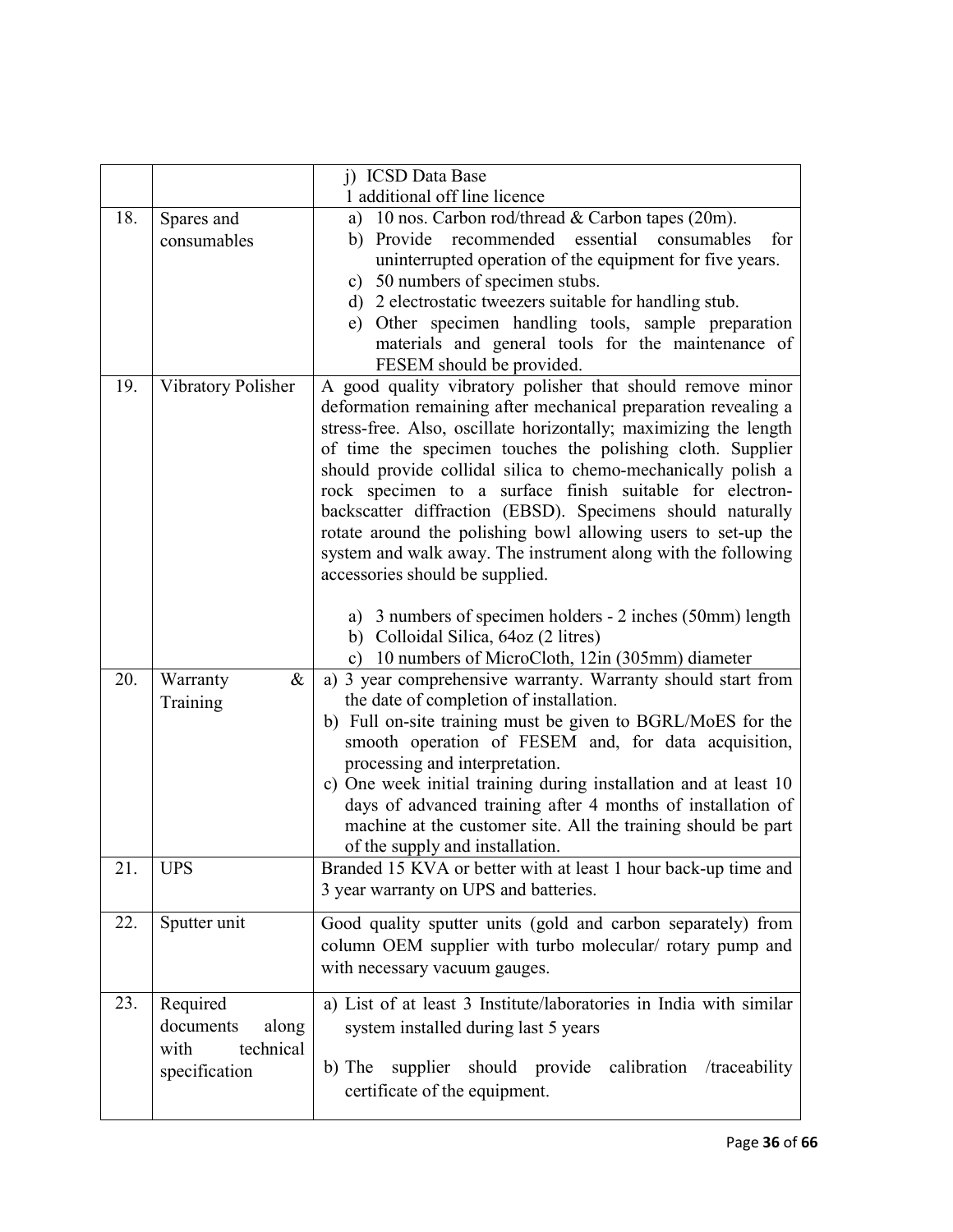| 24.                            | Pre-installation<br>requirements   | Pre-installation requirement such as required power, space, etc.<br>are to be surveyed by the supplier at the installation site and<br>inform to BGRL.                                                                                   |  |  |  |
|--------------------------------|------------------------------------|------------------------------------------------------------------------------------------------------------------------------------------------------------------------------------------------------------------------------------------|--|--|--|
| 25.                            | <b>Operation Table</b><br>Tool kit | Anti-vibration table along with associated accessories.<br>Essential tool kit for FESEM to be provided for handling during<br>preventive maintenance.                                                                                    |  |  |  |
| 26.                            | Application notes                  | The supplier must provide up-to-date technical brochures<br>adequately explaining the availability of the features in the<br>model of the equipment supplied.                                                                            |  |  |  |
| 27.                            | Up-gradation                       | The supplier should supply upgraded softwares whenever there<br>is an up-gradation during warranty period.                                                                                                                               |  |  |  |
| 28.<br>Compliance<br>statement |                                    | The supplier must submit a table indicating the compliance of<br>the features of the model of the equipment being quoted with<br>those given in the indent verifiable through Printed brochures of<br>the Principals / OEM and webpage:- |  |  |  |
|                                |                                    | Features not matching – must be clearly indicated.                                                                                                                                                                                       |  |  |  |
|                                |                                    | Additional features and features in the quoted equipment which<br>are better than those in the indent $-$ may be clearly mentioned<br>and explained.                                                                                     |  |  |  |
| 29.                            | Availability<br>spares             | of The model quoted should be explicit and one of the latest with<br>spares availability letter from principals for next 10 years post<br>the expiry of the warranty.                                                                    |  |  |  |
| 30.                            | Post<br>warranty<br><b>AMC</b>     | AMC charges for the five years after initial 3 year warranty to<br>be mentioned with a yearly charge breakup (to be quoted<br>separately). This cost will be a part of the price bid but will not<br>be considered for determining L1.   |  |  |  |

## 4. Qualification Criteria for Bidders

- a) Bids are invited from Original Equipment Manufacturers (OEM) or its authorized agent. A certificate from end user in this regard must be attached to technical bid.
- b) The principal bidder or Indian representative firm must have a registered and/or incorporated office in India. The said firm must be fulfilling the requirement of having valid permanent account number (PAN) and service tax account number.
- c) A certificate from at least three end users about satisfactory performance of these items shall be enclosed with the technical bid.
- d) The Bidder should comply fully with Technical specifications.
- e) The bidder should comply fully with Compliance statement as per Annexure-11.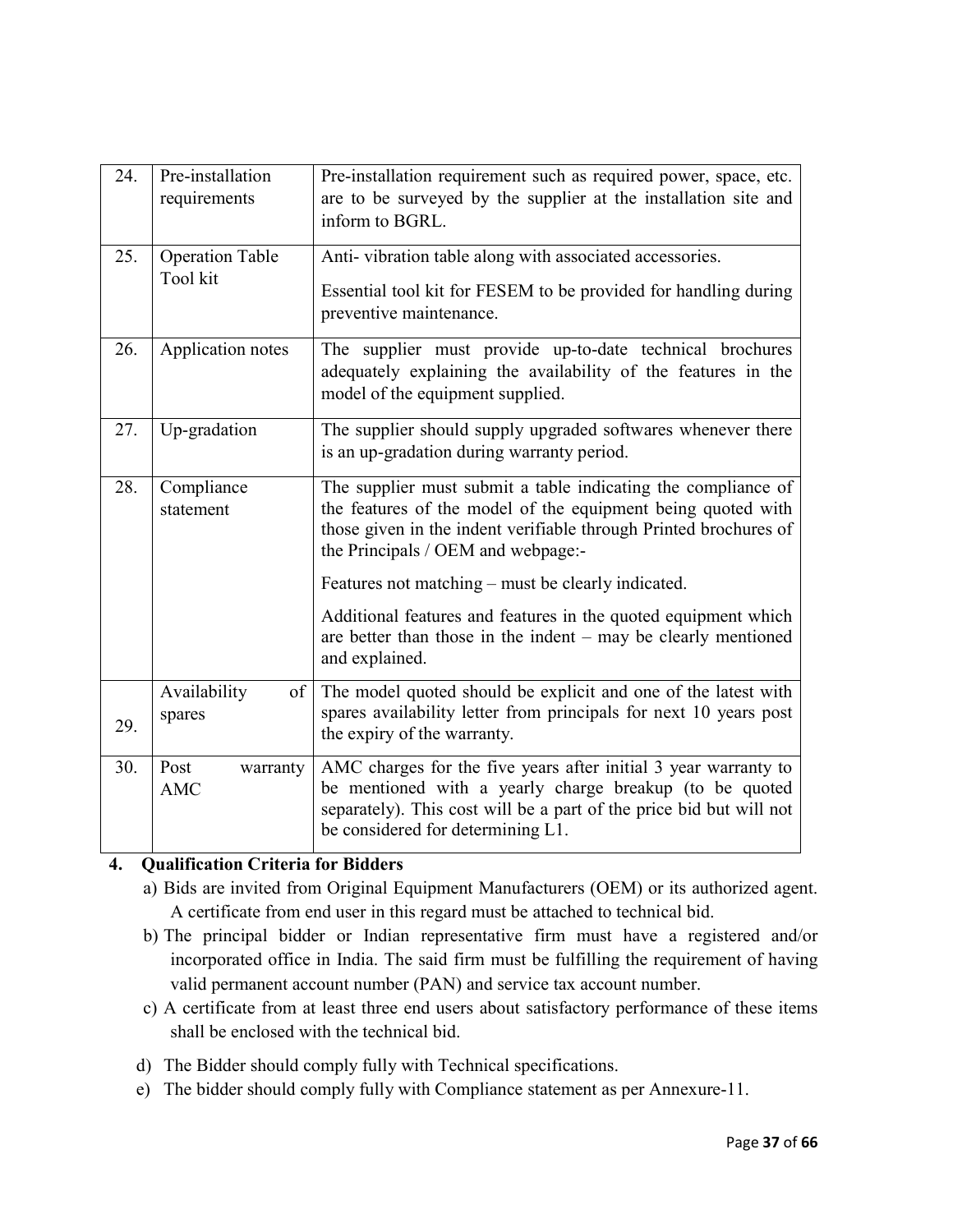## 5. Commercial and Other Terms & Conditions

## 5.1. Delivery Terms

## 5.1.1. Delivery schedule

Delivery of one number of FE-SEM including all detectors and accessories, and above specified attachments (DAP) shall be done at BGRL campus, Hazarmachi, Karad 415105, Maharashtra, India within 180 days from the date of placement of supply order.

## 5.1.2. Late Delivery Charges

If firm is unable to meet above delivery schedule a Late Delivery charges of 0.5% of the goods value for undelivered portion per week will be levied, subject to maximum value of LD being not higher than 10% of the value of the delayed stores. Late delivery charges will be deducted from the final payment.

## 6. Installation Terms

Item shall be installed within 90 days from the date of delivery of stores at BGRL campus, Hazarmachi, Karad, Maharashtra.

If Firm is unable to install the system within 90 days, of the delivery, then also LD charges of 0.5% of total value of the uncompleted portion of work per week is levied, subjected to maximum of 10% of the total value of the store. Late installation charges will be deducted from the final payment.

## 6.1. Acceptance Tests

6.1.1.Factory Acceptance Test (FAT): Supplier should submit FAT certificate providing the satisfactory Quality Assurance /Performance Tests of equipments, with the model and serial number of equipment to be dispatched, along with proof of dispatch for making a payment through Bank L/C. The objective of the FAT shall be the verification of performance of the system as per the specifications and functional requirements detailed in the tender document, before shipment. All FAT tests should be carried out at Supplier's premises prior to shipment.

## 6.1.2. Site Acceptance Test:

- a) The supplier shall submit detailed Site Acceptance Test (SAT) plans for system acceptance. The supplier should submit the test plan well in advance for each phase separately. The test plan shall require concurrence by the Purchaser.
- b) The purpose of the site acceptance test is to verify the performance of the system as per the specifications and functional requirements. This will include both the hardware and software tests. The acceptance tests will comprise of overseeing and evaluating the satisfactory and fail proof performance to ensure trouble-free operations of all the components simultaneously and collectively in conformity with the Technical Specifications and RFP.
- c) As per the mutually agreed test procedures, site acceptance test should be carried out at site after installation. The supplier shall arrange the test.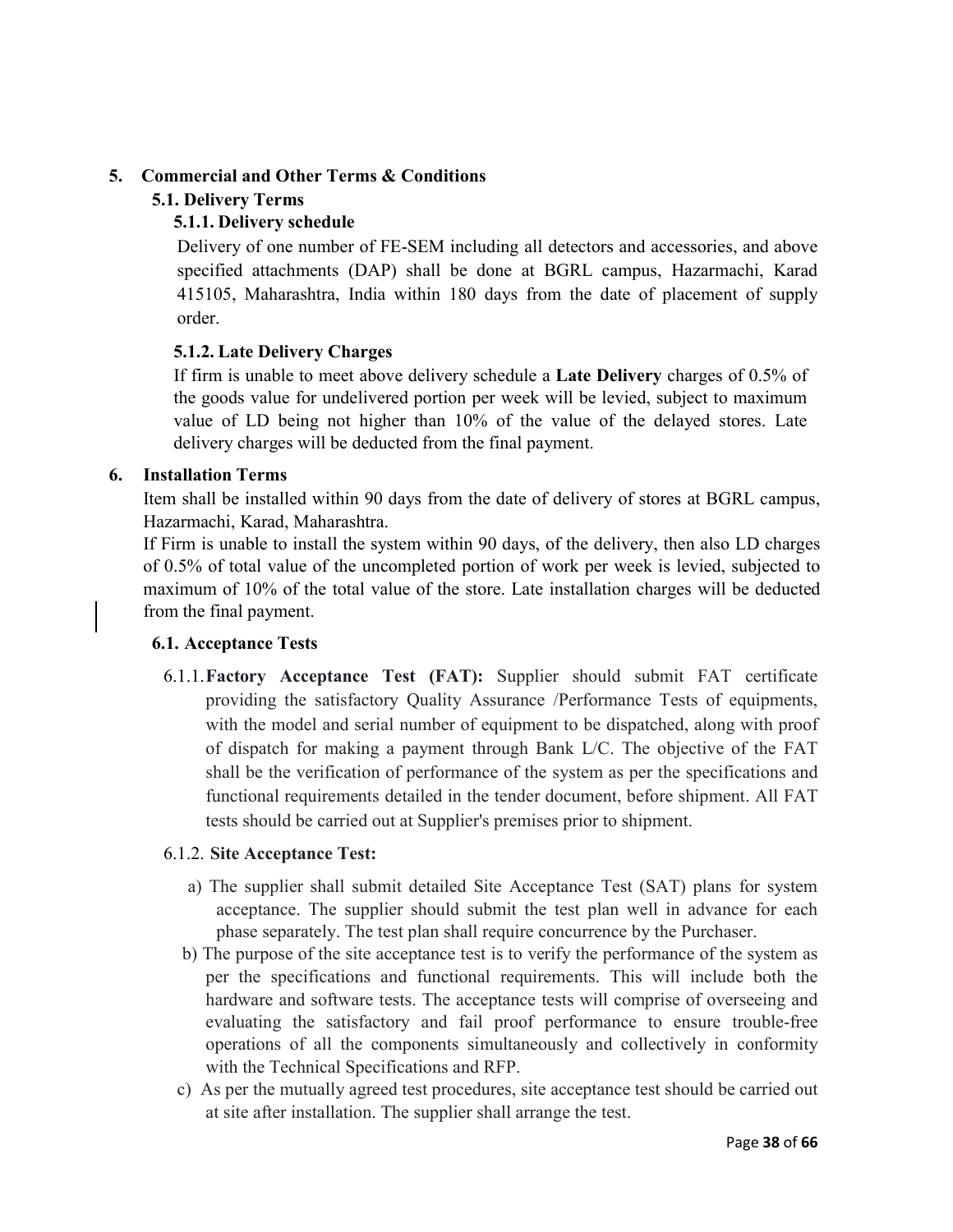- d) In the event of equipment failing to pass the site acceptance test, a period not exceeding four weeks will be given to rectify the defects and clear the acceptance test, failing which the Purchaser reserves the right to get the equipment replaced by the Bidder at no extra cost to the Purchaser or to cancel the order and recall all the payments with applicable interest rate from the date of the respective payments.
- 6.1.3.The Firm shall inform the consignee for acceptance of the stores after installation.
- 6.1.4.The Firm shall submit an acceptance test procedures (ATP) well in advance for its finalization.
- 6.1.5.NIST traceable Calibration Certificate or equivalent authorized certificate is mandatory for the instruments for acceptance of the store.

## 6.2. On Site Training

The successful bidder should provide in-depth training on operation and maintenance of the instrument to the nominated personnel of BGRL. One week initial training during installation and at least 10 days of advanced training after 4 months of installation of machine should be provided. All the training should be given by factory qualified engineers, free of cost.

## 6.3. Documentation

- The manufacturer should provide at least three copies with detailed operational, maintenance and servicing manuals for each equipment without additional cost to buyer.
- Calibration certificate should be provided by the vendor with no extra charges to the buyer.
- All documentation should be in English language

## 6.4. Warranty Terms

The Bidder warrants that all Goods supplied under this Contract should be free from defect. The following warranty will form part of the contract places on the successful bidder. Except as otherwise provided in the invitation tender, the seller hereby declares that the goods, stores articles sold/supplied to the buyer under this contract shall be of the best quality and workmanship and new in all respects and shall be strictly in accordance with the specification and particulars contained/mentioned in contract. Bidder shall give a separate under-taking for acceptance of term and conditions.

## 6.4.1. Commencement of warranty

- Warranty period for three years will begin after installation and acceptance of the FE-SEM.
- The warranty of document should be included warranty registration card covering various consumable and non-consumable items/accessories.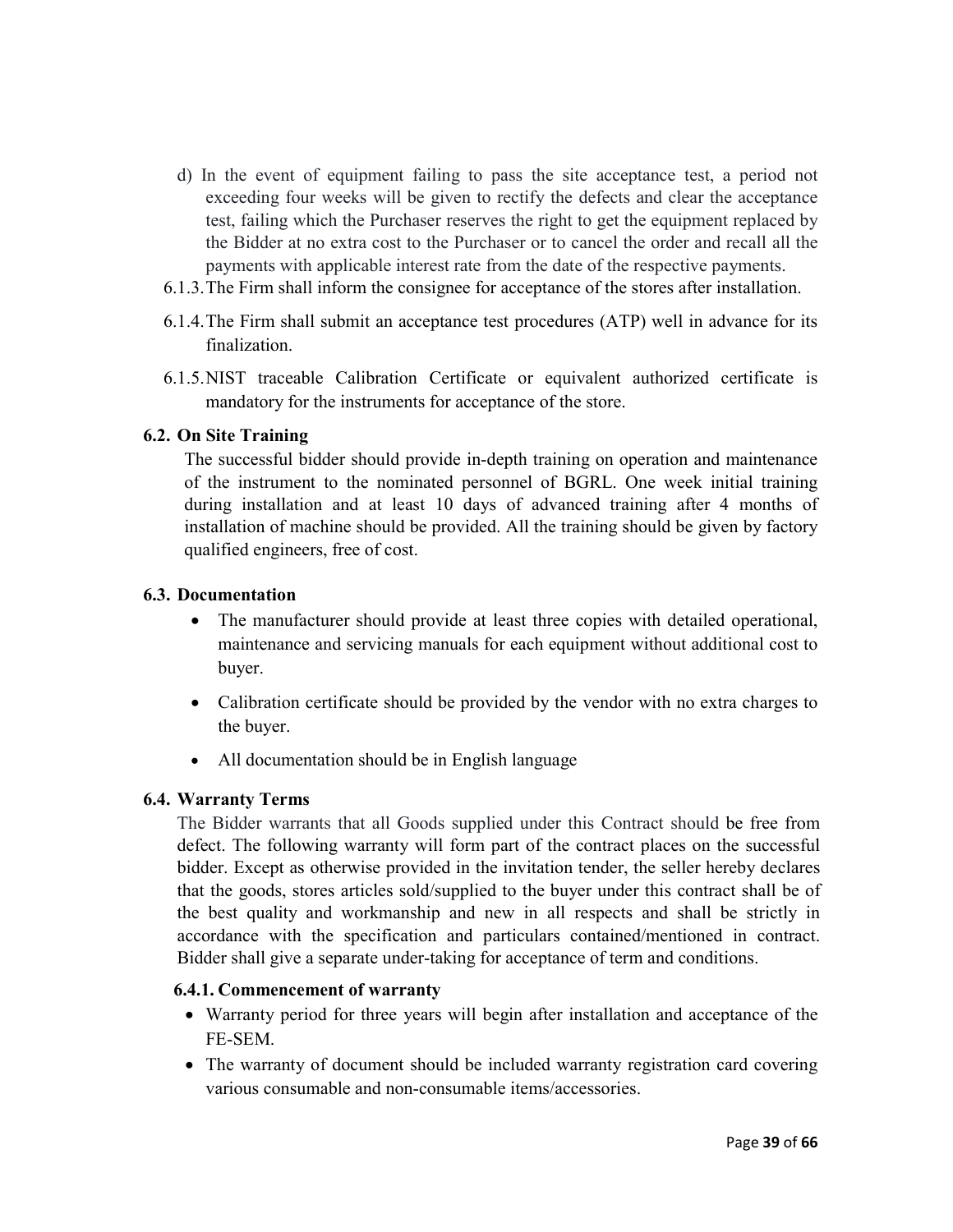• However, the list of consumable items chargeable to BGRL/NCS under warranty/comprehensive warranty period and non-warranty period should be clearly specified by the authorized vendor.

## 6.4.2.Annual Maintenance Contract (AMC)

- a) After expiry of standard warranty period of 3 years, from the date of acceptance of the installed equipment, the firm shall provide a quote for AMC for five years separately.
- b) The bidder shall give a separate undertaking for the acceptance of the terms and conditions.
- c) The Firm shall do preventive maintenance and two breakdown visits per year. The preventive maintenance visits will be at least once in 6 months or as per the requirement of client, during which it shall check the performance of all components of the equipment. The preventive maintenance shall be duly countersigned by the local authorized official. The duly signed satisfactorily preventive maintenance report countersigned by the designated official shall be the basis of releasing the periodic AMC payment.
- d) AMC charges quoted by the firm will not be taken into account for the cost comparison purpose. This AMC cost will be a part of the price bid but will not be considered for determining L1.
- e) Proportionate amount for AMC will be paid to the firm once in half year after successful maintenance of the system and after deduction of applicable penalty if any.
- f) During the period of warranty, in the event of the equipment developing snags or malfunctioning or if it stops functioning altogether, the Purchaser will promptly inform the Bidder, and the Bidder's maintenance engineers should attend to the complaint immediately and operationalize the equipment in the least possible time.

## 8. Compliance/ Non-Compliance

 The bidders shall submit a detailed item-wise compliance/non-compliance statement referring to para-wise requirements given in this tender document for quick evaluation of the bid and for any future reference. The compliance statement shall be supported by original brochure(s) of the equipment or sub-components from manufacturer. Technical specifications and other requirements contained in this document are essentially required by BGRL. However, reasons for non-compliance, if any, for certain limited paras or even subparas of the document may also be given by the bidder. If certain paras of the specifications are partially complied, these should be specifically addressed in the compliance statement giving full details of the deviations from the given specifications and their likely impact on the overall system performance. All non-compliance of specifications, even of small nature,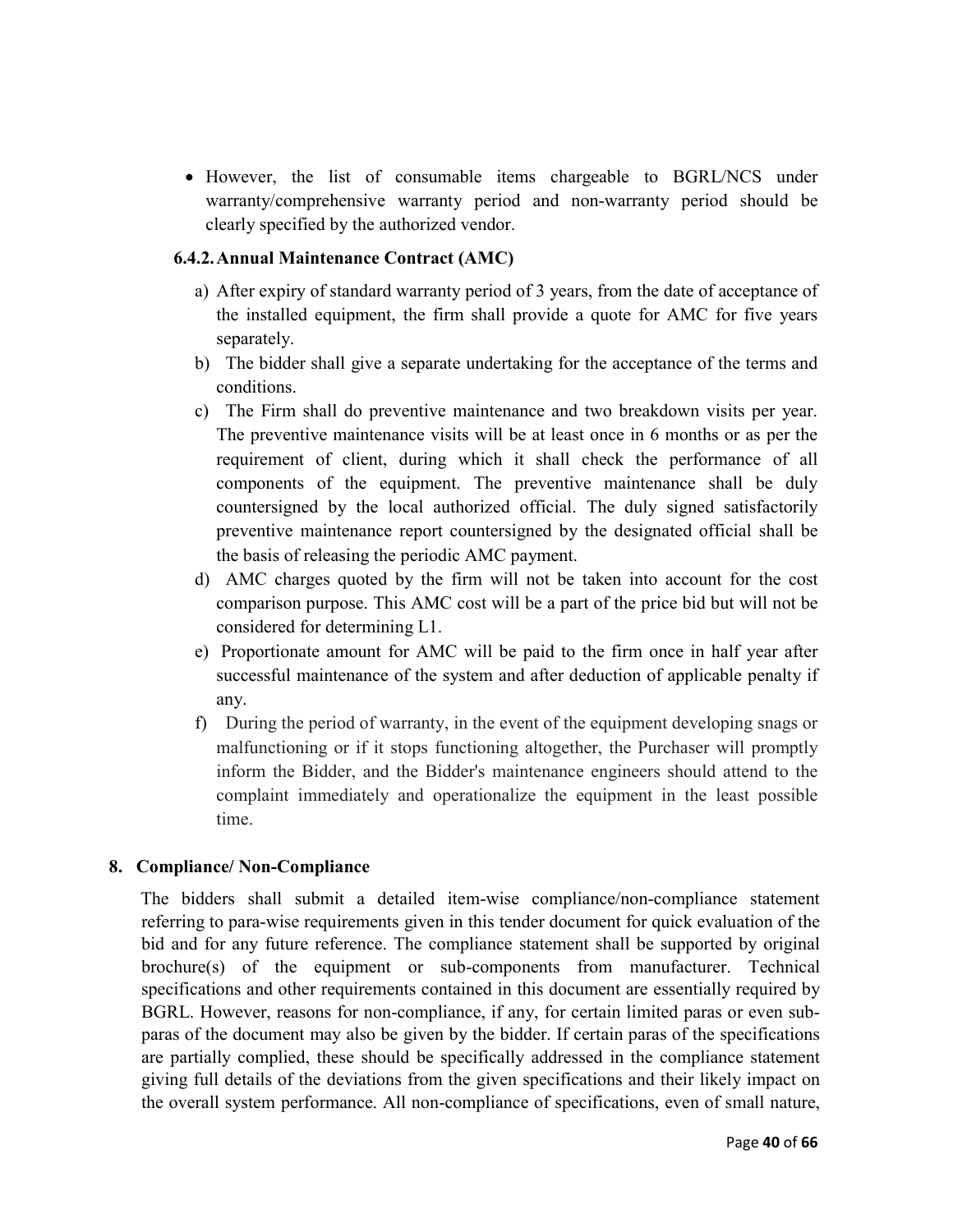should be clearly brought out. Silence on any part of the technical specification or failure/omission to provide any such details will be treated as non-compliance.

## 9. Bidder's Obligation:

- a) The Bidder is responsible for customization of software requirements and conduct all contracted activities in accordance with the Contract using state-of-the-art methods and economic principles and exercising all means available to achieve the Performance specified in the Contract.
- b) The Bidder is obliged to work closely with the Purchaser's staff, act within its own authority and abide by directives issued by the Purchaser for the implementation of various activities.
- c) The Bidder will abide by the job safety measures prevalent in India and will free the Purchaser from all demands or responsibilities arising from accidents or loss of life, the cause of which is the Bidder's negligence. The Bidder will pay all indemnities arising from such incidents and will not hold the Purchaser responsible or obligated.
- d) The Bidder is responsible for managing the activities of its personnel or sub-contracted personnel and will hold himself responsible for any misdemeanours.
- e) The bidder is liable to pay TDS and other applicable taxes as per GoI norms for the contract and services provided by them, as per rates prevailing at the time of contract.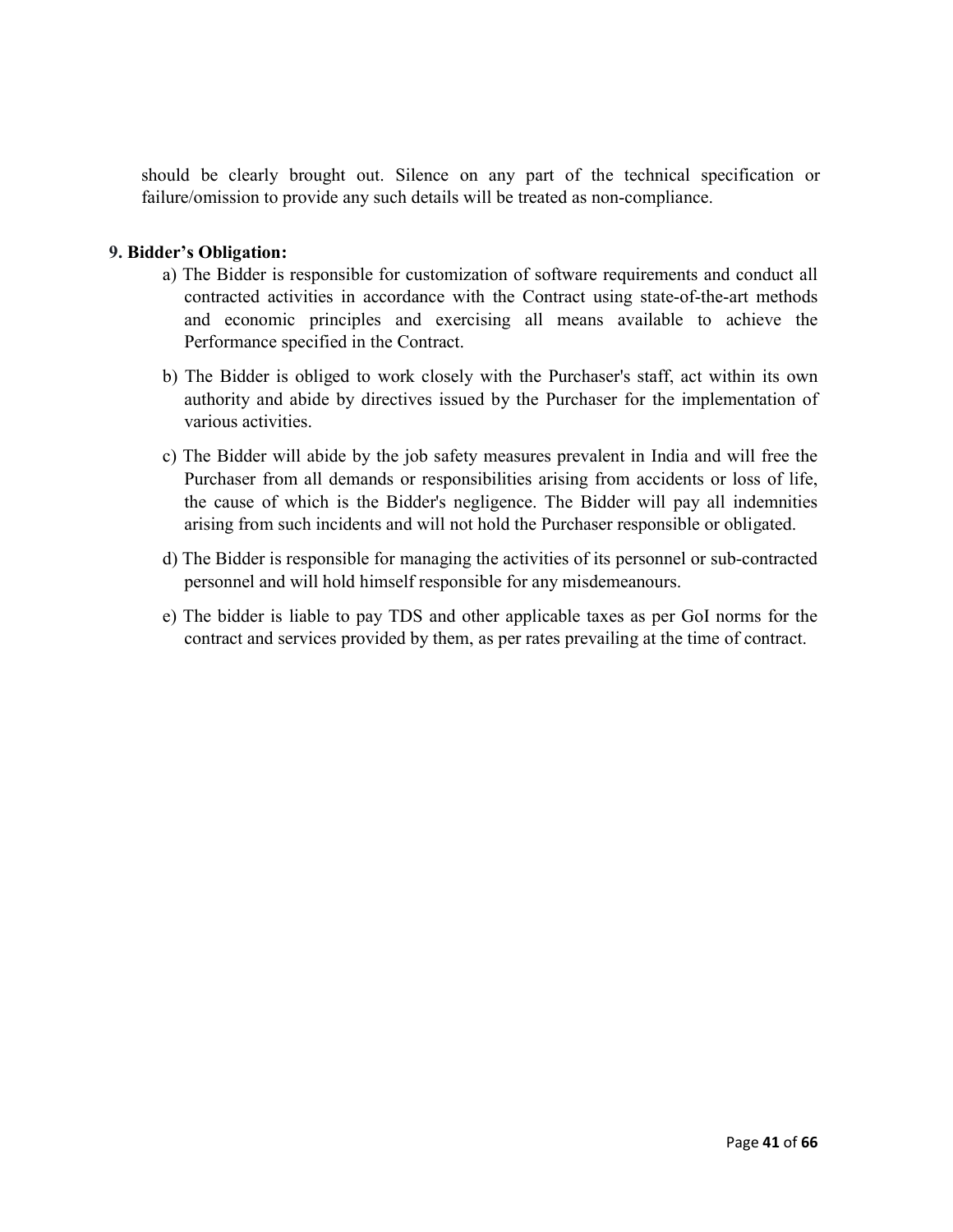## **CHECKLIST**

| <b>SN</b> | <b>Activity</b>                                                                                                                                                                                                                           | Compliance<br>Yes/No/NA | Page No.<br>of bid |
|-----------|-------------------------------------------------------------------------------------------------------------------------------------------------------------------------------------------------------------------------------------------|-------------------------|--------------------|
| 1.        | (i) Is Bid security/EMD declaration enclosed? (as per<br>Annexure-2a)                                                                                                                                                                     |                         |                    |
| 2.        | Have you quoted the price in US Dollar for Non-Indigenous (or<br>imported) items and in INR for Indigenous (locally sourced)<br>items?                                                                                                    |                         |                    |
| 3.        | Have you kept validity of your bid as mentioned in Section II,<br>GCT of the TE Document? (as per clause no. 20 of Tender<br>document)                                                                                                    |                         |                    |
| 4.        | Have you enclosed duly filled and signed Tender Acceptance<br>Letter on firm's letterhead (Accepting all the terms and<br>conditions of the tender)? (Bid may be ignored if not signed) (as<br>per clause no. 8.2 (g) of Tender document) |                         |                    |
| 5.        | Have you enclosed clause-by-clause Compliance Statement<br>for the "List of requirements/ technical specifications" section?<br>(as per clause no. 13.2 (e) of Tender document)                                                           |                         |                    |
| 6.        | Have you submitted copy of the last purchase order(s) and end<br>user certificate?                                                                                                                                                        |                         |                    |
| 7.        | (i) Is tender Submitted as Manufacturer/OEM?                                                                                                                                                                                              |                         |                    |
|           | (ii) Is tender Submitted as Authorized Agent/ Dealer/ Supplier/<br>Distributor of OEM? Is Authorization Certificate attached? (as<br>per clause no. 18.2 of Tender document)                                                              |                         |                    |
|           | (iii) Is tender submitted as an Integrator? Whether Back-to-back<br>support agreement with equipment manufacturer and software<br>developer company attached?                                                                             |                         |                    |
|           | (iv)Is tender submitted by Indian agent quoting on behalf of<br>foreign principal: If yes, whether the necessary documents are<br>attached as mentioned in TE Document? (as per clause no. 18.3<br>of Tender document)                    |                         |                    |
| 8.        | (i) Permanent Account No. of bidding firm with proof.                                                                                                                                                                                     |                         |                    |
|           | (ii) Is GST Number with Registration Certificate attached?                                                                                                                                                                                |                         |                    |
| 9.        | Is Signed and stamped of each pages of bid document to be<br>uploaded on website.                                                                                                                                                         |                         |                    |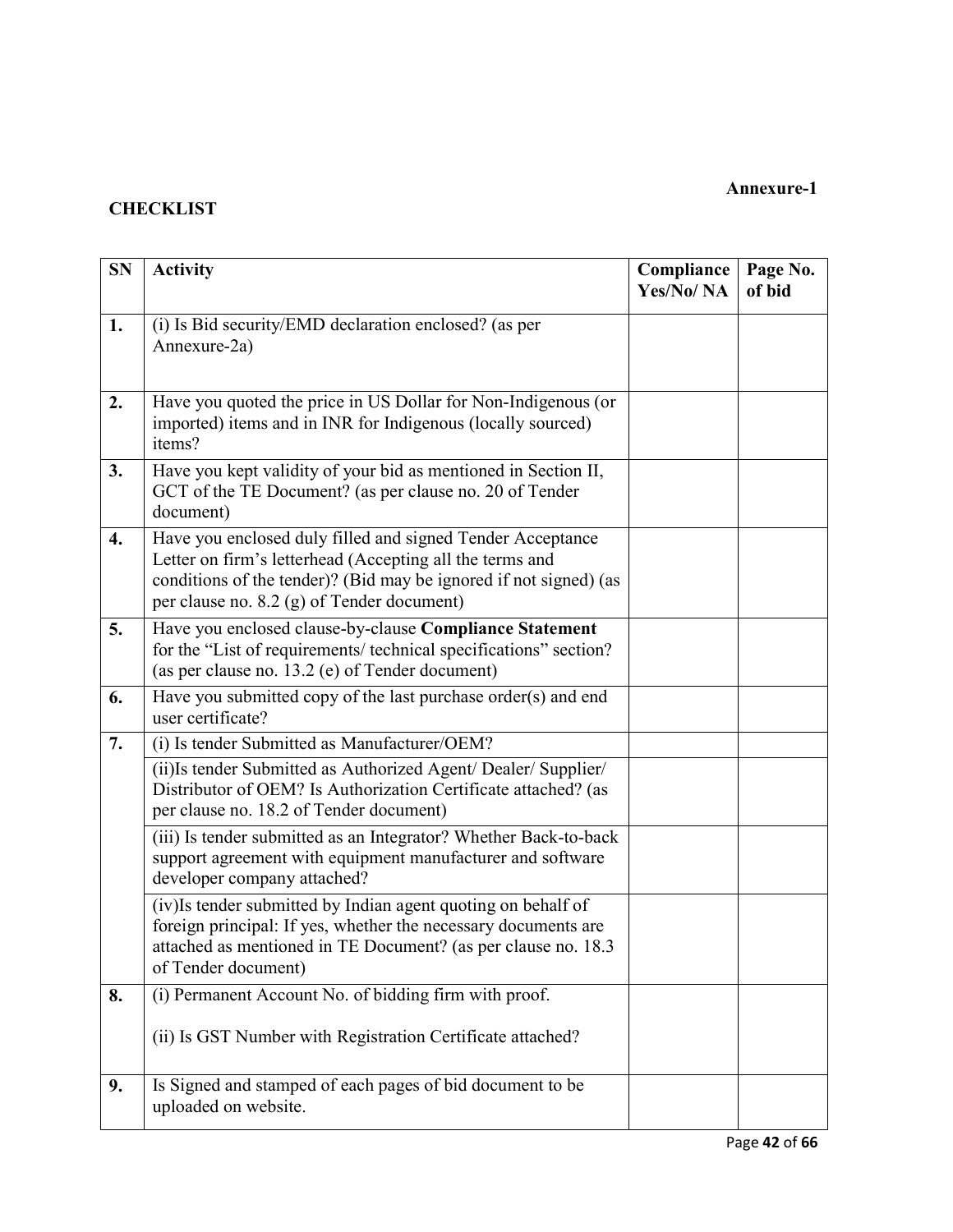| (i) Is Submission of Tender/Bid (as per clause no. 10 of Tender |                                                        |  |
|-----------------------------------------------------------------|--------------------------------------------------------|--|
| document)                                                       |                                                        |  |
| (ii) Hard copy of uploaded bid is required to be submitted to   |                                                        |  |
| BGRL, Karad, Maharashtra.                                       |                                                        |  |
| Is Submitted un-priced Bid as per clause no. 8.2 (e)            |                                                        |  |
|                                                                 |                                                        |  |
| Is Price bid submitted as per Annexure-6                        |                                                        |  |
|                                                                 |                                                        |  |
| Name of the supplier with complete address to whom supply       |                                                        |  |
| order is to be placed.                                          |                                                        |  |
|                                                                 |                                                        |  |
|                                                                 |                                                        |  |
|                                                                 |                                                        |  |
|                                                                 | Contact details (Email & Phone No.) of Supplier/Bidder |  |

(Signature with date)

(Full name, designation on behalf of the Bidder)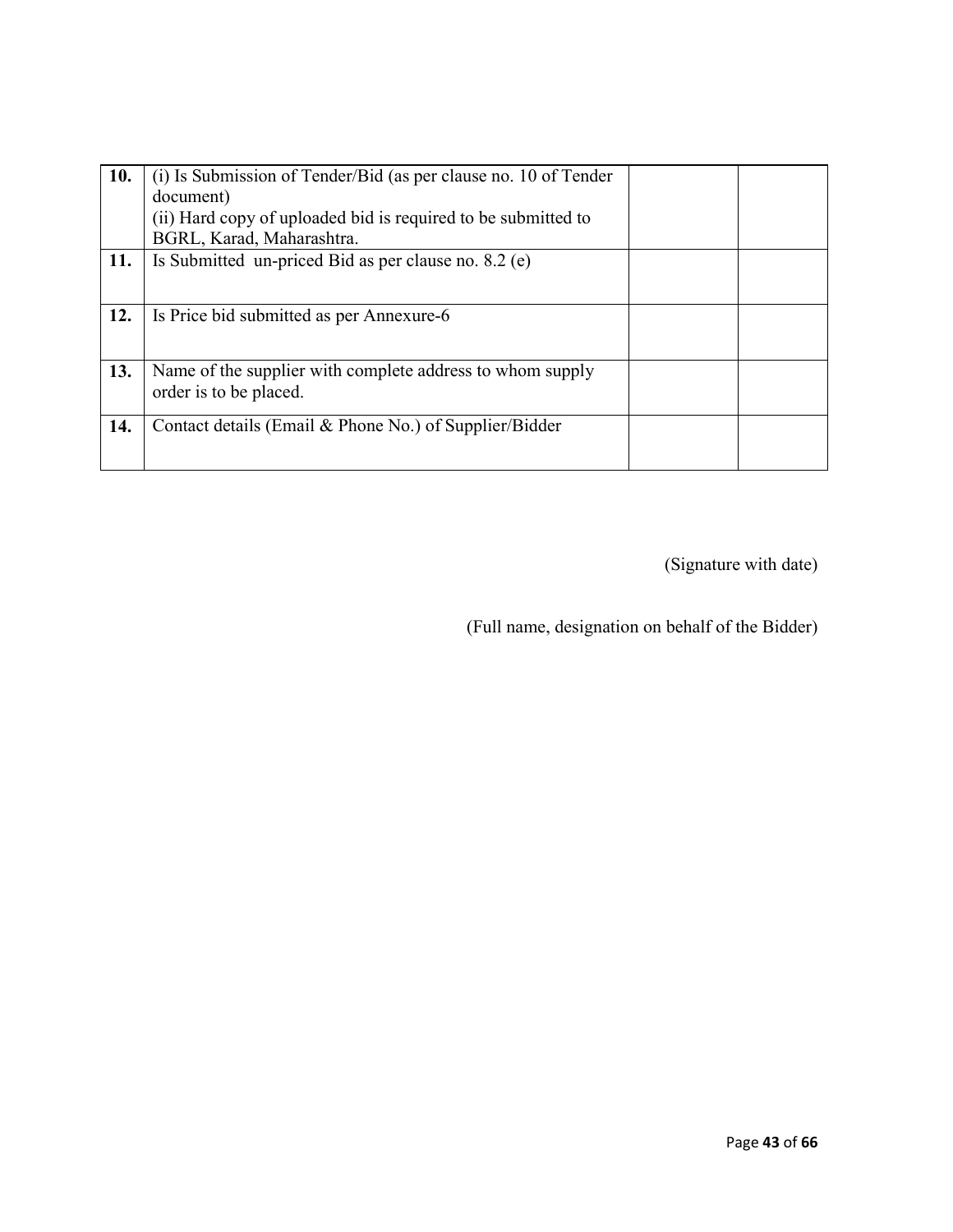## TENDER ACCEPTANCE FORM

(For all the terms & conditions of tender document are acceptable to Tenderer)

To

The Director, National Centre for Seismology, Mausam Bhawan Complex, Lodi Road, New Delhi-110003

Ref: TE document No. NCS/\_\_\_\_\_\_\_\_\_\_\_\_\_\_\_\_\_\_\_\_\_\_\_\_\_\_\_\_\_\_\_dated \_\_\_\_\_\_\_\_\_\_\_

I/We, the undersigned have examined the above mentioned TE document, including amendment/corrigendum No. \_\_\_\_\_\_\_\_\_, dated \_\_\_\_\_\_\_\_ (if any), the receipt of which is hereby confirmed. We now offer "Supply, Installation & Commissioning of Field Emission Scanning Electron Microscope (FE-SEM) for BGRL, Karad, Maharashtra" in conformity with your above referred document.

If our tender is accepted, we undertake to supply the goods and perform the services of (Installation & commissioning etc.), as mentioned in tender document with the requirements, terms and conditions specified in the Section 1 and Section II of tender document.

I/We further confirm that, if supply / purchase order is placed to firm, we shall provide performance security of required amount in an acceptable form for due performance of the contract.

I/We agree to keep our tender valid for acceptance as required in tender document or for subsequently extended period, if any, agreed to by us. I/We also accordingly confirm to abide by this tender up to the aforesaid period and this tender may be accepted any time before the expiry of the aforesaid period. I/We further confirm that, until a formal contract is executed, this tender read with your written acceptance thereof within the aforesaid period shall constitute a binding contract between us.

I/We further understand that you are not bound to accept the lowest or any tender you may receive against your above-referred tender enquiry.

We confirm that we do not stand deregistered/banned/blacklisted by any Govt. Authorities. I/We confirm that we fully agree to the terms and conditions specified in above mentioned TE document, including amendment/ corrigendum etc. if any.

> (Signature with date and seal of the company) (Name and designation)

Duly authorised to sign tender for and on behalf of Bidder / Tenderer Note\* : Firm/company shall use their own printed letter head for issuing this certificate Acceptance shall be unconditional.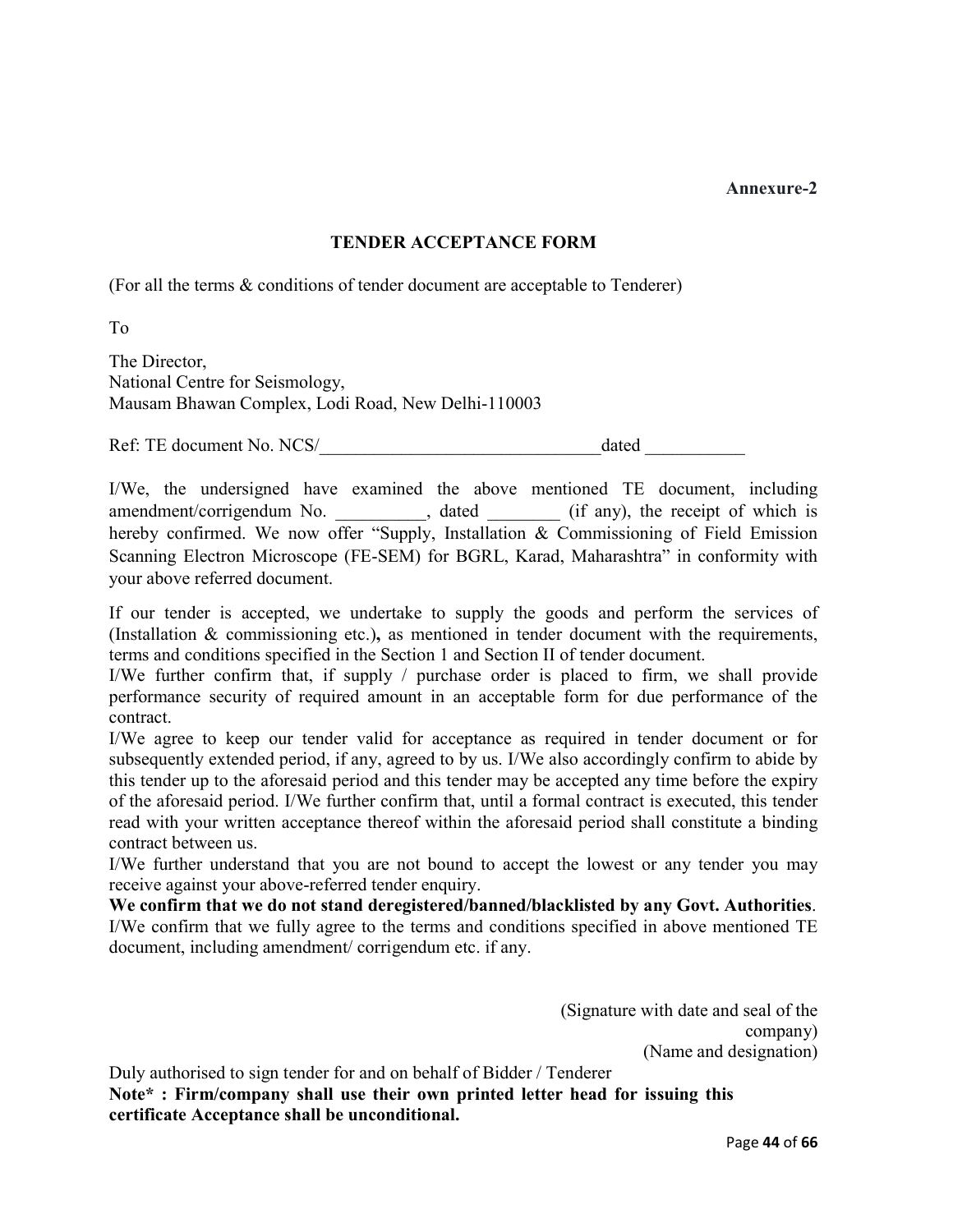### Annexure – 2A

## Format of bid security declaration from bidders in lieu of EMD (on bidder's letter head)

To, The Director, National Centre for Seismology IMD Campus, Mausam Bhawan, Lodi Road, New Delhi-110003

Subject: Bid security declaration on the tender for Supply, Installation & Commissioning of Field Emission Scanning Electron Microscope (FE-SEM) and detectors/accessories for BGRL, Karad, Maharashtra, Tender No: ................, dated ...................

I/ We, the authorized signatory of M/s ......................., participating in the subject tender No................ for the Supply, Installation & Commissioning of Field Emission Scanning Electron Microscope (FE-SEM) and detectors/accessories for BGRL, Karad, Maharashtra do hereby declare:

- (i) That I/ we have availed the benefit of wavier of EMD while submitting our offer against the subject Tender and no EMD being deposited for the said tender.
- (ii) That in the event we withdraw / modify our bid during the period of validity Or I /we fail to execute formal contract agreement within the given time line Or I /we failed to submit a performance security within the given time line Or I/we commit any breach of tender conditions/contract which attract penal action of forfeiture of EMD and I/we will be suspended from being eligible for bidding /award of all future contracts of NCS/Ministry of Earth Sciences (MoES) for a period of 2 years from the date of committing such breach.

## Signature and seal of Authorised Signatory of bidder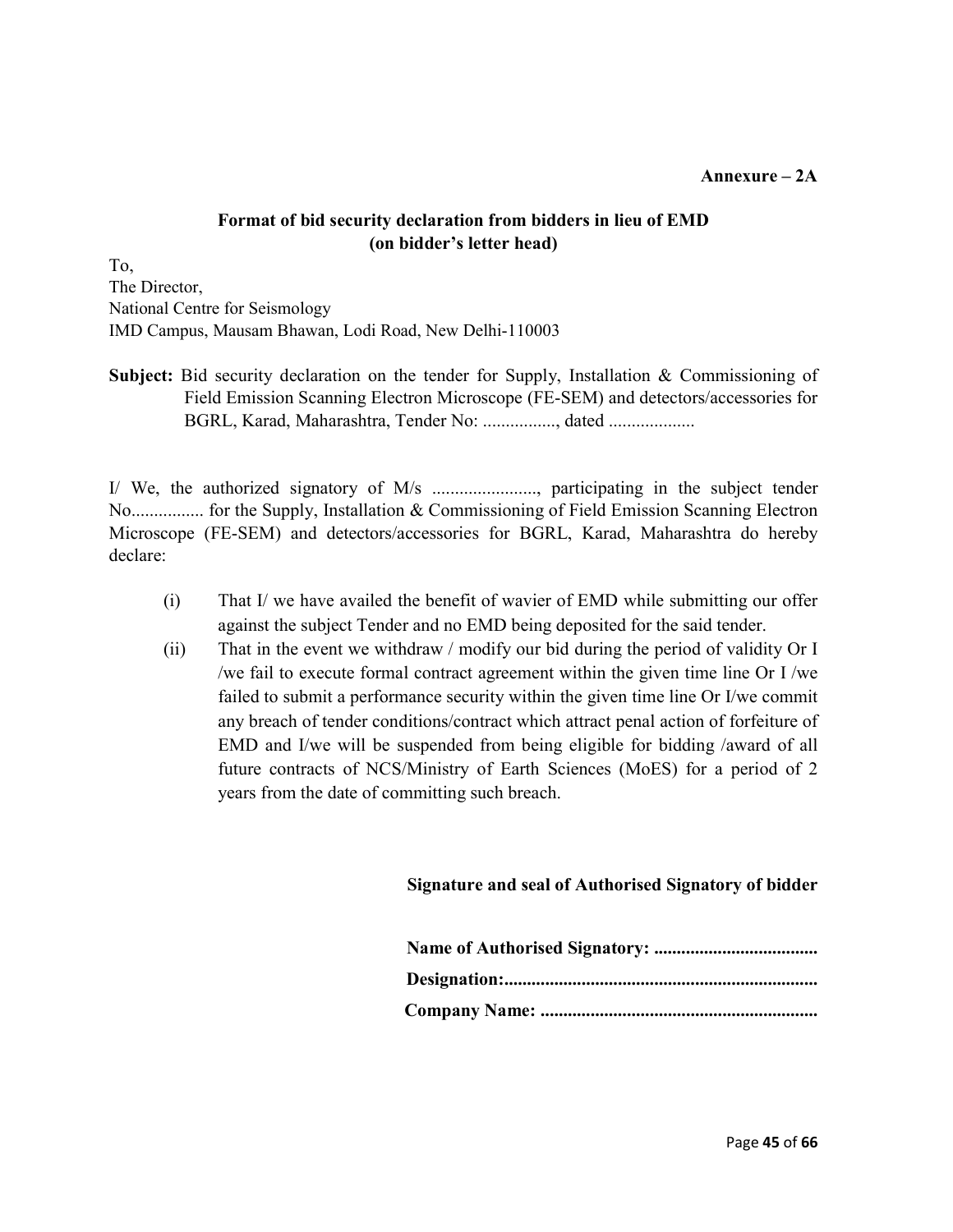## MANUFACTURER'S AUTHORISATION FORM

(Bidders, quoting products other than his own manufactured products, shall submit this certificate in following format on the Letter Head of the firm)

To,

The Director, National Centre for Seismology IMD Campus, Mausam Bhawan, Lodi Road, New Delhi-110003

Sub: Manufacturer Authorization for Tender No

Sir,

We, <**OEM/** Manufacturer name>having our registered office at<**OEM/** Manufacturer address>, are an established and reputed manufacturer of …………………….

We confirm that <**Bidder Name>** having its registered office at <**Bidder Address>** is our authorized partner for ………………………….. We authorize them to quote for ……………………………. in the above-mentioned tender.

We hereby confirm that we shall provide all service and maintenance support to our authorized partner during the entire contract period. We also ensure to provide required spares and service support to the above authorized partner while offering onsite maintenance services.

Yours faithfully,

[Signature with date, name and designation] for and on behalf of Messrs\_\_\_\_\_\_\_\_\_\_\_\_\_\_\_\_\_\_\_\_\_\_\_\_\_\_\_

[Name & address of the manufacturers along with Seal of the firm]

Note: This letter of authorisation should be on the letter head of the manufacturing firm and should be signed by a person competent and having legal binding to the manufacturer (original letter to be attached or to be shown at the time of opening of bids).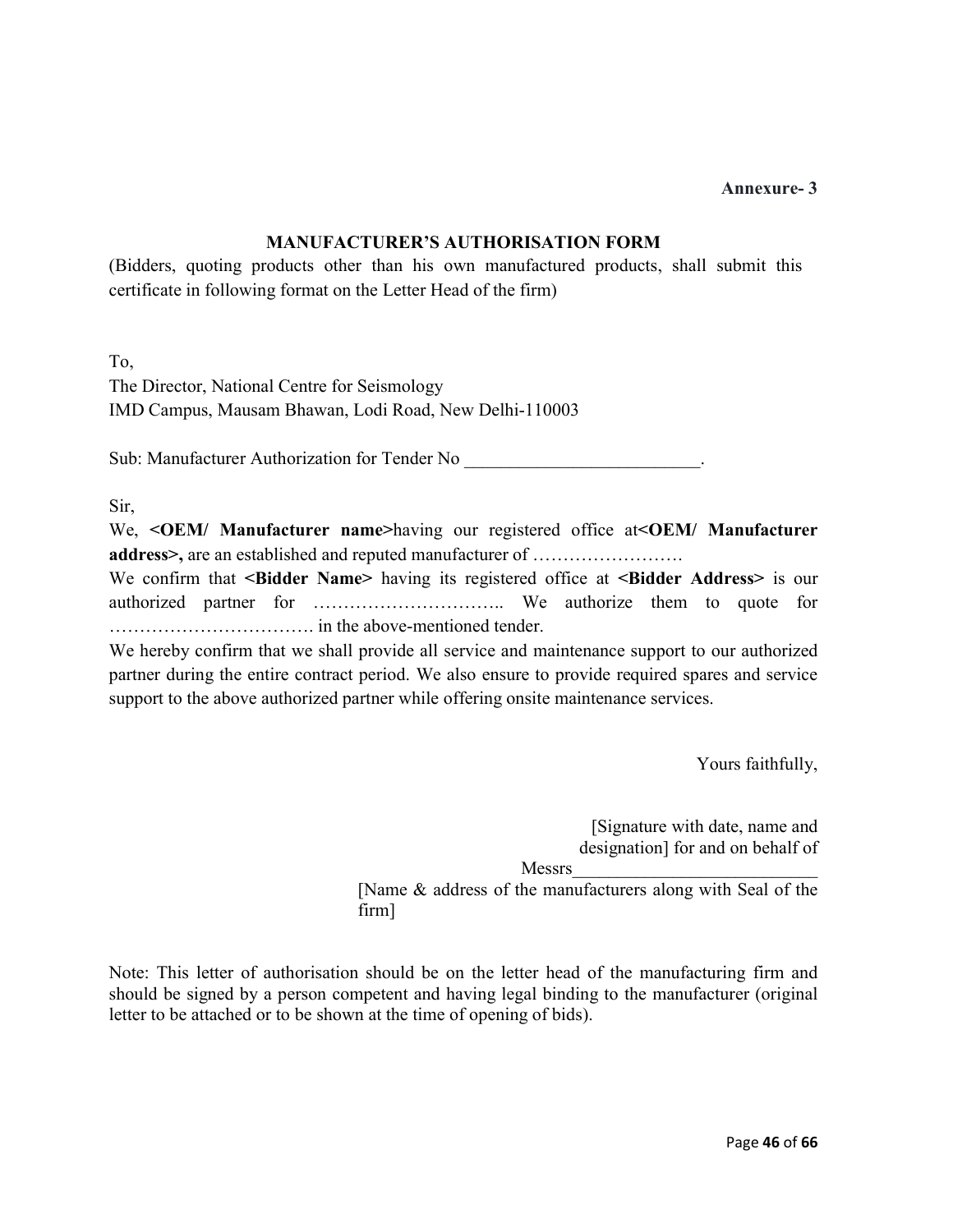## MODEL BANK GUARANTEE FORMAT FOR FURNISHING EMD

## (format only) *(if applicable)*

| Whereas                                                                                          |  |  |  |  |  |  |                |        |  |
|--------------------------------------------------------------------------------------------------|--|--|--|--|--|--|----------------|--------|--|
|                                                                                                  |  |  |  |  |  |  |                |        |  |
| Supply, Installation & Commissioning of Field Emission Scanning Electron Microscope (FE-         |  |  |  |  |  |  |                |        |  |
|                                                                                                  |  |  |  |  |  |  |                |        |  |
|                                                                                                  |  |  |  |  |  |  |                |        |  |
|                                                                                                  |  |  |  |  |  |  |                |        |  |
| a having our registered office                                                                   |  |  |  |  |  |  |                |        |  |
|                                                                                                  |  |  |  |  |  |  | are bound unto |        |  |
| (hereinafter called the "Purchaser") in the                                                      |  |  |  |  |  |  |                | sum of |  |
|                                                                                                  |  |  |  |  |  |  |                |        |  |
| said Purchaser, the Bank binds itself, its successors and assigns by these presents. Sealed with |  |  |  |  |  |  |                |        |  |
|                                                                                                  |  |  |  |  |  |  |                |        |  |

## THE CONDITIONS OF THIS OBLIGATION ARE:

- (1) If the tenderer withdraws or amends, impairs or derogates from the tender in any respect within the period of validity of this tender.
- (2) If the tenderer having been notified of the acceptance of his tender by the Purchaser during the period of its validity:
	- a) If the tenderer fails to furnish the Performance Security for the due performance of the contract.
	- b) Fails or refuses to accept/execute the contract.

WE undertake to pay the "Director, National Centre for Seismology", up to the above amount upon receipt of its first written demand, without the Purchaser having to substantiate its demand, provided that in its demand the Purchaser will note that the amount claimed by it is due to it owing to the occurrence of one or both the two conditions, specifying the occurred condition or conditions.

This guarantee will remain in force upto and including 60 days after the period of tender validity and any demand in respect thereof should reach the Bank not later than the above date. Bank Guarantee issued with the tender enquiry reference No.NCS/…………. Dated……….

(Signature of the authorized officer of the Bank) …………………………………………………………. Name and designation of the office …………………………………………………. Seal, name & address of the Bank and address of the Branch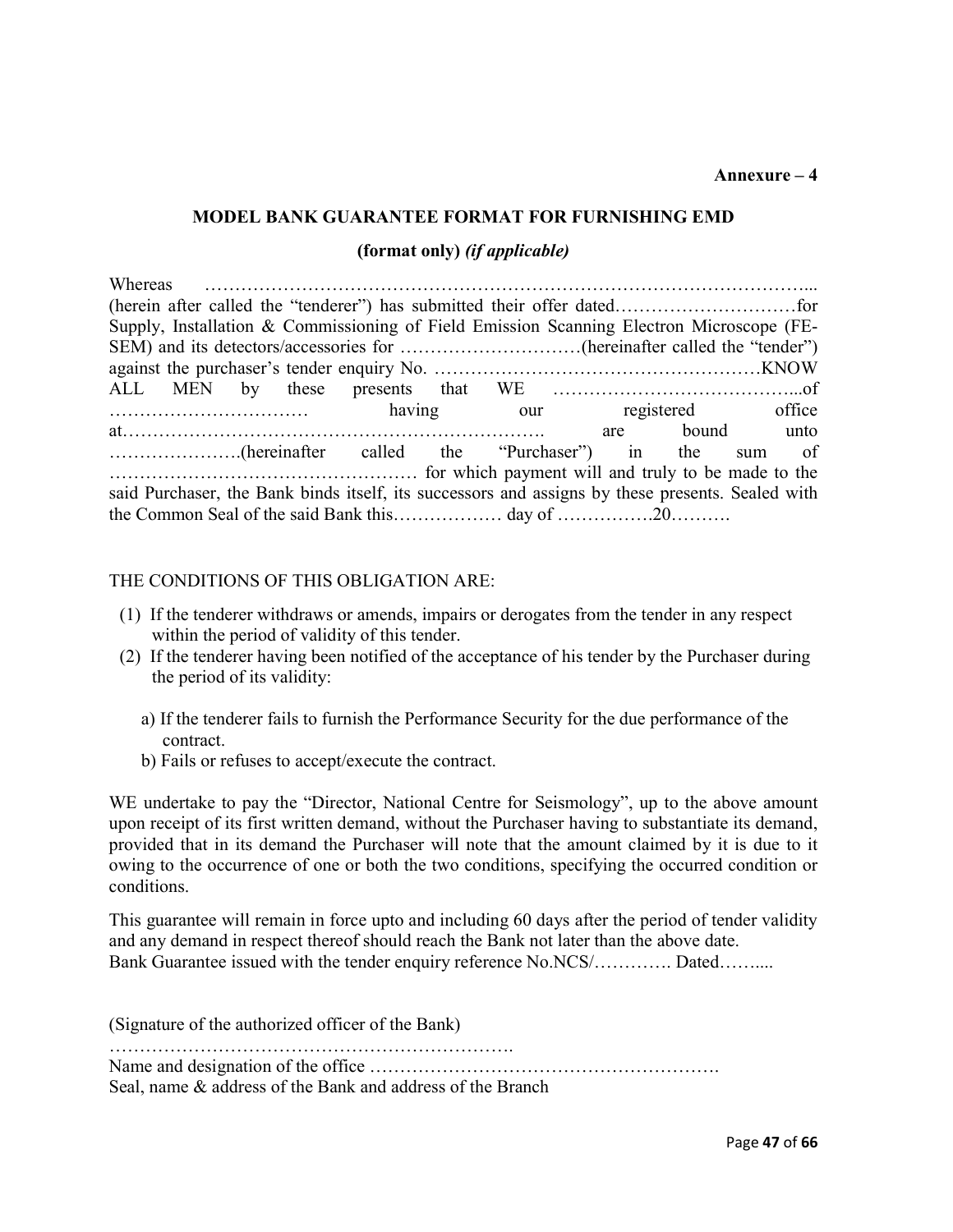## APPLICTION-CUM-BILL FOR REFUND OF EMD

## FORMGAR 43D *(if applicable)*

Director, (Kind Attn. to: DDO) National Centre for Seismology IMD Campus, Mausam Bhawan, Lodi Road, New Delhi-110003

administered by me.

MONTH.........................................................BILL NO. ....................................................

| Original Challan or Receipt                         | Bank/Office in which | Name of   | <b>Amount Originally</b> |  |  |  |
|-----------------------------------------------------|----------------------|-----------|--------------------------|--|--|--|
| No. & date                                          | deposited            | depositor | deposited                |  |  |  |
|                                                     |                      |           |                          |  |  |  |
|                                                     |                      |           |                          |  |  |  |
|                                                     |                      |           |                          |  |  |  |
|                                                     |                      |           | $\overline{4}$           |  |  |  |
|                                                     |                      |           |                          |  |  |  |
|                                                     |                      |           |                          |  |  |  |
|                                                     |                      |           |                          |  |  |  |
|                                                     |                      |           |                          |  |  |  |
|                                                     |                      |           |                          |  |  |  |
| on Account of release of deposited described above. |                      |           |                          |  |  |  |
|                                                     |                      |           |                          |  |  |  |

Claimant's Signature. .......................................

(with revenue stamp affixed)

\_\_\_\_\_\_\_\_\_\_\_\_\_\_\_\_\_\_\_\_\_\_\_\_\_\_\_\_\_\_\_\_\_\_\_\_\_\_\_\_\_\_\_\_\_\_\_\_\_\_\_\_\_\_\_\_\_\_\_\_\_\_\_\_\_\_\_\_\_\_\_\_\_\_\_\_\_\_ For use in Departmental Office 1.Received payment of ₹.................................. (₹......................................................................) for arranging disbursal to claimant. 2.Passed for Payment of ₹ .................................(₹ ........................................................) to claimant(s) Shri/Smt./Ms.......... ............................... against personal deposit account

> DDO(NCS) For Director National Centre for Seismology In case of endorsement of above

| For use in Pay $\&$ Account office in case of endorsement of 1 above |                      |
|----------------------------------------------------------------------|----------------------|
|                                                                      |                      |
|                                                                      | Pay & Account Office |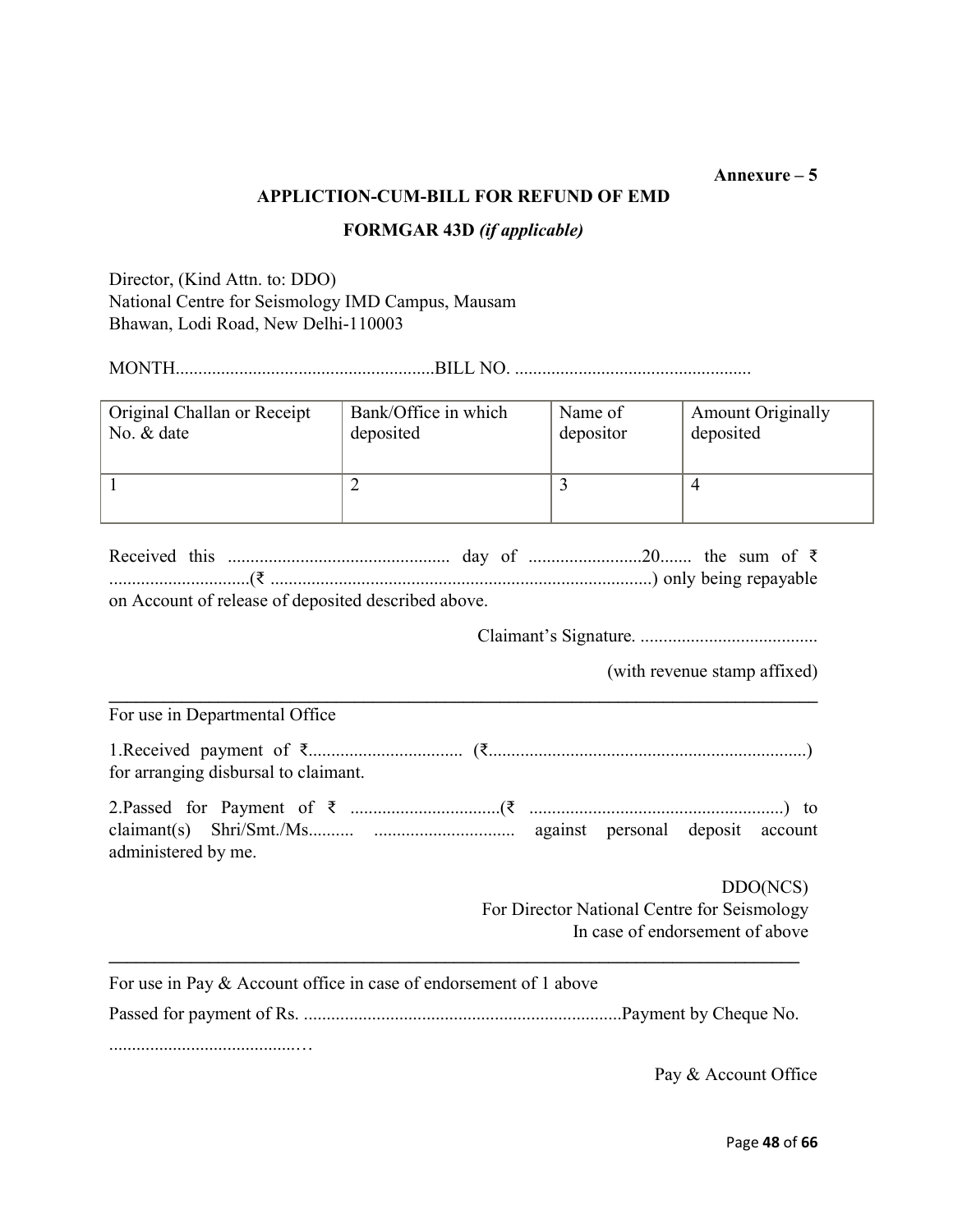## Financial Bid for qouted item

| <b>Table A</b> |                           |      |          |      |        |
|----------------|---------------------------|------|----------|------|--------|
| Sl. No.        | Item Name                 | Unit | Quantity | Rate | Amount |
|                | (With full specification) |      |          |      |        |
|                | Supply, installation and  |      |          |      |        |
|                | commissioning of FE-      |      |          |      |        |
|                | SEM as per "Technical     |      |          |      |        |
|                | Specification"            |      |          |      |        |
|                |                           |      |          |      |        |
|                | <b>Total Tender Price</b> |      |          |      |        |
|                | <b>Total in words</b>     |      |          |      |        |

| Table B: Post warranty Annual maintenance contract (AMC) charges |                       |                                |                          |                    |                |  |  |
|------------------------------------------------------------------|-----------------------|--------------------------------|--------------------------|--------------------|----------------|--|--|
| Sl. No.                                                          |                       | Item                           | Charges in<br><b>INR</b> | GST (if<br>any)    | Amount<br>(MR) |  |  |
|                                                                  |                       | Post warranty $1st$ year       |                          |                    |                |  |  |
|                                                                  | AMC as                | Post warranty $2^{nd}$<br>year |                          |                    |                |  |  |
|                                                                  | per the<br><b>RFP</b> | Post warranty $3rd$ year       |                          |                    |                |  |  |
|                                                                  |                       | Post warranty $4th$ year       |                          |                    |                |  |  |
|                                                                  |                       | Post warranty $5^{th}$ year    |                          |                    |                |  |  |
|                                                                  |                       |                                |                          | <b>Total (INR)</b> |                |  |  |

Place:................... Signature of bidder.............

Date:................. Seal of bidder ....................

Note:

- 1 The names of each stores/items must be mentioned including services if any. The deliverables list attached with financial bid must be exactly same as per technical bids without mentioning prices.
- 2 Charges, if any, for inland (within the India) Transportation /freight/insurance of stores shall be mentioned separately. In case not mentioned, it is treated as free of cost.
- 3 If there is a discrepancy between the unit price and the total price, then THE UNIT PRICE shall prevail.
- 4 All applicable taxes must be mentioned against each item. Rate of each applicable tax must be mentioned in price bid.
- 5 Price schedule for optional items should be attached separately and not to be mentioned in main price bid.

Place : \_\_\_\_\_\_\_\_\_\_\_\_\_\_\_\_\_Date : \_\_\_\_\_\_\_\_\_\_\_\_\_ Signature of Bidder \_\_\_\_\_\_Seal of the Bidder\_\_\_\_\_\_\_\_\_\_\_\_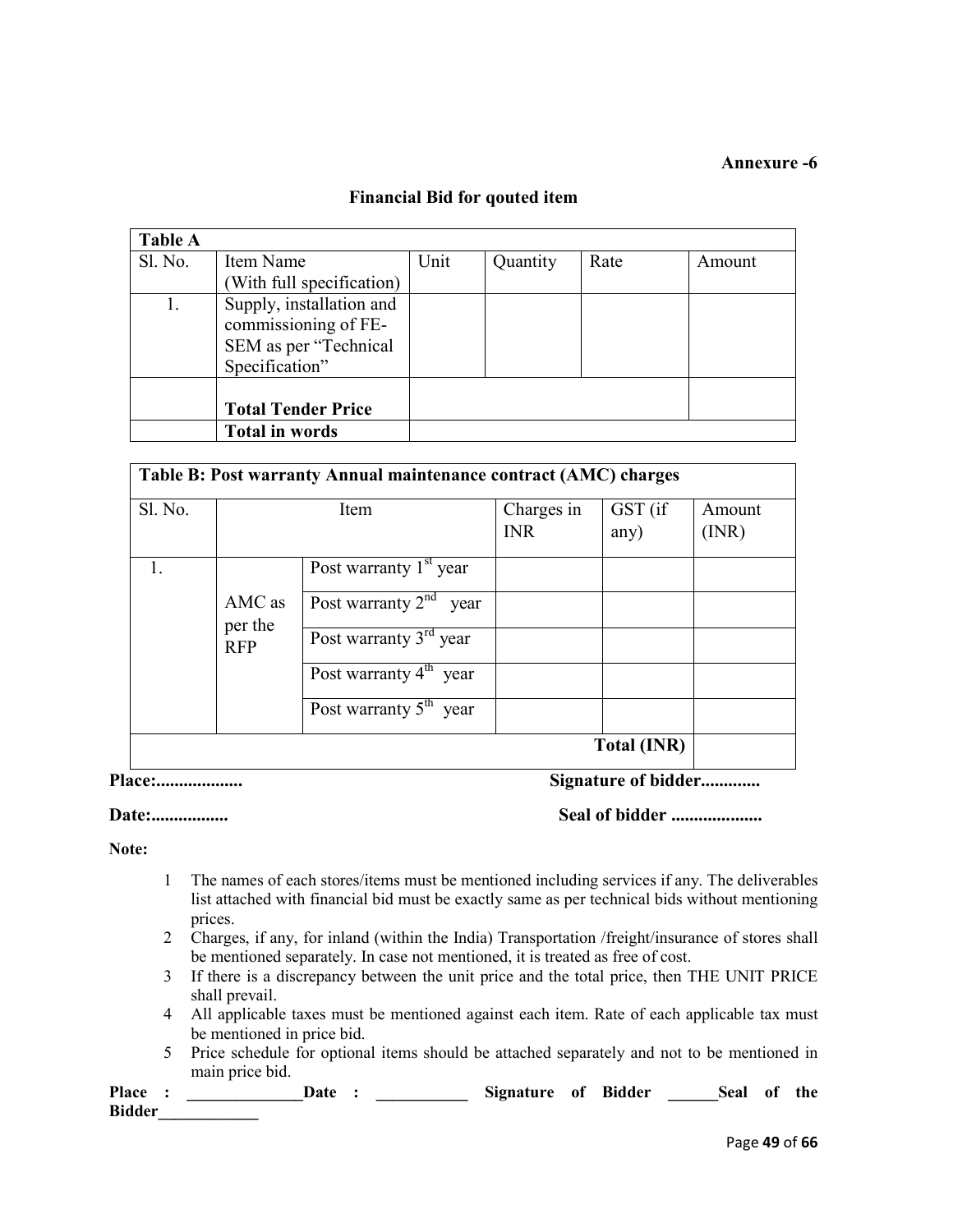## Proforma for performance statement

## (For a period of last ten years)

| Order<br>placed by<br>(Full)<br>address of<br>the<br>purchaser) | Order<br>No. and<br>date | Description<br>and quantity<br>of ordered<br>equipment | Value of  <br>order | Date of<br>completion of<br>delivery as<br>per contract<br>actual | Remarks<br>including<br>reason for<br>late<br>delivery, if<br>any | Has the<br>system<br>/equipment<br>been<br>satisfactorily<br>functioning?( |
|-----------------------------------------------------------------|--------------------------|--------------------------------------------------------|---------------------|-------------------------------------------------------------------|-------------------------------------------------------------------|----------------------------------------------------------------------------|
|                                                                 |                          |                                                        |                     |                                                                   |                                                                   | attach a                                                                   |
|                                                                 |                          |                                                        |                     |                                                                   |                                                                   | certificate                                                                |
|                                                                 |                          |                                                        |                     |                                                                   |                                                                   | from the<br>purchaser/                                                     |
|                                                                 |                          |                                                        |                     |                                                                   |                                                                   | consignee)                                                                 |
|                                                                 |                          |                                                        |                     |                                                                   |                                                                   |                                                                            |

Signature and seal of the bidder…………………………..

..……………………………………………

……………………………………………..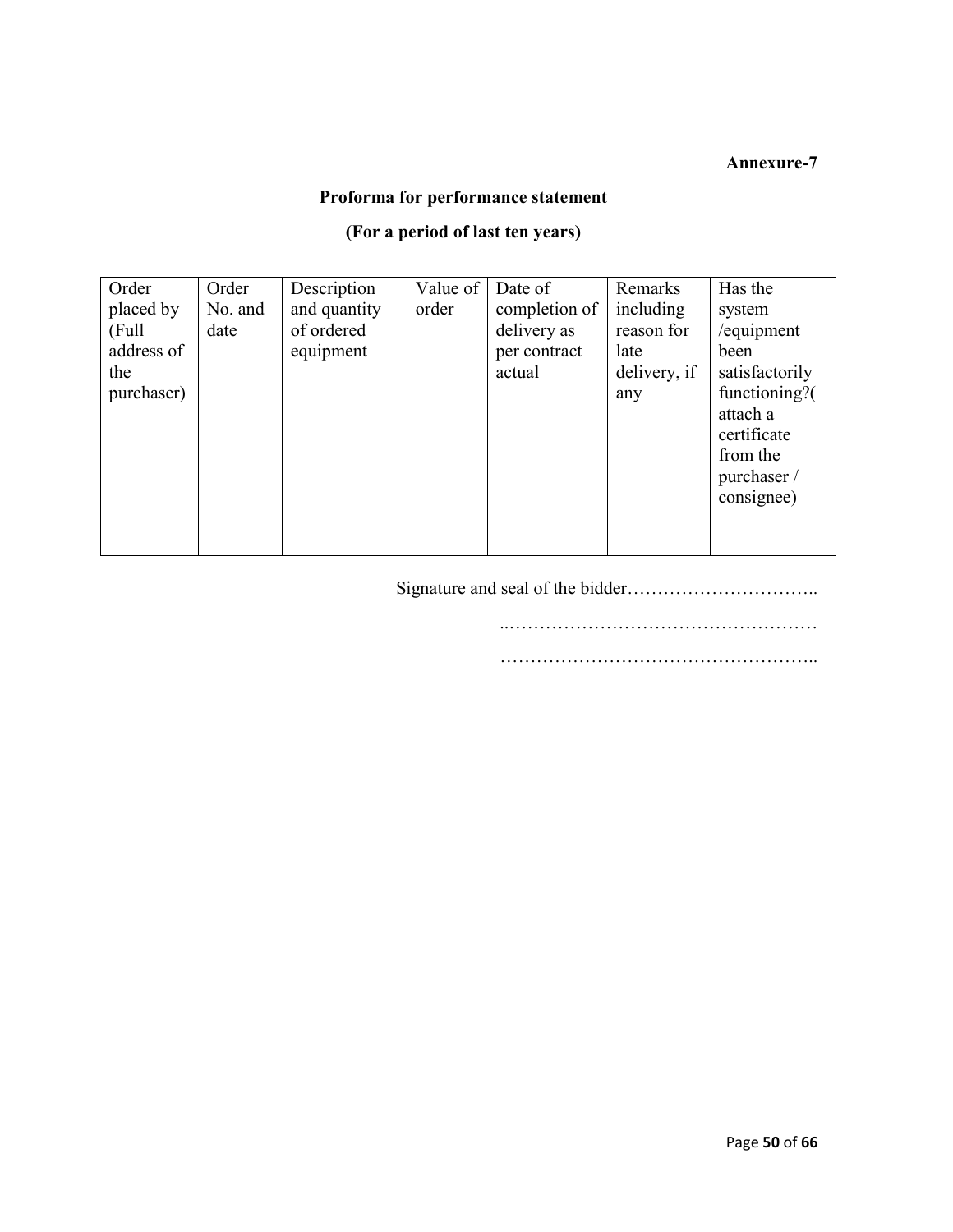## AUTHORISATION LETTER FOR ATTENDING TENDER OPENING

| No.                                                                                                                 | Date:                              |
|---------------------------------------------------------------------------------------------------------------------|------------------------------------|
| To, The Director,<br>National Centre for Seismology<br>Ministry of Earth Sciences<br>New Delhi-110003, India        |                                    |
| Subject-Tender No.                                                                                                  |                                    |
| Sir,                                                                                                                |                                    |
| at the time of opening of above tender due on at at the time of opening of above tender due on<br>on my/our behalf. | has been authorized to be present  |
| Yours faithfully                                                                                                    |                                    |
|                                                                                                                     | Signature of Bidder                |
| Copy to: Mr $\_\_$                                                                                                  | for information and for production |
| before the                                                                                                          | (MM) at the time of opening of     |
| bids.                                                                                                               |                                    |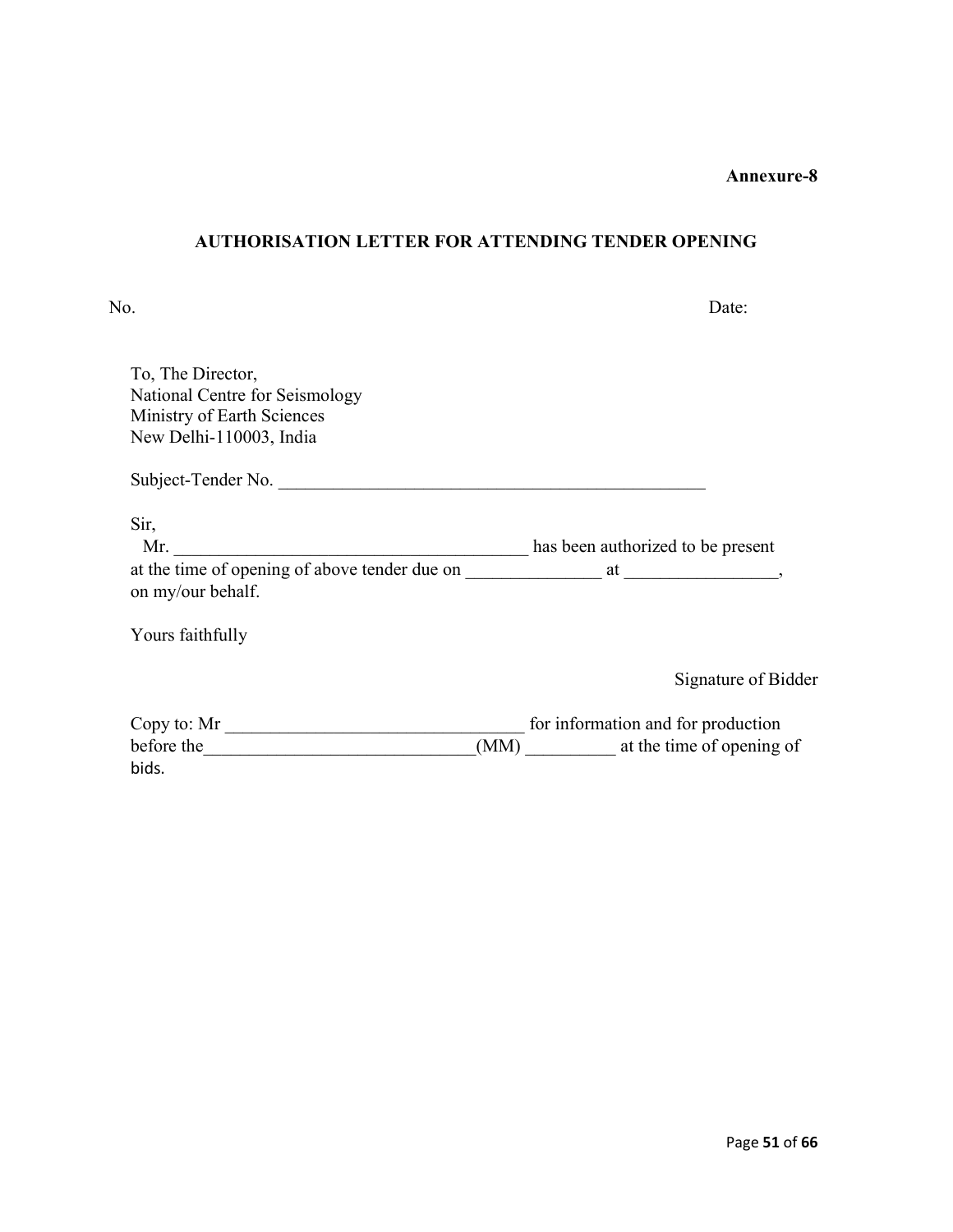## ANNUAL TURN OVER SATATMENT

## (On Bidders Letter-head)

The average Gross Annual Turnover of M/s Address  $\overline{\phantom{a}}$  for the past three financial years are given bellow and certified that the statement is true and correct. S. no. Financial years Turnover in Crores (Rs)

1 2016-17

2 2017-18

3 2018-19

Total Indian Rupees \_\_\_\_\_\_\_\_\_\_\_\_\_\_\_\_\_\_\_\_\_\_\_\_\_\_\_\_\_\_\_\_\_\_\_\_\_\_\_\_\_\_\_\_\_\_(In Crores)

Average gross annual turnover Rs. \_\_\_\_\_\_\_\_\_\_\_\_\_\_\_\_\_\_\_\_\_\_\_\_\_\_\_\_\_\_\_\_\_(Crores)

Note: Turn over for the year 2018-19 may also be considered, if the accounts are audited and certified by Chartered Accountant. Turn over issued over by the Central Excise Department shall also be considered.

Date: Signature of the Bidder Signature of Auditor/Seal

Name and address:

Tel. No.

Mob. No.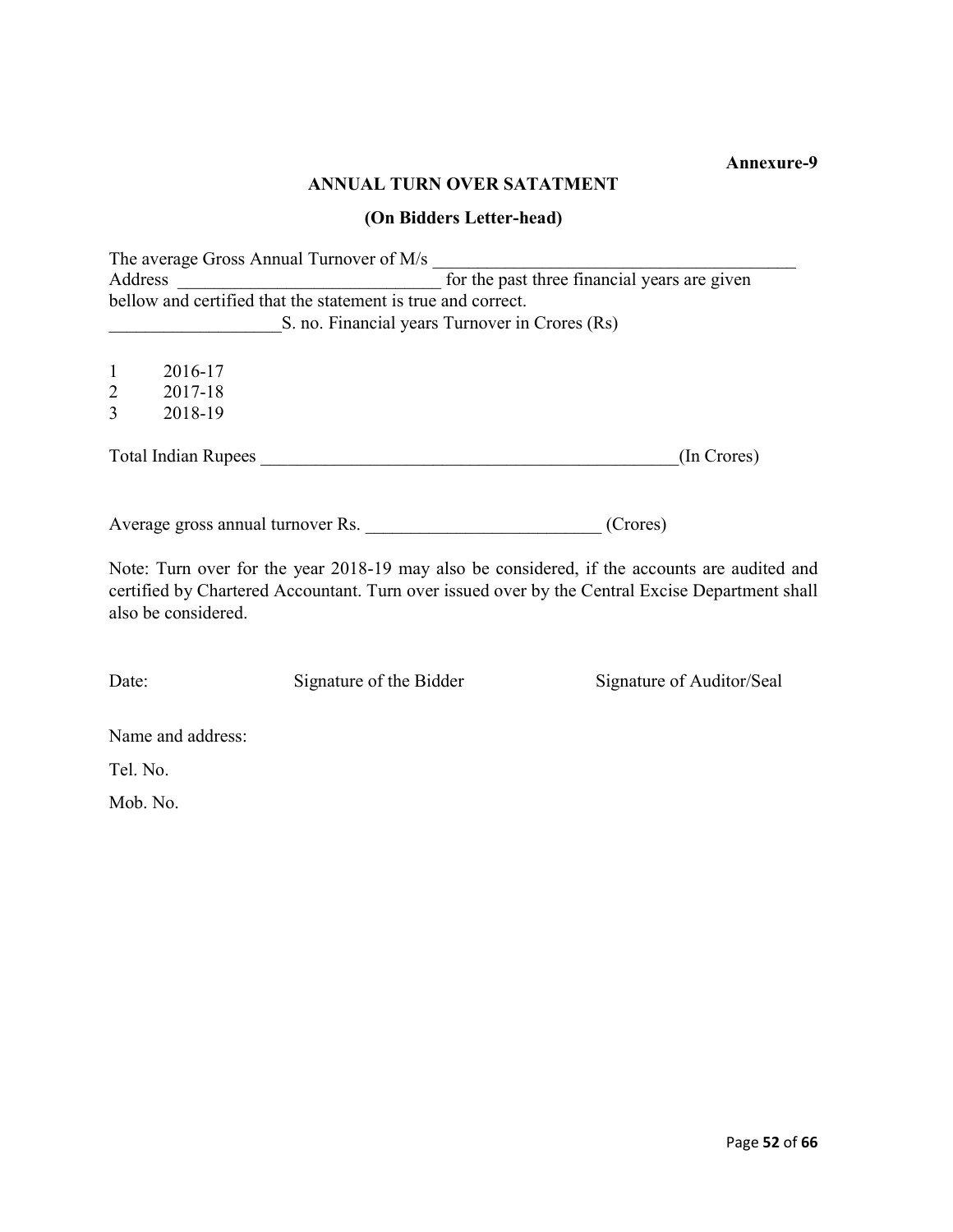## Format for List of Deliverable

| SN              | Item | Quantity |
|-----------------|------|----------|
| $\mathbf{1}$    |      |          |
| $\overline{2}$  |      |          |
| $\overline{3}$  |      |          |
| $\overline{4}$  |      |          |
| $\overline{5}$  |      |          |
| $\sqrt{6}$      |      |          |
| $\overline{7}$  |      |          |
| $\sqrt{8}$      |      |          |
| $\overline{9}$  |      |          |
| $\overline{10}$ |      |          |
| $\overline{11}$ |      |          |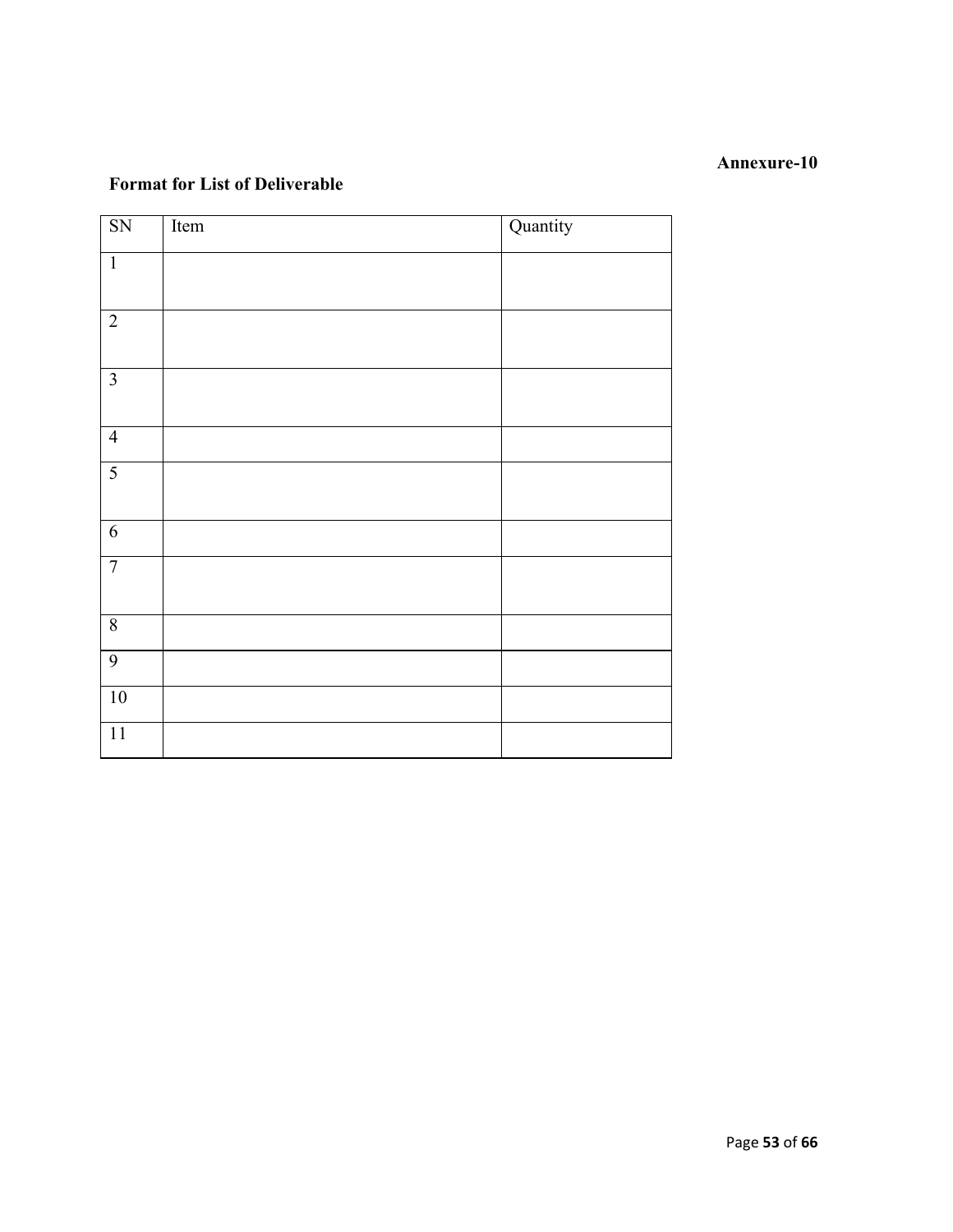## Format Technical Compliance Statement

Note: Bidder should write make and model of each hardware /firmware/software offered in appropriate place. Write Not Applicable (N/A) wherever not required.

## 1 Scope of the tender:

|                    | <b>Requirements</b>                                                                                                                                                                                                                                                                                                                                                                                                                                   | <b>Specifications</b><br><b>Offered by</b><br>the Bidder | Complied/Non-<br>Complied | <b>Deviation if</b><br>any with<br>remarks |
|--------------------|-------------------------------------------------------------------------------------------------------------------------------------------------------------------------------------------------------------------------------------------------------------------------------------------------------------------------------------------------------------------------------------------------------------------------------------------------------|----------------------------------------------------------|---------------------------|--------------------------------------------|
| $I_{\cdot}$<br>II. | Supply, installation and commissioning<br>of Field Emission Scanning Electron<br>Microscope with following detectors at<br>BGRL Campus, Hazarmachi, Karad.<br>g. Secondary Electron (SE)<br>h. Back<br>Scattered<br>Electron<br>(BSE)<br>i. Cathodoluminescence (CL)<br>dispersive<br>j. Energy<br>spectroscopy (EDS)<br>backscatter<br>k. Electron<br>diffraction (EBSD)<br>1. Accessories and spares for<br>proper functioning of the<br>laboratory |                                                          |                           |                                            |
|                    | Training in operation and maintenance<br>of the whole system at BGRL Campus,<br>Hazarmachi.                                                                                                                                                                                                                                                                                                                                                           |                                                          |                           |                                            |
| III.               | Three years standard warranty and<br>provide a quote for AMC for five years<br>separately, for the items mentioned<br>above.                                                                                                                                                                                                                                                                                                                          |                                                          |                           |                                            |
| IV.                | The bidder shall take all necessary<br>actions related to the supply,<br>transportation of equipments to the sites,<br>installation, configuration and<br>integration of the complete hardware<br>and software modules to meet the<br>requirements as per RFP on turn-key<br>basis                                                                                                                                                                    |                                                          |                           |                                            |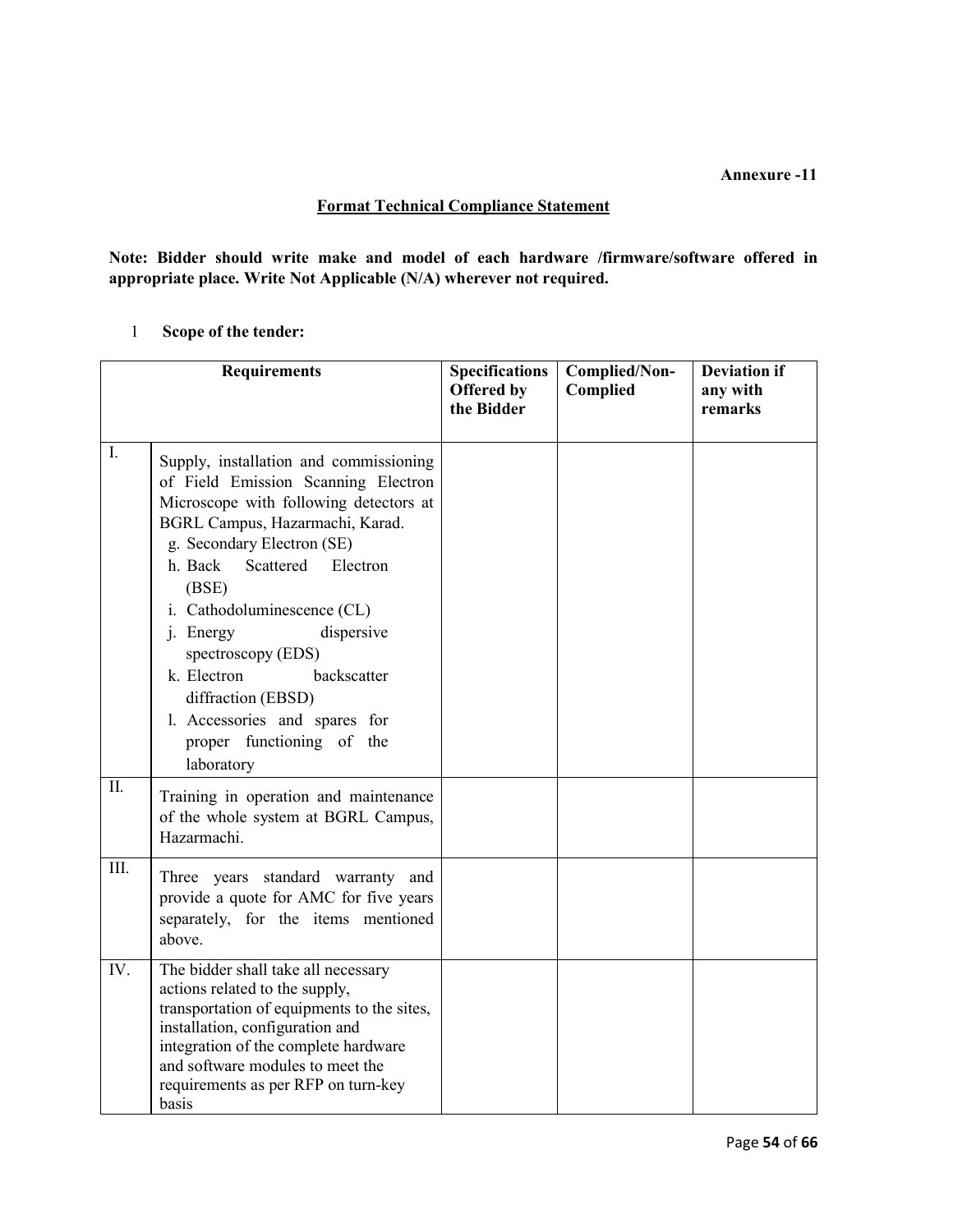## 2. Technical Specification

|    |                         | <b>Requirements</b>                                                                                                                                                                                                                                                                                                                                                                                                                                                                                                                           | <b>Specifications</b><br>Offered by<br>the Bidder | Complied<br>$/Non-$<br>Complied | <b>Deviation if</b><br>any with<br>remarks |
|----|-------------------------|-----------------------------------------------------------------------------------------------------------------------------------------------------------------------------------------------------------------------------------------------------------------------------------------------------------------------------------------------------------------------------------------------------------------------------------------------------------------------------------------------------------------------------------------------|---------------------------------------------------|---------------------------------|--------------------------------------------|
| 1  | Resolution              | 1.3 nm at 1 kV or better and $0.7$ nm<br>at 15/20kV                                                                                                                                                                                                                                                                                                                                                                                                                                                                                           |                                                   |                                 |                                            |
| 2. | Magnification           | X 10 to X10,00,000                                                                                                                                                                                                                                                                                                                                                                                                                                                                                                                            |                                                   |                                 |                                            |
| 3. | Acceleration<br>Voltage | 0.1 or less to 30 kV or higher. All<br>settings<br>voltage<br>should<br>be<br>controlled with software.                                                                                                                                                                                                                                                                                                                                                                                                                                       |                                                   |                                 |                                            |
| 4. | Chamber                 | Large chamber with at least 7<br>accessory ports. Chamber design<br>should allow quick changing of the<br>specimens. Chamber should be<br>provided with CCD camera or<br>suitable device to view the sample<br>$&$ stage inside the chamber without<br>interfering with detectors. CCD<br>camera should be able to display<br>both colour image with visible light<br>and monochrome images with IR<br>The<br>source.<br>microscope<br>light<br>should be able to support a WDS<br>port for field installations without<br>any modifications. |                                                   |                                 |                                            |
| 5. | <b>Stage</b>            | 5 axes motorised eucentric stage.<br>Movements equivalent to or better<br>than below<br>$X = 100$ mm or more<br>$Y = 100$ mm or more<br>$Z = 50$ mm or more<br>Tilt range = $-3^{\circ}$ to $+70^{\circ}$<br>$R = 360^\circ$<br>Stage movement should be able to<br>control via. both software and<br>manually (with joystick).                                                                                                                                                                                                               |                                                   |                                 |                                            |
| 6. | Probe current           | Up to 200 nA or more. Stability<br>better than 1 % covering 1hr, 6hrs,<br>$12$ hrs,<br>24hrs<br>continuous<br>of<br>operation. Probe current detector<br>must be included for probe current<br>measurement.                                                                                                                                                                                                                                                                                                                                   |                                                   |                                 |                                            |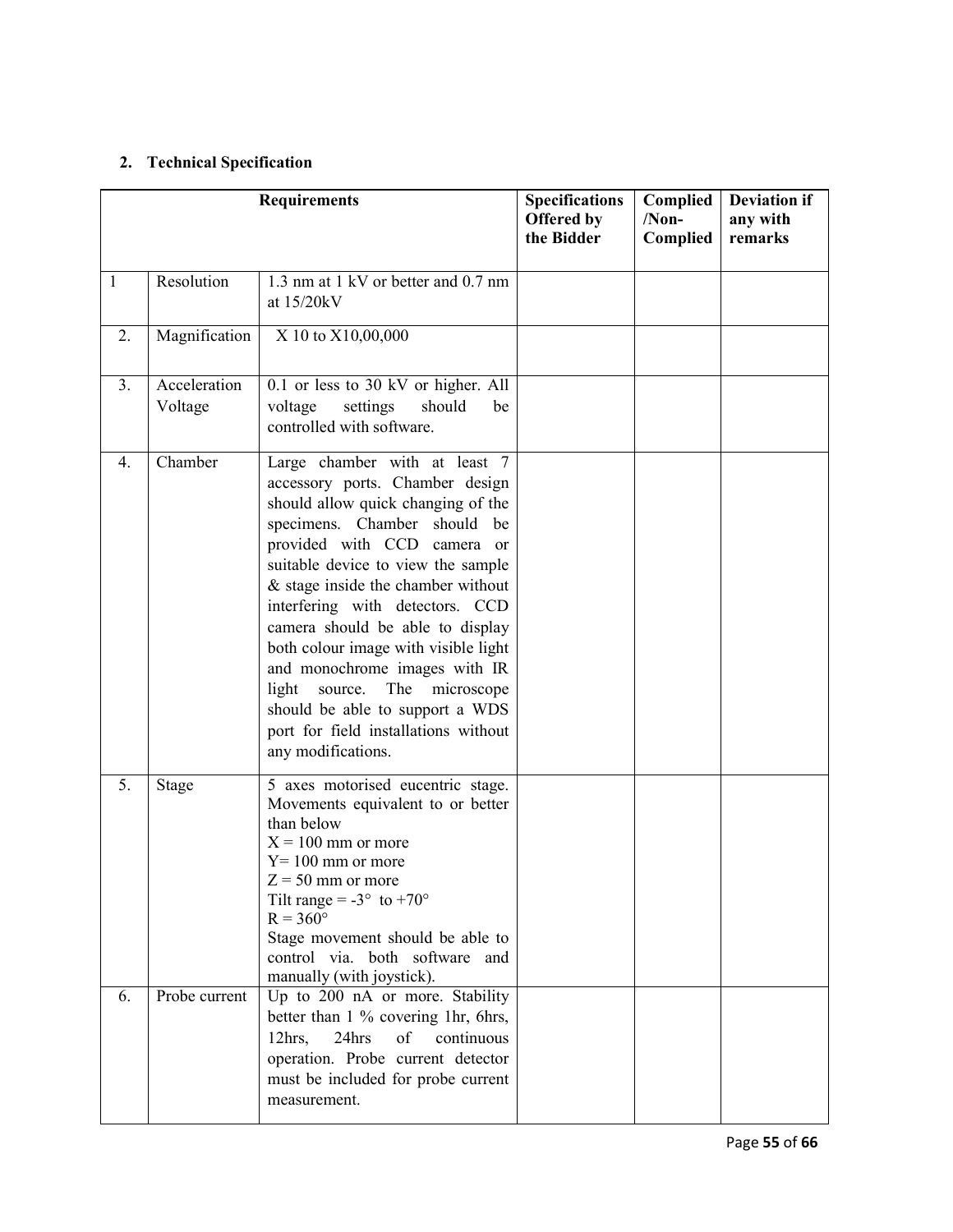| detector<br>b) High resolution back scattered<br>electron (BSE) detector<br>c) For low detection of SE and<br>BSE through the lens detector<br>with user controllable energy<br>collection<br>filter<br>for<br>of<br>topographic (SE) contrast or<br>atomic number (BSE) contrast.<br>d) Cathodoluminescence<br>CL)<br>detector<br>Cl detector should be based on<br>mixed pixel photon counter<br>technology. Wavelength range<br>of 320-900 nm. CL detector<br>should work in combination<br>with other detectors, should<br>have external control panel<br>extension<br>for<br>controlling<br>signals.<br>e) Energy-dispersive<br>(EDS)<br>detector<br>f) Electron backscatter diffraction<br>(EBSD)<br>g) A through-lens detector with<br>adjustable<br>energy reflection<br>desirable<br>filter<br>for<br>mixed<br>(SE+BSE) contrast. Also stage<br>voltage biasing or in-column<br>deceleration<br>for<br>good<br>resolution.<br>With<br>Energy<br>filtering range up to 1500V.<br>h) Compatibility with Wavelength-<br>dispersive (WDS) detector<br>8.<br>Schottky field emission electron<br>Electron gun<br>gun. The emitter should be covered<br>under<br>warranty.<br>The<br>warranty<br>period would include any extended<br>warranty purchased.<br>User interface<br>Keyboard, mouse, control panel<br>9.<br>with multifunction for the control<br>and adjustment of SEM parameters.<br>10.<br>Electron<br>The Condenser lens system should<br>consist of dual condenser lens to<br>Optics |    |           |                                  |  |  |
|---------------------------------------------------------------------------------------------------------------------------------------------------------------------------------------------------------------------------------------------------------------------------------------------------------------------------------------------------------------------------------------------------------------------------------------------------------------------------------------------------------------------------------------------------------------------------------------------------------------------------------------------------------------------------------------------------------------------------------------------------------------------------------------------------------------------------------------------------------------------------------------------------------------------------------------------------------------------------------------------------------------------------------------------------------------------------------------------------------------------------------------------------------------------------------------------------------------------------------------------------------------------------------------------------------------------------------------------------------------------------------------------------------------------------------------------------------------------------------------------------------|----|-----------|----------------------------------|--|--|
|                                                                                                                                                                                                                                                                                                                                                                                                                                                                                                                                                                                                                                                                                                                                                                                                                                                                                                                                                                                                                                                                                                                                                                                                                                                                                                                                                                                                                                                                                                         | 7. | Detectors | (SE)<br>a) Secondary<br>electron |  |  |
|                                                                                                                                                                                                                                                                                                                                                                                                                                                                                                                                                                                                                                                                                                                                                                                                                                                                                                                                                                                                                                                                                                                                                                                                                                                                                                                                                                                                                                                                                                         |    |           |                                  |  |  |
|                                                                                                                                                                                                                                                                                                                                                                                                                                                                                                                                                                                                                                                                                                                                                                                                                                                                                                                                                                                                                                                                                                                                                                                                                                                                                                                                                                                                                                                                                                         |    |           |                                  |  |  |
|                                                                                                                                                                                                                                                                                                                                                                                                                                                                                                                                                                                                                                                                                                                                                                                                                                                                                                                                                                                                                                                                                                                                                                                                                                                                                                                                                                                                                                                                                                         |    |           |                                  |  |  |
|                                                                                                                                                                                                                                                                                                                                                                                                                                                                                                                                                                                                                                                                                                                                                                                                                                                                                                                                                                                                                                                                                                                                                                                                                                                                                                                                                                                                                                                                                                         |    |           |                                  |  |  |
|                                                                                                                                                                                                                                                                                                                                                                                                                                                                                                                                                                                                                                                                                                                                                                                                                                                                                                                                                                                                                                                                                                                                                                                                                                                                                                                                                                                                                                                                                                         |    |           |                                  |  |  |
|                                                                                                                                                                                                                                                                                                                                                                                                                                                                                                                                                                                                                                                                                                                                                                                                                                                                                                                                                                                                                                                                                                                                                                                                                                                                                                                                                                                                                                                                                                         |    |           |                                  |  |  |
|                                                                                                                                                                                                                                                                                                                                                                                                                                                                                                                                                                                                                                                                                                                                                                                                                                                                                                                                                                                                                                                                                                                                                                                                                                                                                                                                                                                                                                                                                                         |    |           |                                  |  |  |
|                                                                                                                                                                                                                                                                                                                                                                                                                                                                                                                                                                                                                                                                                                                                                                                                                                                                                                                                                                                                                                                                                                                                                                                                                                                                                                                                                                                                                                                                                                         |    |           |                                  |  |  |
|                                                                                                                                                                                                                                                                                                                                                                                                                                                                                                                                                                                                                                                                                                                                                                                                                                                                                                                                                                                                                                                                                                                                                                                                                                                                                                                                                                                                                                                                                                         |    |           |                                  |  |  |
|                                                                                                                                                                                                                                                                                                                                                                                                                                                                                                                                                                                                                                                                                                                                                                                                                                                                                                                                                                                                                                                                                                                                                                                                                                                                                                                                                                                                                                                                                                         |    |           |                                  |  |  |
|                                                                                                                                                                                                                                                                                                                                                                                                                                                                                                                                                                                                                                                                                                                                                                                                                                                                                                                                                                                                                                                                                                                                                                                                                                                                                                                                                                                                                                                                                                         |    |           |                                  |  |  |
|                                                                                                                                                                                                                                                                                                                                                                                                                                                                                                                                                                                                                                                                                                                                                                                                                                                                                                                                                                                                                                                                                                                                                                                                                                                                                                                                                                                                                                                                                                         |    |           |                                  |  |  |
|                                                                                                                                                                                                                                                                                                                                                                                                                                                                                                                                                                                                                                                                                                                                                                                                                                                                                                                                                                                                                                                                                                                                                                                                                                                                                                                                                                                                                                                                                                         |    |           |                                  |  |  |
|                                                                                                                                                                                                                                                                                                                                                                                                                                                                                                                                                                                                                                                                                                                                                                                                                                                                                                                                                                                                                                                                                                                                                                                                                                                                                                                                                                                                                                                                                                         |    |           |                                  |  |  |
|                                                                                                                                                                                                                                                                                                                                                                                                                                                                                                                                                                                                                                                                                                                                                                                                                                                                                                                                                                                                                                                                                                                                                                                                                                                                                                                                                                                                                                                                                                         |    |           |                                  |  |  |
|                                                                                                                                                                                                                                                                                                                                                                                                                                                                                                                                                                                                                                                                                                                                                                                                                                                                                                                                                                                                                                                                                                                                                                                                                                                                                                                                                                                                                                                                                                         |    |           |                                  |  |  |
|                                                                                                                                                                                                                                                                                                                                                                                                                                                                                                                                                                                                                                                                                                                                                                                                                                                                                                                                                                                                                                                                                                                                                                                                                                                                                                                                                                                                                                                                                                         |    |           |                                  |  |  |
|                                                                                                                                                                                                                                                                                                                                                                                                                                                                                                                                                                                                                                                                                                                                                                                                                                                                                                                                                                                                                                                                                                                                                                                                                                                                                                                                                                                                                                                                                                         |    |           |                                  |  |  |
|                                                                                                                                                                                                                                                                                                                                                                                                                                                                                                                                                                                                                                                                                                                                                                                                                                                                                                                                                                                                                                                                                                                                                                                                                                                                                                                                                                                                                                                                                                         |    |           |                                  |  |  |
|                                                                                                                                                                                                                                                                                                                                                                                                                                                                                                                                                                                                                                                                                                                                                                                                                                                                                                                                                                                                                                                                                                                                                                                                                                                                                                                                                                                                                                                                                                         |    |           |                                  |  |  |
|                                                                                                                                                                                                                                                                                                                                                                                                                                                                                                                                                                                                                                                                                                                                                                                                                                                                                                                                                                                                                                                                                                                                                                                                                                                                                                                                                                                                                                                                                                         |    |           |                                  |  |  |
|                                                                                                                                                                                                                                                                                                                                                                                                                                                                                                                                                                                                                                                                                                                                                                                                                                                                                                                                                                                                                                                                                                                                                                                                                                                                                                                                                                                                                                                                                                         |    |           |                                  |  |  |
|                                                                                                                                                                                                                                                                                                                                                                                                                                                                                                                                                                                                                                                                                                                                                                                                                                                                                                                                                                                                                                                                                                                                                                                                                                                                                                                                                                                                                                                                                                         |    |           |                                  |  |  |
|                                                                                                                                                                                                                                                                                                                                                                                                                                                                                                                                                                                                                                                                                                                                                                                                                                                                                                                                                                                                                                                                                                                                                                                                                                                                                                                                                                                                                                                                                                         |    |           |                                  |  |  |
|                                                                                                                                                                                                                                                                                                                                                                                                                                                                                                                                                                                                                                                                                                                                                                                                                                                                                                                                                                                                                                                                                                                                                                                                                                                                                                                                                                                                                                                                                                         |    |           |                                  |  |  |
|                                                                                                                                                                                                                                                                                                                                                                                                                                                                                                                                                                                                                                                                                                                                                                                                                                                                                                                                                                                                                                                                                                                                                                                                                                                                                                                                                                                                                                                                                                         |    |           |                                  |  |  |
|                                                                                                                                                                                                                                                                                                                                                                                                                                                                                                                                                                                                                                                                                                                                                                                                                                                                                                                                                                                                                                                                                                                                                                                                                                                                                                                                                                                                                                                                                                         |    |           |                                  |  |  |
|                                                                                                                                                                                                                                                                                                                                                                                                                                                                                                                                                                                                                                                                                                                                                                                                                                                                                                                                                                                                                                                                                                                                                                                                                                                                                                                                                                                                                                                                                                         |    |           |                                  |  |  |
|                                                                                                                                                                                                                                                                                                                                                                                                                                                                                                                                                                                                                                                                                                                                                                                                                                                                                                                                                                                                                                                                                                                                                                                                                                                                                                                                                                                                                                                                                                         |    |           |                                  |  |  |
|                                                                                                                                                                                                                                                                                                                                                                                                                                                                                                                                                                                                                                                                                                                                                                                                                                                                                                                                                                                                                                                                                                                                                                                                                                                                                                                                                                                                                                                                                                         |    |           |                                  |  |  |
|                                                                                                                                                                                                                                                                                                                                                                                                                                                                                                                                                                                                                                                                                                                                                                                                                                                                                                                                                                                                                                                                                                                                                                                                                                                                                                                                                                                                                                                                                                         |    |           |                                  |  |  |
|                                                                                                                                                                                                                                                                                                                                                                                                                                                                                                                                                                                                                                                                                                                                                                                                                                                                                                                                                                                                                                                                                                                                                                                                                                                                                                                                                                                                                                                                                                         |    |           |                                  |  |  |
|                                                                                                                                                                                                                                                                                                                                                                                                                                                                                                                                                                                                                                                                                                                                                                                                                                                                                                                                                                                                                                                                                                                                                                                                                                                                                                                                                                                                                                                                                                         |    |           |                                  |  |  |
|                                                                                                                                                                                                                                                                                                                                                                                                                                                                                                                                                                                                                                                                                                                                                                                                                                                                                                                                                                                                                                                                                                                                                                                                                                                                                                                                                                                                                                                                                                         |    |           |                                  |  |  |
|                                                                                                                                                                                                                                                                                                                                                                                                                                                                                                                                                                                                                                                                                                                                                                                                                                                                                                                                                                                                                                                                                                                                                                                                                                                                                                                                                                                                                                                                                                         |    |           |                                  |  |  |
|                                                                                                                                                                                                                                                                                                                                                                                                                                                                                                                                                                                                                                                                                                                                                                                                                                                                                                                                                                                                                                                                                                                                                                                                                                                                                                                                                                                                                                                                                                         |    |           |                                  |  |  |
|                                                                                                                                                                                                                                                                                                                                                                                                                                                                                                                                                                                                                                                                                                                                                                                                                                                                                                                                                                                                                                                                                                                                                                                                                                                                                                                                                                                                                                                                                                         |    |           |                                  |  |  |
|                                                                                                                                                                                                                                                                                                                                                                                                                                                                                                                                                                                                                                                                                                                                                                                                                                                                                                                                                                                                                                                                                                                                                                                                                                                                                                                                                                                                                                                                                                         |    |           |                                  |  |  |
|                                                                                                                                                                                                                                                                                                                                                                                                                                                                                                                                                                                                                                                                                                                                                                                                                                                                                                                                                                                                                                                                                                                                                                                                                                                                                                                                                                                                                                                                                                         |    |           |                                  |  |  |
|                                                                                                                                                                                                                                                                                                                                                                                                                                                                                                                                                                                                                                                                                                                                                                                                                                                                                                                                                                                                                                                                                                                                                                                                                                                                                                                                                                                                                                                                                                         |    |           |                                  |  |  |
|                                                                                                                                                                                                                                                                                                                                                                                                                                                                                                                                                                                                                                                                                                                                                                                                                                                                                                                                                                                                                                                                                                                                                                                                                                                                                                                                                                                                                                                                                                         |    |           |                                  |  |  |
|                                                                                                                                                                                                                                                                                                                                                                                                                                                                                                                                                                                                                                                                                                                                                                                                                                                                                                                                                                                                                                                                                                                                                                                                                                                                                                                                                                                                                                                                                                         |    |           |                                  |  |  |
|                                                                                                                                                                                                                                                                                                                                                                                                                                                                                                                                                                                                                                                                                                                                                                                                                                                                                                                                                                                                                                                                                                                                                                                                                                                                                                                                                                                                                                                                                                         |    |           | allow changes in beam current    |  |  |
| continuously.                                                                                                                                                                                                                                                                                                                                                                                                                                                                                                                                                                                                                                                                                                                                                                                                                                                                                                                                                                                                                                                                                                                                                                                                                                                                                                                                                                                                                                                                                           |    |           |                                  |  |  |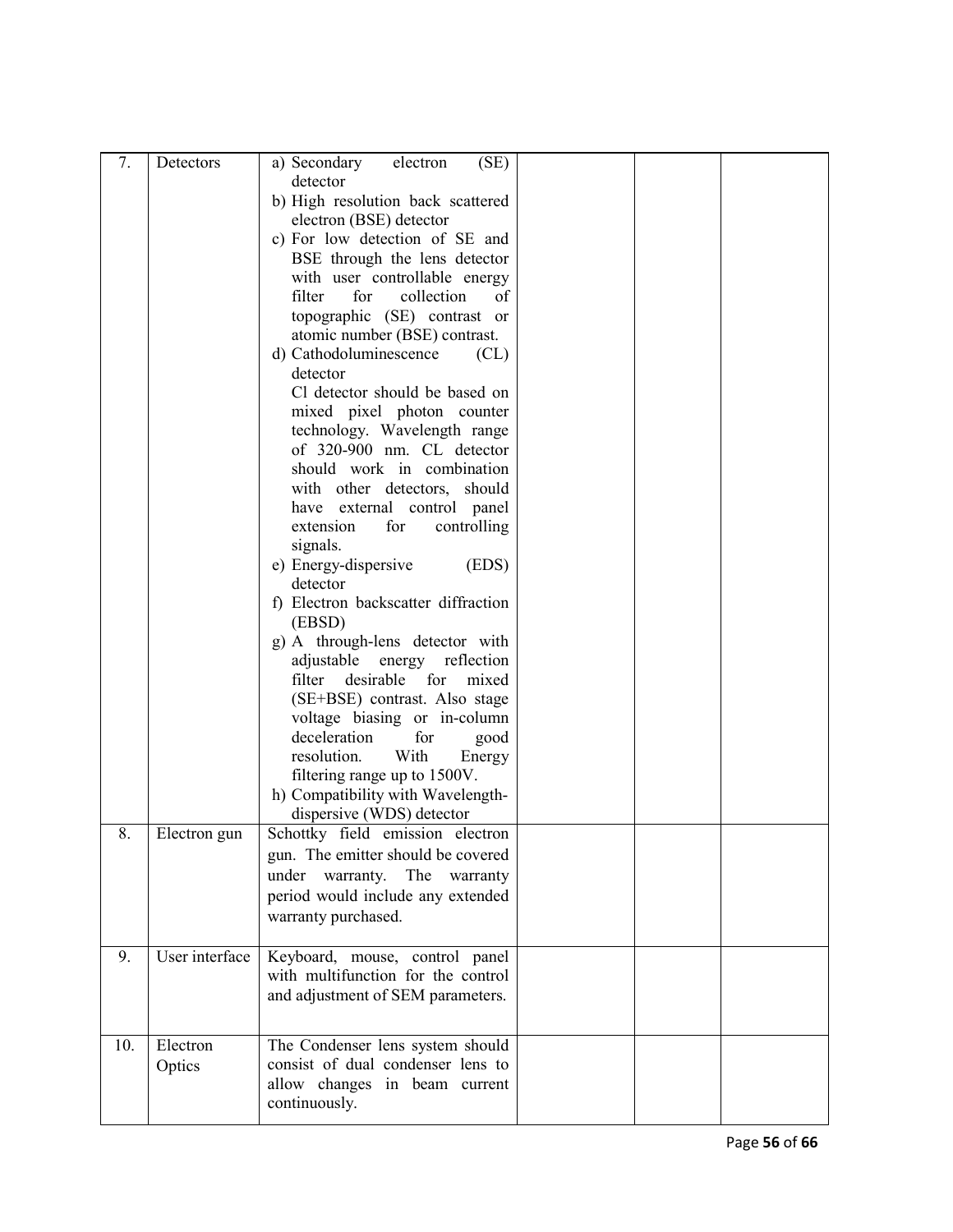|                      | The Objective lens should consist<br>of<br>both<br>Electrostatic<br>and<br>Electromagnetic Lenses with beam<br>acceleration and deceleration within<br>the lens to reduce aberration and<br>improve probe diameter.<br>There must not be any Objective                                                            |                                   |  |
|----------------------|-------------------------------------------------------------------------------------------------------------------------------------------------------------------------------------------------------------------------------------------------------------------------------------------------------------------|-----------------------------------|--|
|                      | below the lens allowing imaging of<br>magnetic or paramagnetic samples<br>at short Working Distance and<br>preventing pattern distortion while<br>carrying out EBSD analysis. There<br>should be a dedicated lens setting<br>for ultra-long depth of focus for the<br>wide area EBSD analysis using<br>beam scan. |                                   |  |
|                      | The system should have beam<br>deceleration or<br>stage biasing<br>technology for High resolution<br>analysis.                                                                                                                                                                                                    |                                   |  |
| Display/comp<br>uter | 24" high end TFT flat screen or<br>better monitors for SEM, capable to<br>store images in various formats like<br>jpeg, tif, bmp, etc. Image store<br>resolution of 5120 x 3840 or better.                                                                                                                        |                                   |  |
|                      | Should<br>be<br>high<br>end<br>computer/workstation with not less<br>than 16 GB RAM, 2 GB graphics<br>card and 2TB hard drive and Intel<br>i7 processor to handle large image,<br>volumes of data along with image<br>processing software. Provision for<br>USB and CD/DVD record.                                |                                   |  |
|                      | Provide colour Laser Printer with<br>photocopy/scanning facility with<br>minimum speed of 20 pages per<br>minute and 600 DPI.                                                                                                                                                                                     |                                   |  |
| Vacuum<br>system     | Fully automated controlled vacuum<br>system. Suitable vacuum system<br>having ion pump, turbo pump and<br>rotary pump (should be of reputed<br>brands). Pump down time should be<br>less than 5 min. FESEM should be<br>equipped a suitable vacuum system<br>to avoid contamination.                              |                                   |  |
|                      |                                                                                                                                                                                                                                                                                                                   | Lens electromagnetic leakage flux |  |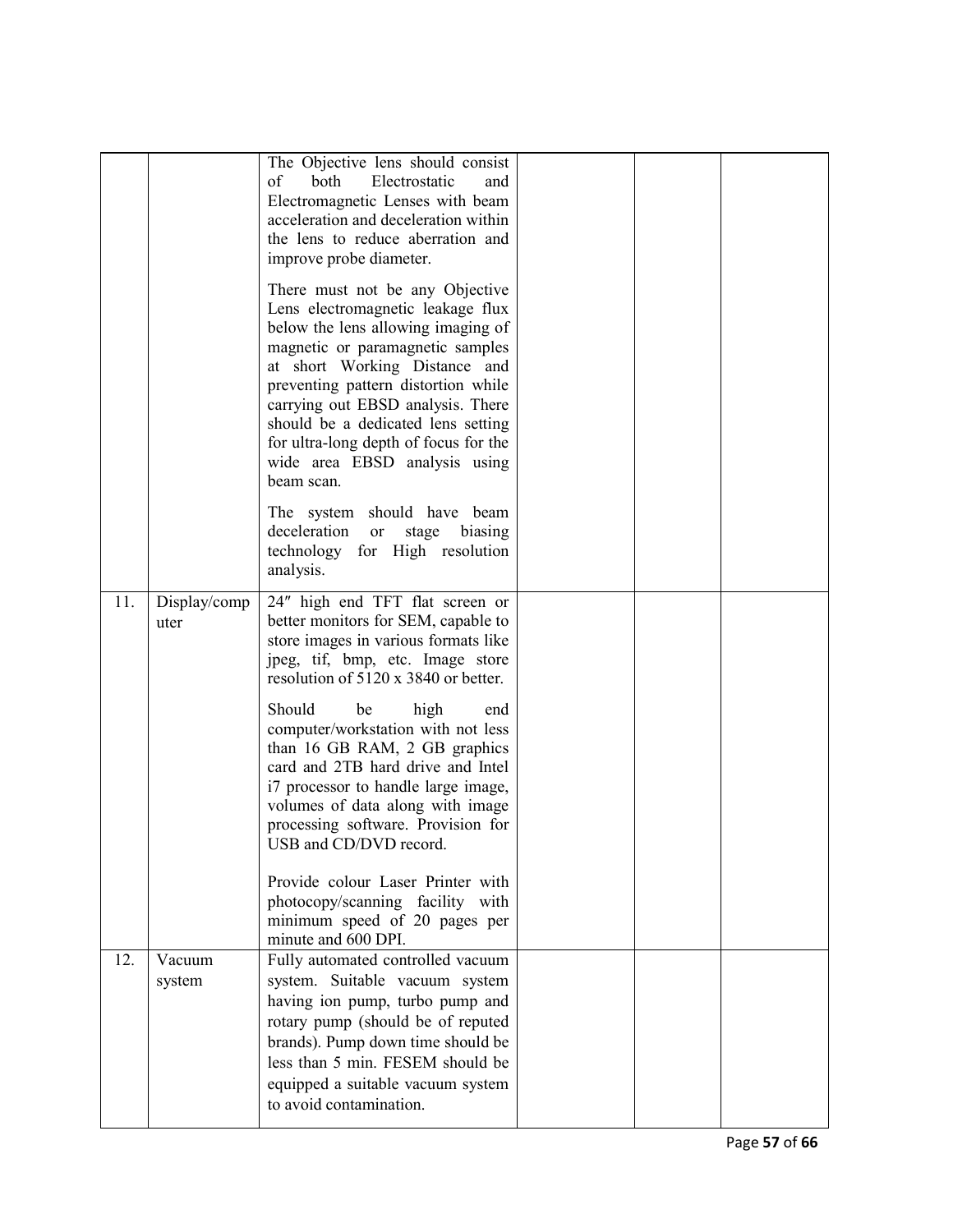| 13. | Essential   | a) CCD colour camera (to view              |  |  |
|-----|-------------|--------------------------------------------|--|--|
|     | Accessories | inside chamber), also see point            |  |  |
|     |             | 4                                          |  |  |
|     |             |                                            |  |  |
|     |             | b) Chiller and Compressor from             |  |  |
|     |             | the column OEM required for                |  |  |
|     |             | operation of the FE-SEM.                   |  |  |
|     |             | c) Interface<br>between<br>FESEM,          |  |  |
|     |             | EDS, WDS and EBSD                          |  |  |
|     |             | d) Sputter unit (gold) and carbon          |  |  |
|     |             | unit separately                            |  |  |
|     |             | e) 5 number of single stubs and 5          |  |  |
|     |             | number of multiple sample                  |  |  |
|     |             | holders                                    |  |  |
| 14. | Calibration | Standard samples to check system           |  |  |
|     | standards   | calibration<br>i.e.,<br>magnification      |  |  |
|     |             | should be supplied along with the          |  |  |
|     |             | system.                                    |  |  |
|     |             | Magnification standard (Mesh<br>1.         |  |  |
|     |             | Sample),                                   |  |  |
|     |             | Single-element EDS/WDS and<br>2.           |  |  |
|     |             | multi-element<br>standards                 |  |  |
|     |             | covering 56 elements with                  |  |  |
|     |             | Faraday cup                                |  |  |
|     |             | Resolution standards - Gold<br>3.          |  |  |
|     |             | on Carbon standard for SEM,                |  |  |
|     |             | Separate Faraday cup for<br>4.             |  |  |
|     |             | probe current measurement                  |  |  |
| 15. | <b>EDS</b>  | LN2 free EDS system. $40mm^2 \pm$          |  |  |
|     |             | 10mm <sup>2</sup> 127eV resolution for Mn, |  |  |
|     |             | 50 eV for carbon and 60 eV for             |  |  |
|     |             | fluorine or better capable of              |  |  |
|     |             | identifying elements from Boron to         |  |  |
|     |             | Uranium, should do the functions           |  |  |
|     |             |                                            |  |  |
|     |             | like qualitative, quantitative and         |  |  |
|     |             | elemental mapping. EDS should be           |  |  |
|     |             | capable of line scan, selected area        |  |  |
|     |             | analysis and multipoint analysis.          |  |  |
|     |             | EDS need to be integrated with             |  |  |
|     |             | FESEM. The detector should be as           |  |  |
|     |             | per ISO norms.                             |  |  |
|     |             |                                            |  |  |
|     |             | EDS server & analysis software             |  |  |
|     |             | should have capability to do               |  |  |
|     |             | Qualitative<br>$\&$<br>Quantitative        |  |  |
|     |             | Analysis, Peak<br>Auto<br>and<br>ID        |  |  |
|     |             | routine, Spectral Match Analysis,          |  |  |
|     |             | Database<br>management<br>and              |  |  |
|     |             | reporting,<br>Elemental<br>Mapping,        |  |  |
|     |             | Point Analysis, Line<br>Scanning,          |  |  |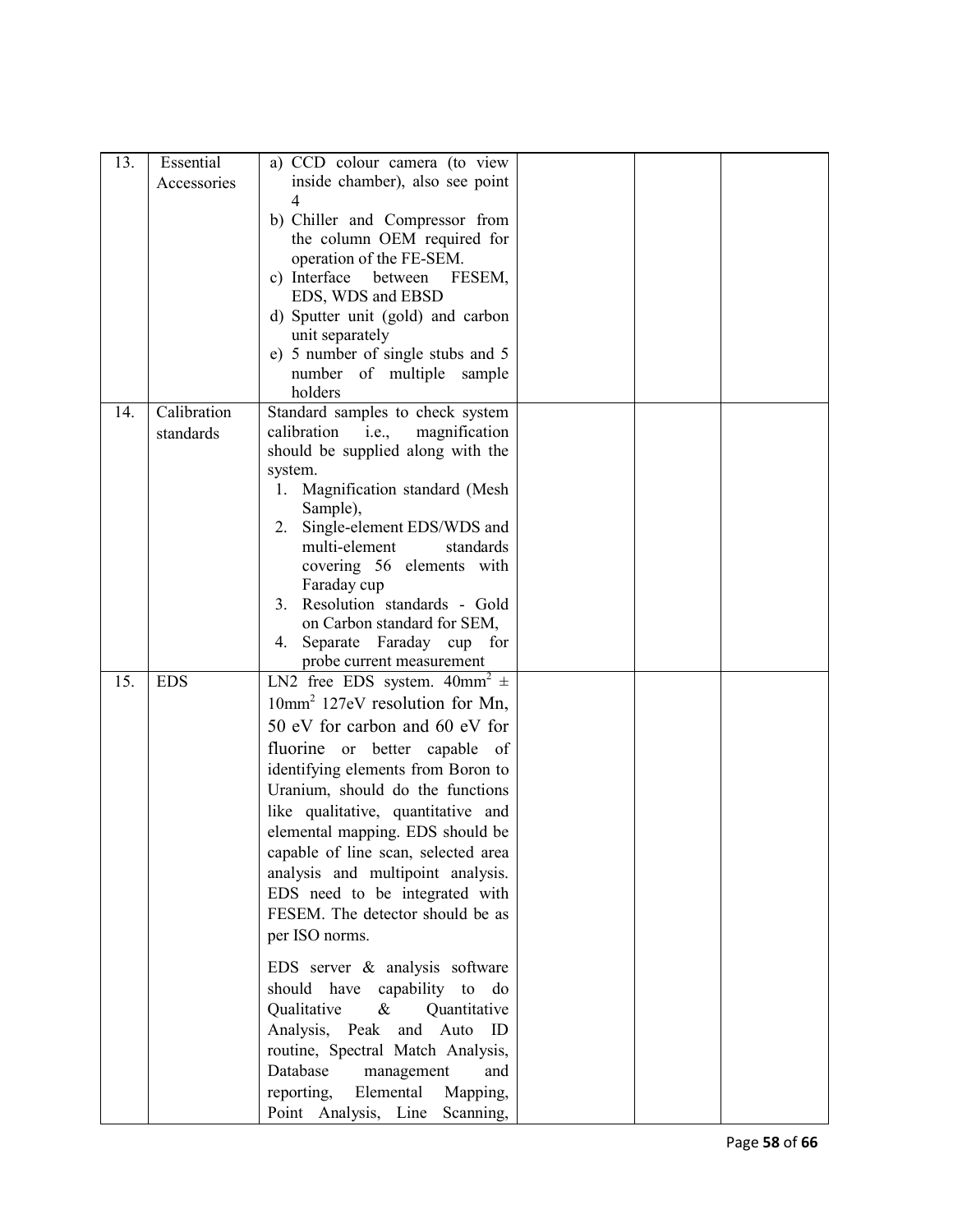|     |             | Real time Phase mapping, Phase to                                  |  |  |
|-----|-------------|--------------------------------------------------------------------|--|--|
|     |             | Element and Element to Phase                                       |  |  |
|     |             | with<br>drift<br>specimen<br>maps                                  |  |  |
|     |             | correction. Pile up correction and                                 |  |  |
|     |             | background<br>noise<br>reduction,                                  |  |  |
|     |             | simultaneous imaging and analysis                                  |  |  |
|     |             | should be possible.                                                |  |  |
|     |             |                                                                    |  |  |
|     |             | All these capabilities should be                                   |  |  |
|     |             | applicable<br>for<br>polished<br>flat                              |  |  |
|     |             | specimens, fractured samples and                                   |  |  |
|     |             | nanostructured particulate systems.                                |  |  |
|     |             |                                                                    |  |  |
|     |             | User interactive qualitative and                                   |  |  |
|     |             | standard less/ standards based                                     |  |  |
|     |             | quantification with K, L, M, N line                                |  |  |
|     |             | database.<br>Real<br>time<br>elemental                             |  |  |
|     |             | with<br>elemental<br>auto<br>mapping                               |  |  |
|     |             | identification, quantification based                               |  |  |
|     |             | on ZAF, PhiZAF.                                                    |  |  |
|     |             |                                                                    |  |  |
|     |             | Should<br>have<br>quantification                                   |  |  |
|     |             | algorithm for uneven surfaces and                                  |  |  |
|     |             | under tilted conditions                                            |  |  |
|     |             |                                                                    |  |  |
|     |             |                                                                    |  |  |
| 16. | <b>EBSD</b> | 1. The EBSD<br>should<br>system                                    |  |  |
|     |             | include Hardware consisting of                                     |  |  |
|     |             | EBSD camera/detector and control                                   |  |  |
|     |             | electronics<br>and<br>software<br>for                              |  |  |
|     |             | acquisition and indexing of electron                               |  |  |
|     |             | backscatter diffraction patterns and                               |  |  |
|     |             | phase mapping with SEM beam and                                    |  |  |
|     |             | stage control with interface, pre-tilt                             |  |  |
|     |             | holders,<br>Calibration<br>sample                                  |  |  |
|     |             | samples, Operation manuals should                                  |  |  |
|     |             | be included.                                                       |  |  |
|     |             | 2. CMOS based EBSD camera with                                     |  |  |
|     |             | least $1244 \times 1024$ pixels<br>at                              |  |  |
|     |             | resolution and indexing speeds of                                  |  |  |
|     |             | 4500 pps (or better)                                               |  |  |
|     |             | 3. The EBSD system Angular                                         |  |  |
|     |             | resolution should be less than 0.1                                 |  |  |
|     |             | deg.                                                               |  |  |
|     |             | 4. The EBSD camera should have                                     |  |  |
|     |             | tapered nose design to prevent                                     |  |  |
|     |             | shadowing to other detectors of                                    |  |  |
|     |             | FESEMs.<br>The EBSD<br>camera                                      |  |  |
|     |             | should have motorised insertion                                    |  |  |
|     |             | and retraction mechanism. The<br>position accuracy is to be 0.1mm. |  |  |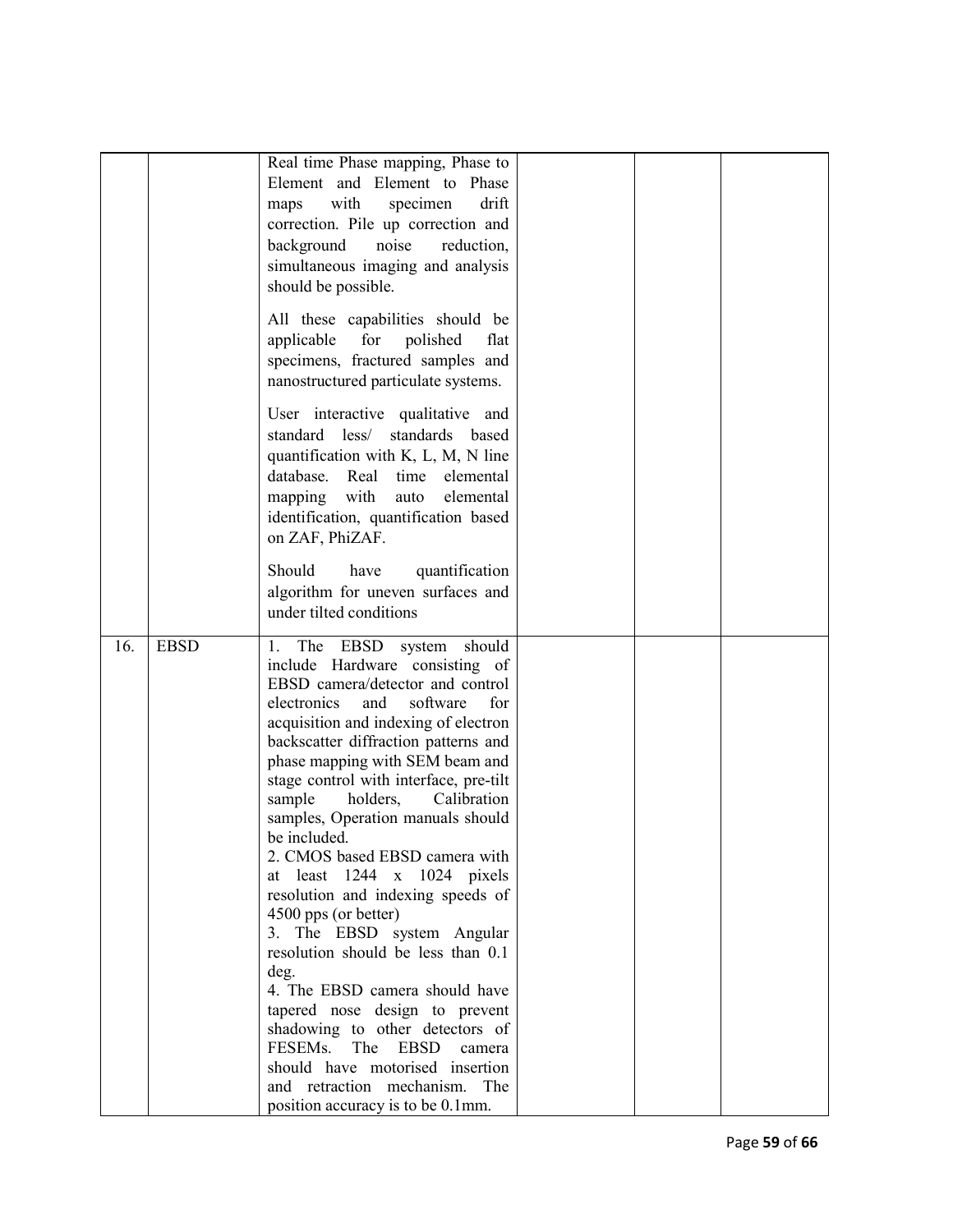|     |             | 5. The system software should                                                                                      |  |  |
|-----|-------------|--------------------------------------------------------------------------------------------------------------------|--|--|
|     |             | include following features                                                                                         |  |  |
|     |             | Latest Data Acquisition Software                                                                                   |  |  |
|     |             | working on WINDOWS<br>64bit                                                                                        |  |  |
|     |             | platform,<br>System<br>software<br>with<br>latest                                                                  |  |  |
|     |             |                                                                                                                    |  |  |
|     |             | indexing algorithms.<br>a) Auto tilt correction                                                                    |  |  |
|     |             | b) Phase Reflector File Creation                                                                                   |  |  |
|     |             | Software                                                                                                           |  |  |
|     |             | c) Pole Figure Software – texture                                                                                  |  |  |
|     |             | analysis                                                                                                           |  |  |
|     |             | d) Mapping Software $-$<br>post                                                                                    |  |  |
|     |             | processing for grain<br>size,                                                                                      |  |  |
|     |             | Grain<br>Boundary                                                                                                  |  |  |
|     |             | characteristics, etc                                                                                               |  |  |
|     |             | e) Large area Mapping                                                                                              |  |  |
|     |             | f) ODF Software<br>$\hspace{0.1cm}$ $\hspace{0.1cm}$ $\hspace{0.1cm}$ $\hspace{0.1cm}$ $\hspace{0.1cm}$<br>texture |  |  |
|     |             | analysis                                                                                                           |  |  |
|     |             | g) Imaging and Beam Control                                                                                        |  |  |
|     |             | Software                                                                                                           |  |  |
|     |             | h) Stage Control Software                                                                                          |  |  |
|     |             | i) Phase Identification Software                                                                                   |  |  |
|     |             | j) ICSD Data Base                                                                                                  |  |  |
|     |             | 1 additional off line licence                                                                                      |  |  |
| 18. | Spares and  | a) 10 nos. Carbon rod/thread $\&$                                                                                  |  |  |
|     | consumables | Carbon tapes (20m).                                                                                                |  |  |
|     |             | b) Provide recommended essential                                                                                   |  |  |
|     |             | consumables for uninterrupted                                                                                      |  |  |
|     |             | operation of the equipment for                                                                                     |  |  |
|     |             | five years.                                                                                                        |  |  |
|     |             | c) 50 numbers of specimen stubs.                                                                                   |  |  |
|     |             | d) 2 electrostatic tweezers suitable                                                                               |  |  |
|     |             | for handling stub.                                                                                                 |  |  |
|     |             | e) Other specimen handling tools,                                                                                  |  |  |
|     |             | sample preparation materials                                                                                       |  |  |
|     |             | and general tools for the                                                                                          |  |  |
|     |             | maintenance of FESEM should                                                                                        |  |  |
| 19. |             | be provided.                                                                                                       |  |  |
|     | Vibratory   | quality vibratory<br>good<br>A                                                                                     |  |  |
|     | Polisher    | polisher that should remove                                                                                        |  |  |
|     |             | minor deformation remaining                                                                                        |  |  |
|     |             | after<br>mechanical preparation                                                                                    |  |  |
|     |             | revealing a stress-free. Also,                                                                                     |  |  |
|     |             | oscillate<br>horizontally;                                                                                         |  |  |
|     |             | maximizing the length of time                                                                                      |  |  |
|     |             | specimen touches<br>the<br>the                                                                                     |  |  |
|     |             | polishing cloth. Supplier should                                                                                   |  |  |
|     |             | provide collidal silica to chemo-                                                                                  |  |  |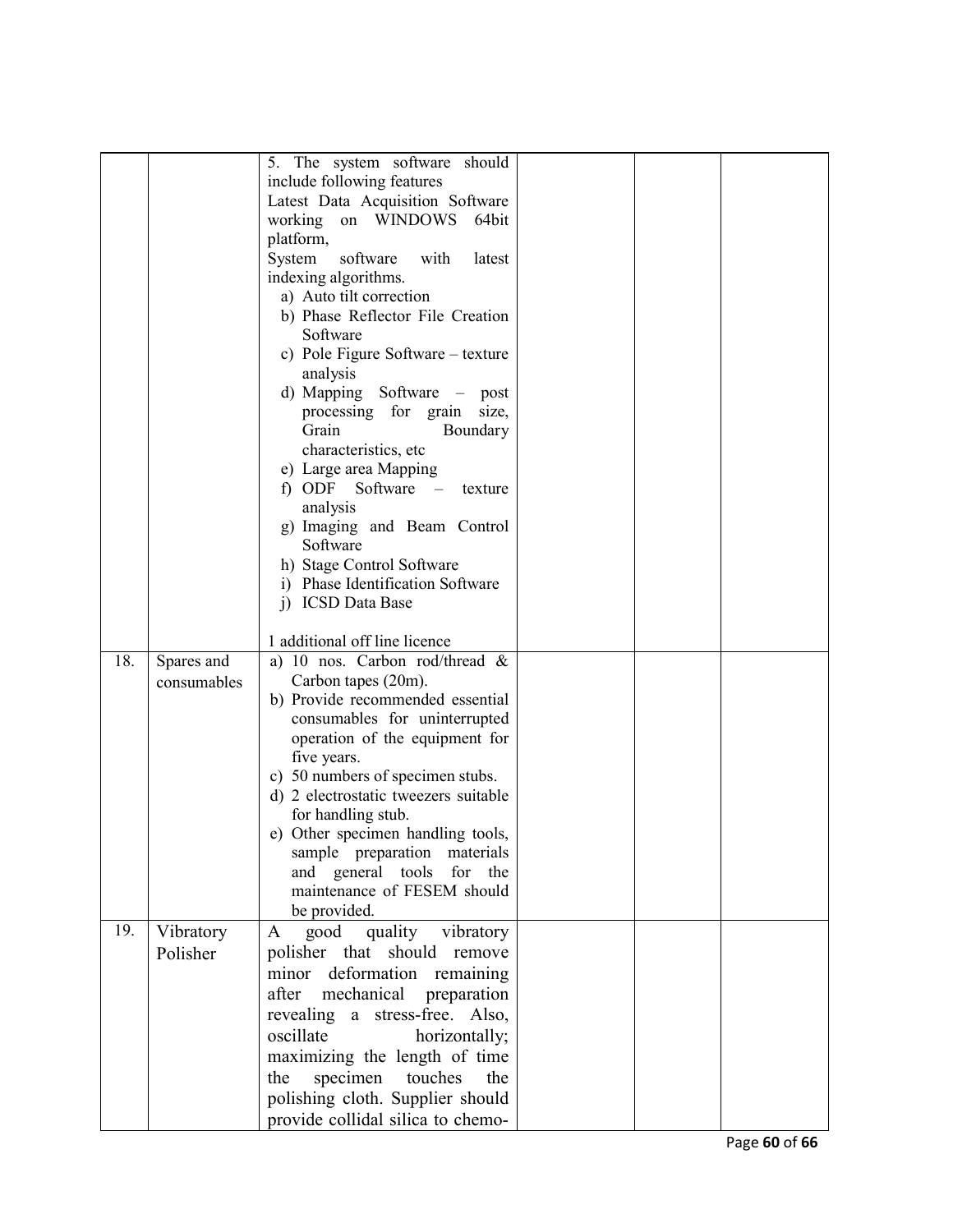|     |                              | mechanically polish a rock<br>specimen to a surface finish<br>suitable for electron-backscatter<br>diffraction (EBSD). Specimens<br>should naturally rotate around<br>the polishing bowl allowing<br>users to set-up the system and<br>walk<br>away. The instrument<br>the<br>along with<br>following<br>accessories should be supplied.<br>a) 3 numbers of specimen<br>holders of 2 inches (50mm)<br>length<br>b) Colloidal Silica, 64oz (2                                                                                               |  |  |
|-----|------------------------------|--------------------------------------------------------------------------------------------------------------------------------------------------------------------------------------------------------------------------------------------------------------------------------------------------------------------------------------------------------------------------------------------------------------------------------------------------------------------------------------------------------------------------------------------|--|--|
|     |                              | litres)                                                                                                                                                                                                                                                                                                                                                                                                                                                                                                                                    |  |  |
|     |                              | c) 10 numbers of MicroCloth,<br>12in (305mm) diameter                                                                                                                                                                                                                                                                                                                                                                                                                                                                                      |  |  |
| 20. | Warranty<br>$\&$<br>Training | a) $3$<br>comprehensive<br>year<br>warranty. Warranty should<br>from the date of<br>start<br>completion of installation.<br>b) Full on-site training must be<br>given to BGRL/MoES for the<br>smooth operation of FESEM<br>and, for data acquisition,<br>processing and interpretation.<br>c) One week initial training<br>during installation and at<br>least 10 days of advanced<br>training after 4 months of<br>installation of machine at the<br>customer site. All the training<br>should be part of the supply<br>and installation. |  |  |
| 21. | <b>UPS</b>                   | Branded 15 KVA or better with at<br>least 1 hour back-up time and 3<br>year warranty on UPS and batteries.                                                                                                                                                                                                                                                                                                                                                                                                                                 |  |  |
| 22. | Sputter unit                 | Good quality sputter units (gold and<br>carbon separately) from column<br><b>OEM</b><br>supplier<br>with<br>turbo<br>molecular/ rotary pump and with<br>necessary vacuum gauges.                                                                                                                                                                                                                                                                                                                                                           |  |  |
| 23. | Required<br>documents        | of<br>3<br>a) List<br>least<br>at<br>Institute/laboratories<br>in India                                                                                                                                                                                                                                                                                                                                                                                                                                                                    |  |  |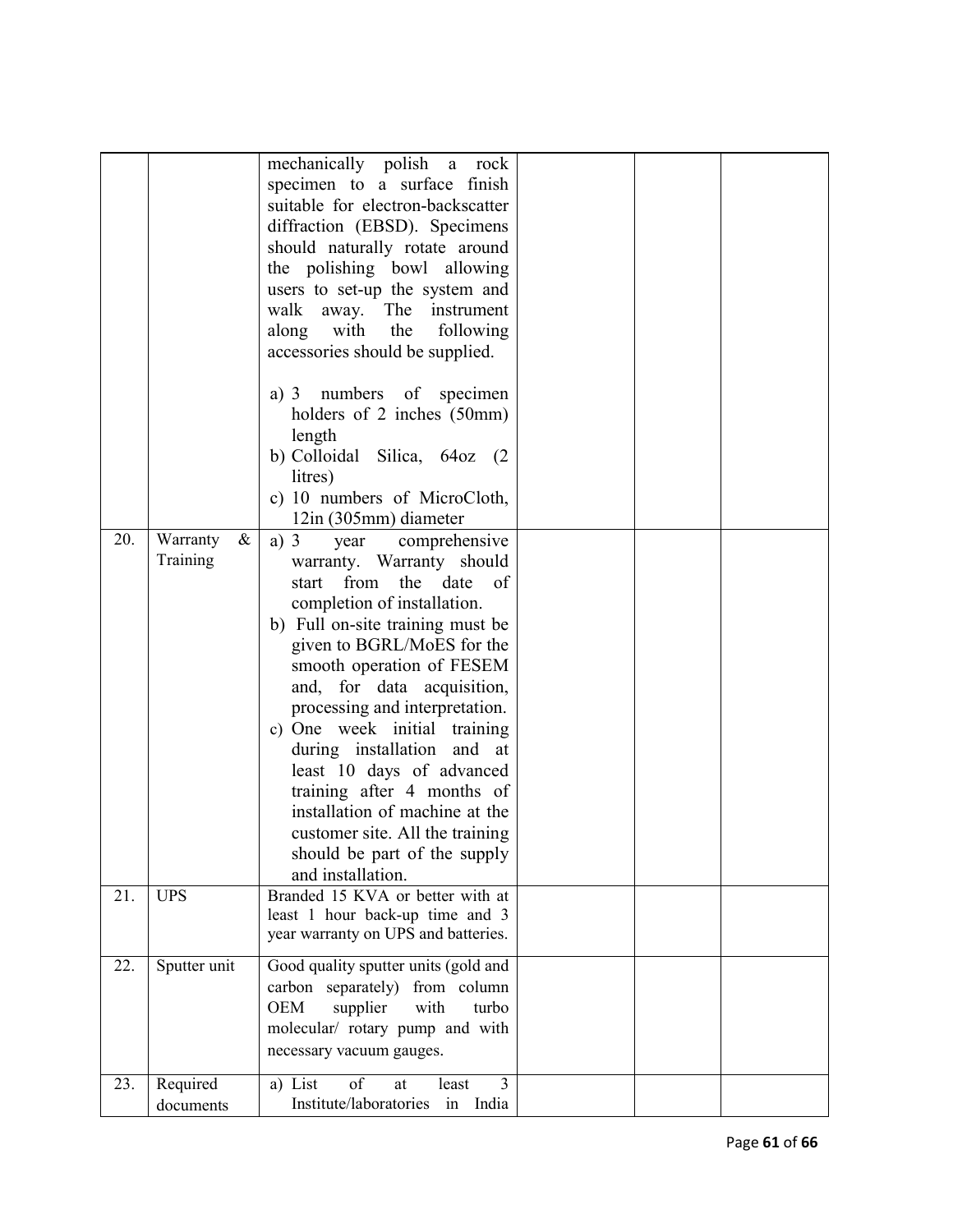|     | with<br>along<br>technical<br>specification | with similar system installed<br>during last 5 years<br>b) The supplier should provide<br>calibration<br>/traceability<br>certificate of the equipment.                                                                                                                                                      |  |  |
|-----|---------------------------------------------|--------------------------------------------------------------------------------------------------------------------------------------------------------------------------------------------------------------------------------------------------------------------------------------------------------------|--|--|
| 24. | Pre-<br>installation<br>requirements        | Pre-installation requirement such as<br>required power, space, etc. are to be<br>surveyed by the supplier at the<br>installation site and inform to<br>BGRL.                                                                                                                                                 |  |  |
| 25. | Operation<br>Table Tool<br>kit              | Anti- vibration table along with<br>associated accessories.<br>Essential tool kit for FESEM to be<br>provided for handling<br>during<br>preventive maintenance.                                                                                                                                              |  |  |
| 26. | Application<br>notes                        | The supplier must provide up-to-<br>date technical brochures adequately<br>explaining the availability of the<br>features in the model of the<br>equipment supplied.                                                                                                                                         |  |  |
| 27. | Up-gradation                                | supplier<br>The<br>should<br>supply<br>upgraded softwares whenever there<br>is an up-gradation during warranty<br>period.                                                                                                                                                                                    |  |  |
| 28. | Compliance<br>statement                     | The supplier must submit a table<br>indicating the compliance of the<br>features of the model of the<br>equipment being quoted with those<br>given in the indent verifiable<br>through Printed brochures of the<br>Principals / OEM and webpage:-<br>Features not matching $-$ must be<br>clearly indicated. |  |  |
|     |                                             | Additional features and features in<br>the quoted equipment which are<br>better than those in the indent -<br>may be clearly mentioned and<br>explained.                                                                                                                                                     |  |  |
| 29. | Availability                                | The model quoted should be<br>explicit and one of the latest<br>with spares availability letter<br>from principals for next 10 years                                                                                                                                                                         |  |  |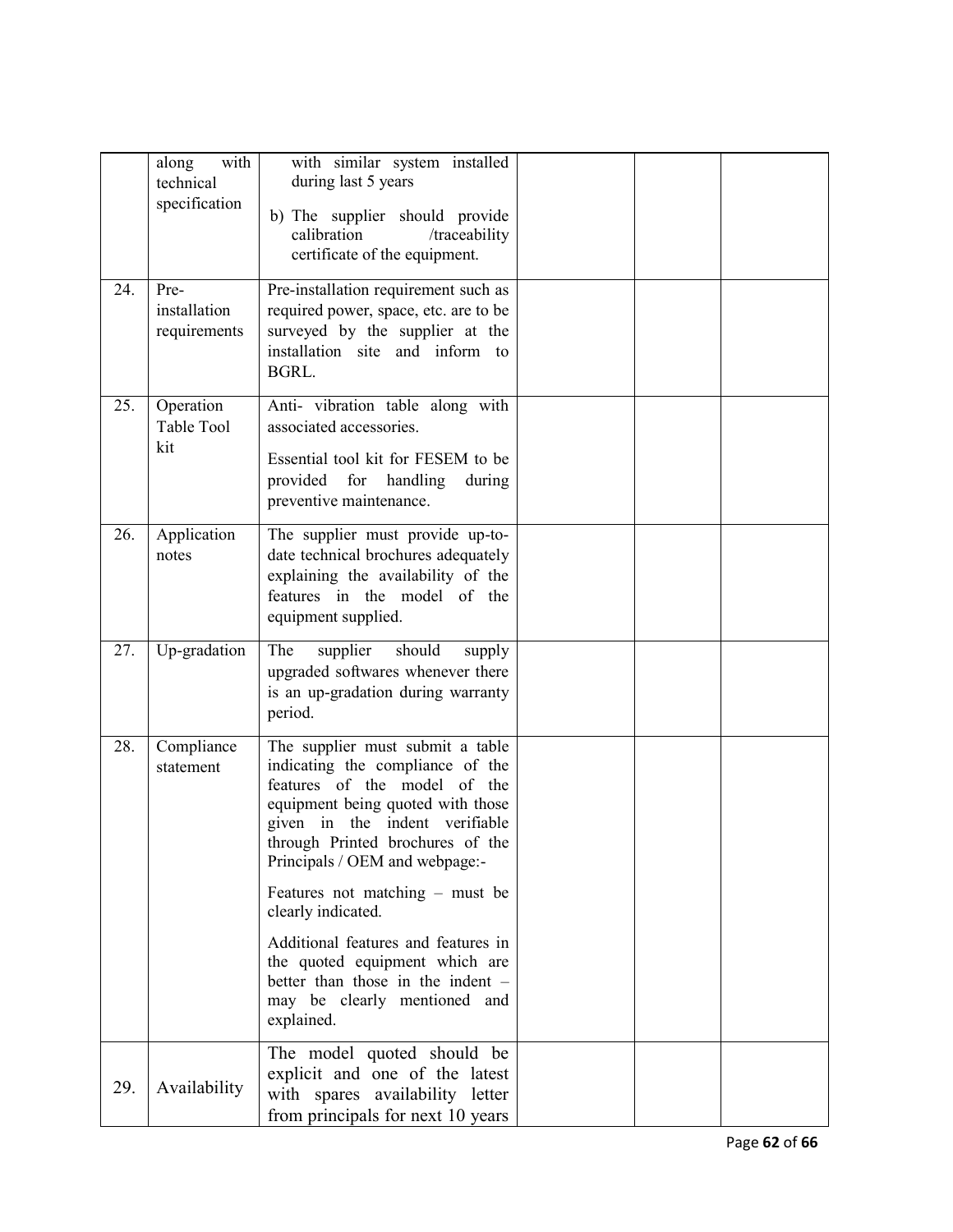|     | of spares               | post the expiry of the warranty.                                                                                                                                                                                                                         |  |  |
|-----|-------------------------|----------------------------------------------------------------------------------------------------------------------------------------------------------------------------------------------------------------------------------------------------------|--|--|
| 30. | Post<br>warranty<br>AMC | AMC charges for the five years<br>after initial 3 year warranty to be<br>mentioned with a yearly charge<br>breakup (to be<br>quoted<br>separately). This cost will be a<br>part of the price bid but will not<br>be considered for determining<br>$L1$ . |  |  |

## 3. Commercial and Other Terms & Conditions

|                |                       | <b>Requirements</b>                                                                                                                                                                                                                                                                                                                                                                                                                                                        | Specificatio<br>ns Offered<br>by the<br><b>Bidder</b> | Complied<br>$/Non-$<br>Complied | <b>Deviation if</b><br>any with<br>remarks |
|----------------|-----------------------|----------------------------------------------------------------------------------------------------------------------------------------------------------------------------------------------------------------------------------------------------------------------------------------------------------------------------------------------------------------------------------------------------------------------------------------------------------------------------|-------------------------------------------------------|---------------------------------|--------------------------------------------|
| 1.             | Delivery<br>schedule  | Delivery of one no. of FE-SEM<br>including all detectors and accessories,<br>above specified attachments shall be<br>done at BGRL campus, Hazarmachi,<br>Karad, Maharashtra within 180 days<br>from the date of placement of supply<br>order.                                                                                                                                                                                                                              |                                                       |                                 |                                            |
| 2.             | Charges               | Late Delivery If firm is unable to meet above<br>delivery schedule a Late Delivery<br>charges of 0.5% of the goods value for<br>undelivered portion per week will be<br>levied, subject to maximum value of<br>LD being not higher than 10% of the<br>value of the delayed stores. Late<br>delivery charges will be deducted<br>from the final payment.                                                                                                                    |                                                       |                                 |                                            |
| 3 <sub>1</sub> | Installation<br>Terms | Item shall be installed within 90 days<br>from the date of delivery of stores at<br>BGRL campus, Hazarmachi, Karad,<br>Maharashtra.<br>If Firm is unable to install the system<br>within 90 days, of the delivery, then<br>also LD charges of 0.5% of total value<br>of the uncompleted portion of work per<br>week is levied, subjected to maximum<br>of 10% of the total value of the store.<br>Late installation charges will<br>be<br>deducted from the final payment. |                                                       |                                 |                                            |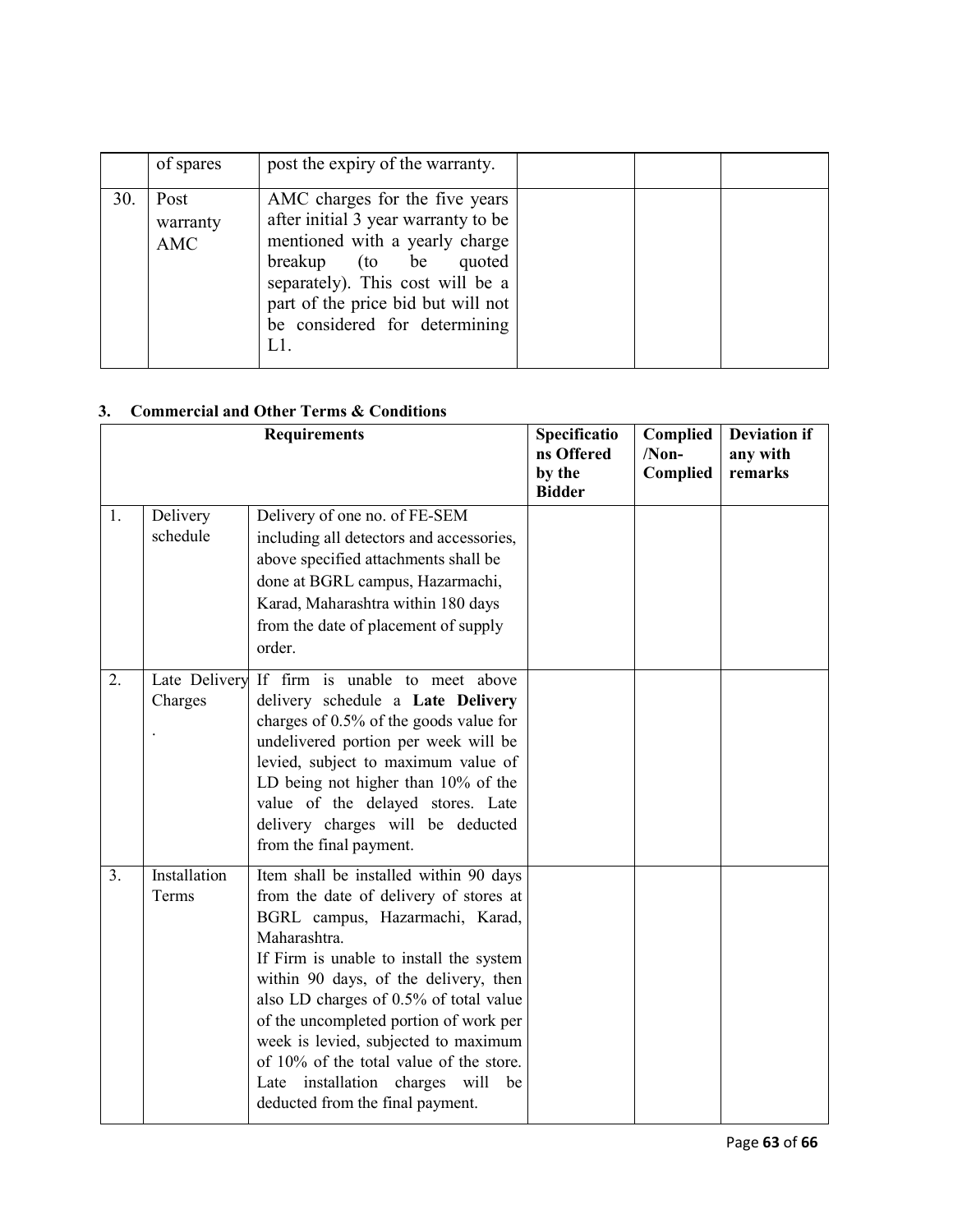| $\overline{4}$ . | Factory<br>Acceptance<br>Test (FAT):        | As per the clause 6.1.1 in RFP                                                                                                                                                                                                                                                                                                                                                                                 |  |  |
|------------------|---------------------------------------------|----------------------------------------------------------------------------------------------------------------------------------------------------------------------------------------------------------------------------------------------------------------------------------------------------------------------------------------------------------------------------------------------------------------|--|--|
| 5.               | <b>Site</b><br>Acceptance<br>Test           | As per the clause 6.1.2 in RFP                                                                                                                                                                                                                                                                                                                                                                                 |  |  |
| 6.               | On.<br>Training                             | Site The successful bidder should provide<br>in-depth training on operation and<br>maintenance of the instrument to the<br>nominated personnel of BGRL. One<br>week initial training during installation<br>and at least 10 days of advanced<br>training after 4 months of installation of<br>machine should be provided. All the<br>training should be given by factory<br>qualified engineers, free of cost. |  |  |
| 7.               | Warranty<br>Terms                           | As per the clause 6.4 in RFP                                                                                                                                                                                                                                                                                                                                                                                   |  |  |
| 8.               | Qualification<br>criteria<br>for<br>bidders | As per clause 4 in RFP                                                                                                                                                                                                                                                                                                                                                                                         |  |  |
| 9.               | Bidder's<br>Obligation:                     | As per the clause 9 in RFP                                                                                                                                                                                                                                                                                                                                                                                     |  |  |

## 4. General terms and conditions

|    |                             | <b>Requirements</b>                       | <b>Specifications</b><br>Offered by<br>the Bidder | Complied<br>$/Non-$<br>Complied | <b>Deviation if</b><br>any with<br>remarks |
|----|-----------------------------|-------------------------------------------|---------------------------------------------------|---------------------------------|--------------------------------------------|
| 1. | Validity of                 | The tenders shall remain valid for        |                                                   |                                 |                                            |
|    | Tender                      | acceptance for a period of 240 days       |                                                   |                                 |                                            |
|    |                             | (Two Hundred Forty Days) for              |                                                   |                                 |                                            |
|    |                             | Technical Bid after the date of           |                                                   |                                 |                                            |
|    |                             | opening of tender as prescribed in the    |                                                   |                                 |                                            |
|    |                             | TE document                               |                                                   |                                 |                                            |
| 2. | Price bid                   | As per clause 8.3 in GI                   |                                                   |                                 |                                            |
| 2. | Bid security<br>declaration | As per Annexure-2A                        |                                                   |                                 |                                            |
| 3. | Performance<br>Security     | As per the clause 25 in GI (Section<br>II |                                                   |                                 |                                            |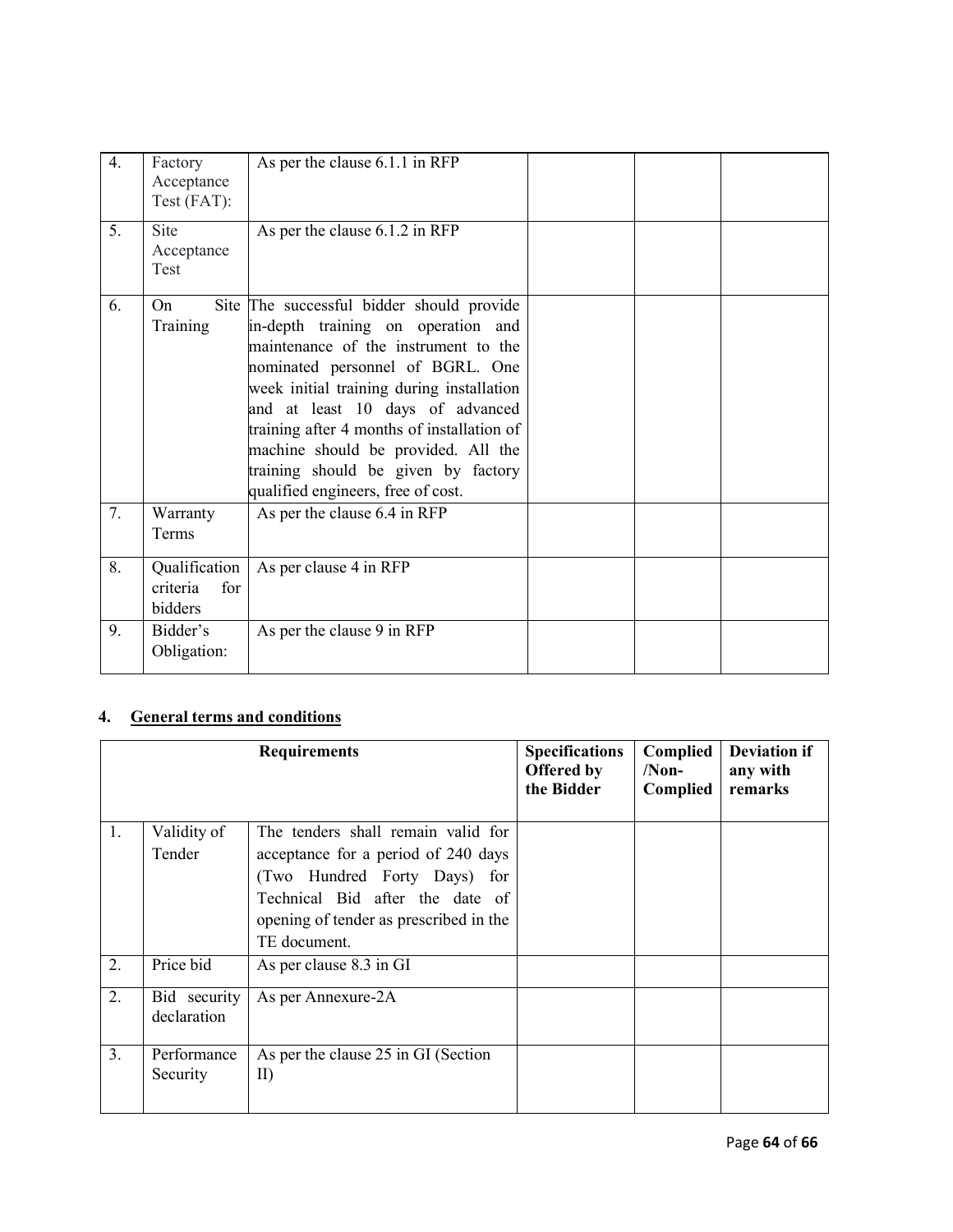| $\overline{4}$ . | Penalty/    | As per the clause 29 in GI (Section     |  |  |
|------------------|-------------|-----------------------------------------|--|--|
|                  |             |                                         |  |  |
|                  | Liquidity   | $\rm II)$                               |  |  |
|                  | Damage:     |                                         |  |  |
| 5.               | Terms and   | As per the clause 34 in GI (Section II) |  |  |
|                  | Mode of     |                                         |  |  |
|                  | Payments:   |                                         |  |  |
| 6.               | Termination | As per the clause 35 in GI (Section     |  |  |
|                  | of tender:  | $\rm II)$                               |  |  |
|                  |             |                                         |  |  |
| 7.               | Arbitration | As per the clause 36 in GI (Section     |  |  |
|                  |             | $\text{II}$                             |  |  |
|                  |             |                                         |  |  |
| 8.               | Force       | As per the clause 37 in GI (Section     |  |  |
|                  | Majore      | $\rm II)$                               |  |  |
|                  |             |                                         |  |  |
| 9.               | Fall Clause | As per the clause 38 in GI (Section     |  |  |
|                  |             | $\text{II}$                             |  |  |
|                  |             |                                         |  |  |